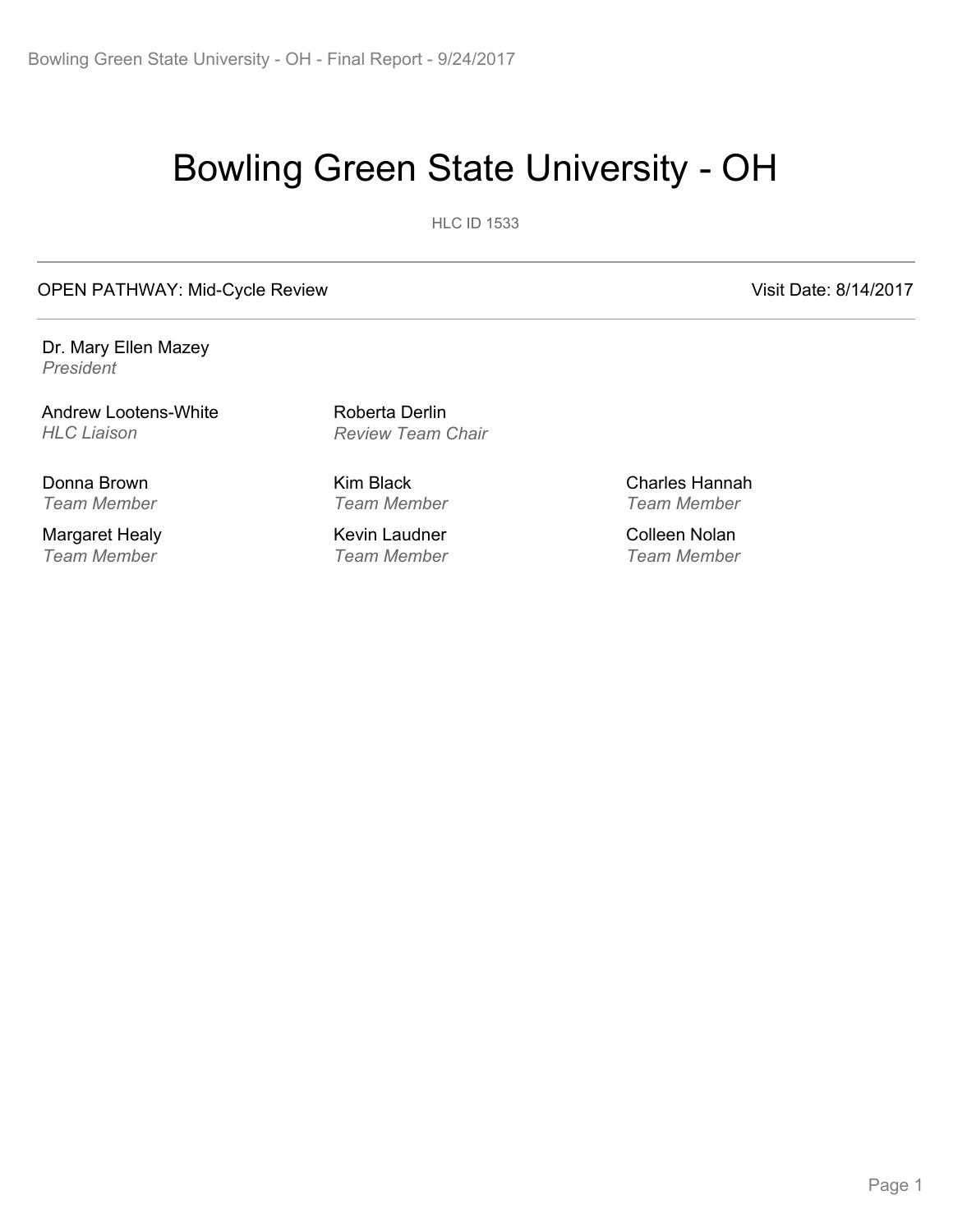## **Context and Nature of Review**

### **Visit Date**

#### 8/14/2017 **Mid-Cycle Reviews include:**

- The Year 4 Review in the Open and Standard Pathways
- The Biennial Review for Applying institutions

#### **Reaffirmation Reviews include:**

- The Year 10 Review in the Open and Standard Pathways
- The Review for Initial Candidacy for Applying institutions
- The Review for Initial Accreditation for Applying institutions
- The Year 4 Review for Standard Pathway institutions that are in their first accreditation cycle after attaining initial accreditation

#### **Scope of Review**

• Mid-Cycle Review

*There are no forms assigned.*

### **Institutional Context**

Bowling Green State University (BGSU), located in Bowling Green, OH, was founded in 1910 and has been accredited by the Higher Learning Commission since 1916. BGSU has one branch campus, Firelands College, in Huron, OH. BGSU was among the pioneering institutions for the HLC Open Pathway in 2013. This mid-cycle open pathway review for BGSU was conducted from 8/14/17 to 9/14/17.

Current enrollment includes 14,328 full-time undergraduates; 2,266 part-time undergraduates; 1,405 full-time graduates; 1,169 part-time graduates; 3 certificate seeking undergraduates; 251 post-baccalaureate certificate-seeking students. There are 729 full-time faculty and 1,582 part-time faculty serving the over 19,000 students at BGSU. Overall, the student-to-faculty ratio is 20:1. Support services are provided by 654 full-time and 32 part-time administrators and 630 full-time and 63 part-time staff. (2016 HLC Annual Update)

BGSU offers Associate's (28); Bachelor's (130), Doctorate's (16), Master's (81), and Specialist's (1) degrees, as well as Certificates (36). BGSU served 1,011 dual credit students taking 14,025 dual credits in academic year 2015- 2016 from 17 middle schools and high schools. In 2015-2016, BGSU awarded 212 Associate's; 2,984 Bachelor's; 753 Master's; 9 Specialist's; and 82 Doctorate degrees.

There are no contractual arrangements, but BGSU does have a consortium arrangement with Lorain County Community College in Elyria, OH for degrees in respiratory care (Associate's) and nursing (RN, ASN, BSN, MSN), as well as degrees in environmental science (BS) and biology (BS). BGSU also has a consortium arrangement with the University of Toledo in Toledo, OH for degrees in public health (MPH) and nursing (RN, ASN, BSN, MSN).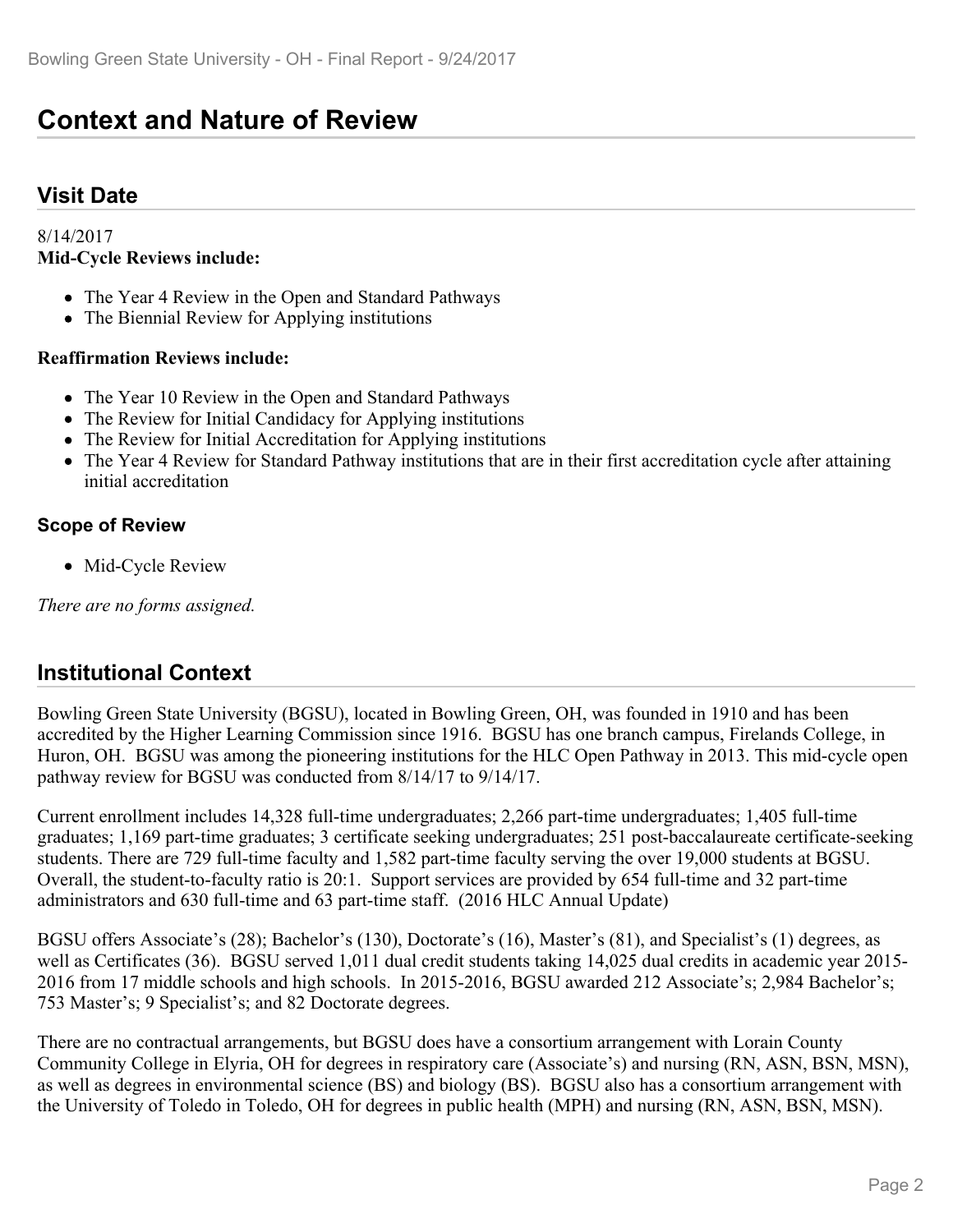Bowling Green State University - OH - Final Report - 9/24/2017

BGSU is approved for distance education courses and programs, but is not approved for correspondence education. BGSU offers 6 Bachelor's, 14 Master's 1 Doctorate, and 9 certificate and endorsement programs that are 100% online. Blended programs are also offered: 1 Bachelor's; 5 Master's; as well as 4 certificates and endorsement programs. The Ph.D. in Technology Management is delivered in cooperation with four other nationally-accredited universities, which include Indiana State University (the degree granting institution), the University of Central Missouri, East Carolina University, and North Carolina A&T.

### **Interactions with Constituencies**

An introductory phone conversation was held with the BGSU President and Self-Study Coordinator (8/1/17). A conversation with the self-study coordinator and two staff was also held (8/22/17) to discuss addendum requests.

## **Additional Documents**

Seventeen addenda were provided in a timely manner.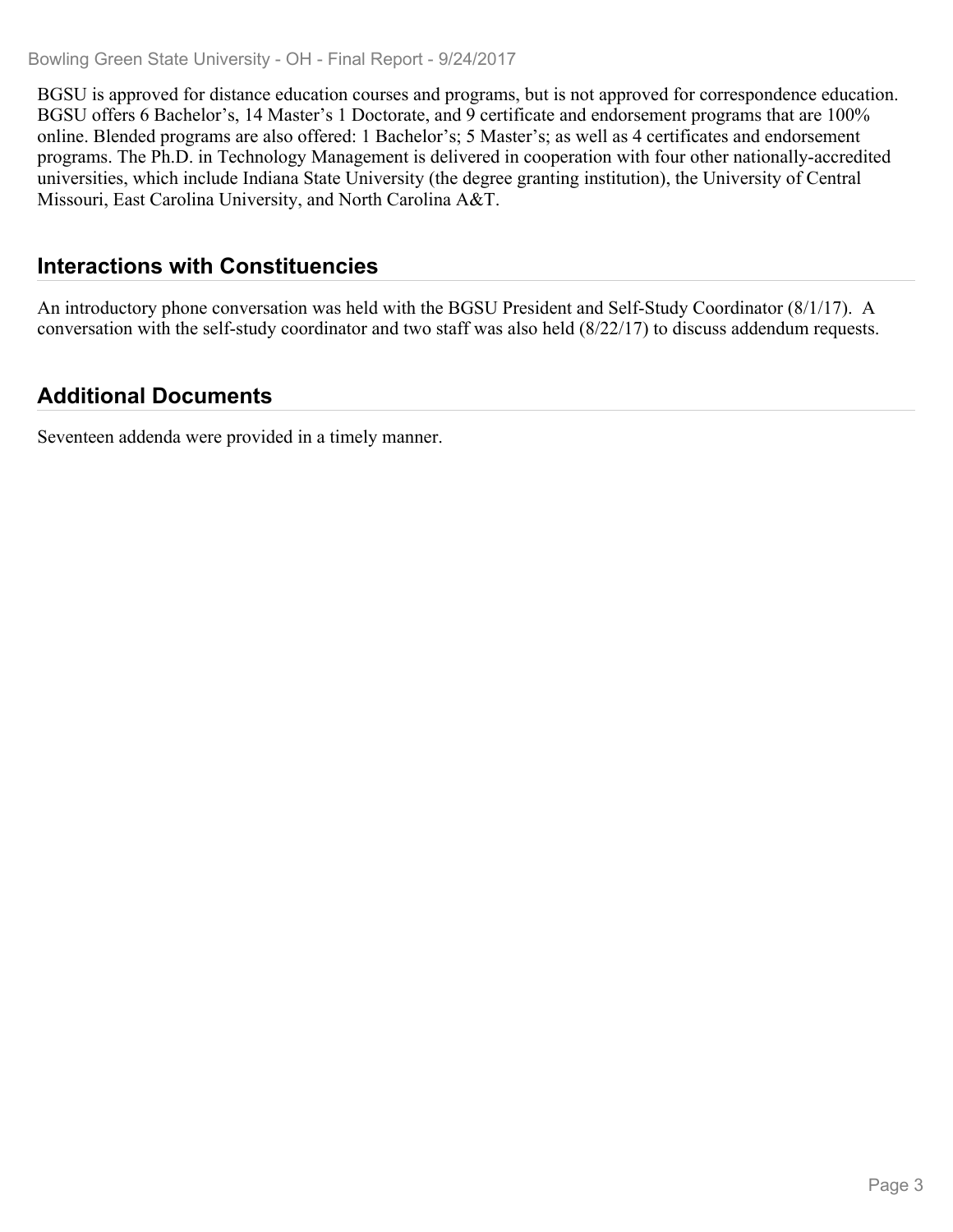## **1 - Mission**

The institution's mission is clear and articulated publicly; it guides the institution's operations.

## **1.A - Core Component 1.A**

The institution's mission is broadly understood within the institution and guides its operations.

- 1. The mission statement is developed through a process suited to the nature and culture of the institution and is adopted by the governing board.
- 2. The institution's academic programs, student support services, and enrollment profile are consistent with its stated mission.
- 3. The institution's planning and budgeting priorities align with and support the mission. (This sub-component may be addressed by reference to the response to Criterion 5.C.1.)

### **Rating**

Met and the state of the state of the state of the state of the state of the state of the state of the state of the state of the state of the state of the state of the state of the state of the state of the state of the st

### **Evidence**

BGSU is an institution that believes in collaboration and inclusion with both internal and external stakeholders. Their strategic plan, which includes their mission statement, was developed with input and participation from stakeholders from throughout the university community. The governing board approved the strategic plan and mission statement in a board meeting in 2009. The board is regularly updated on the progress of the strategic plan through highly detailed monthly email communications as well as in-person meetings. Summaries of accomplishments as well as items that still need attention are identified in the updates. The Strategic Plan was disseminated and adopted by academic units at the college-level. Most colleges and departments have written their own strategic plans which align well with the university's overall strategic plan.

The institution updated its mission statement to better reflect their commitment to providing a quality education to stakeholders and constituents outside the university walls. The mission statement also places an emphasis to providing a welcoming environment to diverse constituents and providing an education that will prepare students to live and work in a diverse global society.

The institution has a wide array of curricular and extracurricular programs that support its stated mission. Their general education program, BG Perspectives, was revised in 2015 to better identify and assess specific and measurable academic skills. Student support services are available for a diverse student body including veterans, students with parents, international students, and fraternities and sororities, to name a few.

The team reviewed documents (e.g. 2013 State of the University address and Monthly updates to the Board of Trustees 2013-2017 selected minutes regarding the Faculty Senate and Senate Executive Committee and the Fiscal Affairs Advisory Committee) and the Strategic Planning website that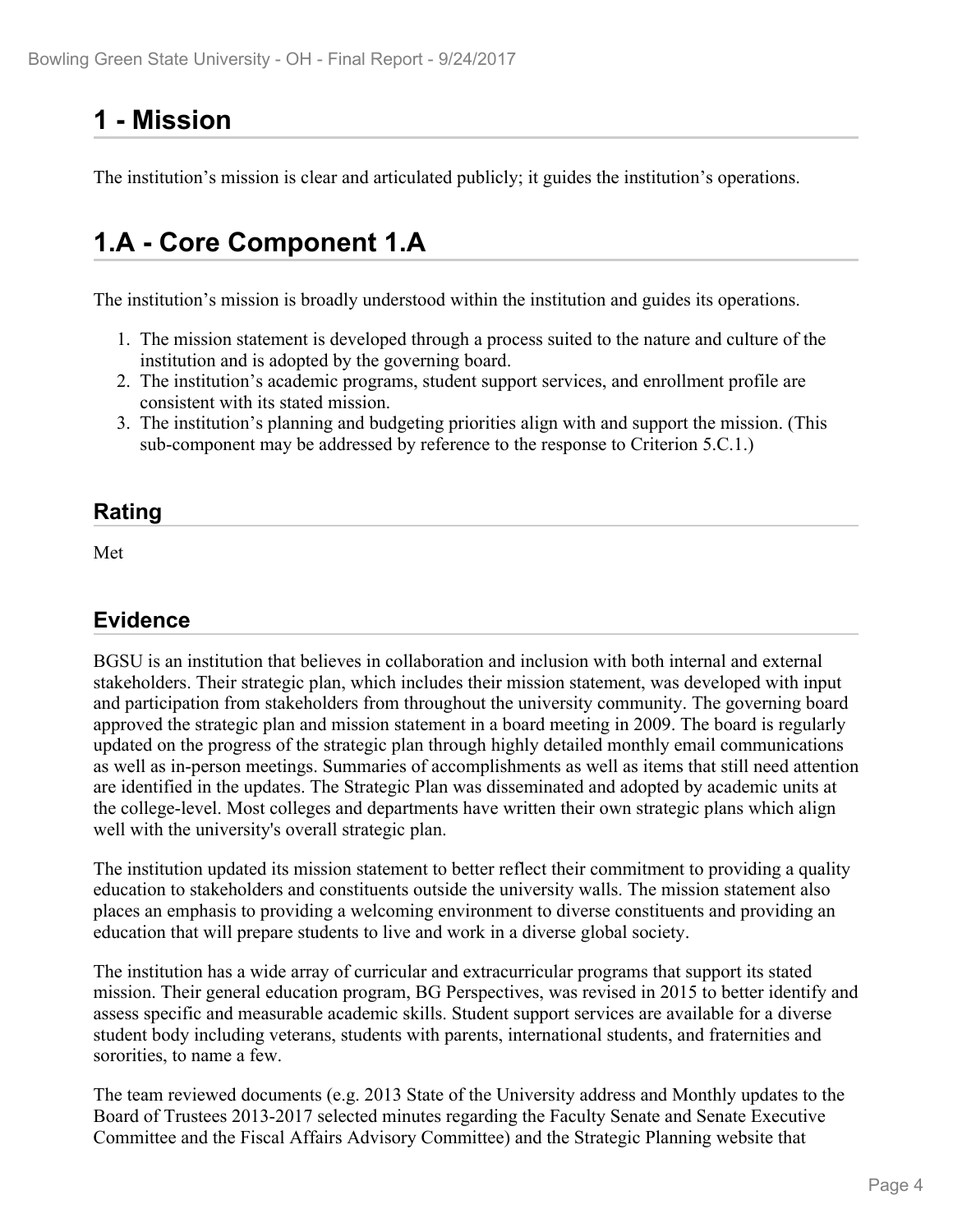#### Bowling Green State University - OH - Final Report - 9/24/2017

indicates the institution's planning and budgeting priorities align with the strategic plan. As described more fully in Criterion 5, the university has a robust strategic planning process that guides financial planning and decision making. The financial planning and decision making process is guided by the Strategic Plan that identifies the strategic priorities for the university. An example of strategic priority influencing decision making is the *BGSU HLC Quality Initiative Report: A Learning Commons.* In this report, the university identifies a strategy to fulfill priorities, develops an action plan to implement it, and evaluate it. The report details a feedback loop that allows the university to continue to enhance its services through the evaluation process.

The assessment of student learning is linked to the budgeting process in academic affairs through the common reporting template required of the colleges and academic unit. For example, the Arts  $\&$ Sciences strategic plan was prepared using this template. Colleges and academic units are also expected to incorporate the findings from the assessment of established student learning outcomes gathered annually from each academic unit through the Student Achievement Assessment Committee (SAAC, see discussion in 4B) process coordinated through the Office of Academic Assessment.

The team also examined the website of the Division of Student Affairs and noted documentation supporting that division's efforts at strategic planning and assessment. The team's review supports the assertion that the assessment efforts in academic and student affairs serve to effectively link its processes for student learning, evaluation of operations, planning, and budgeting.

## **Interim Monitoring (if applicable)**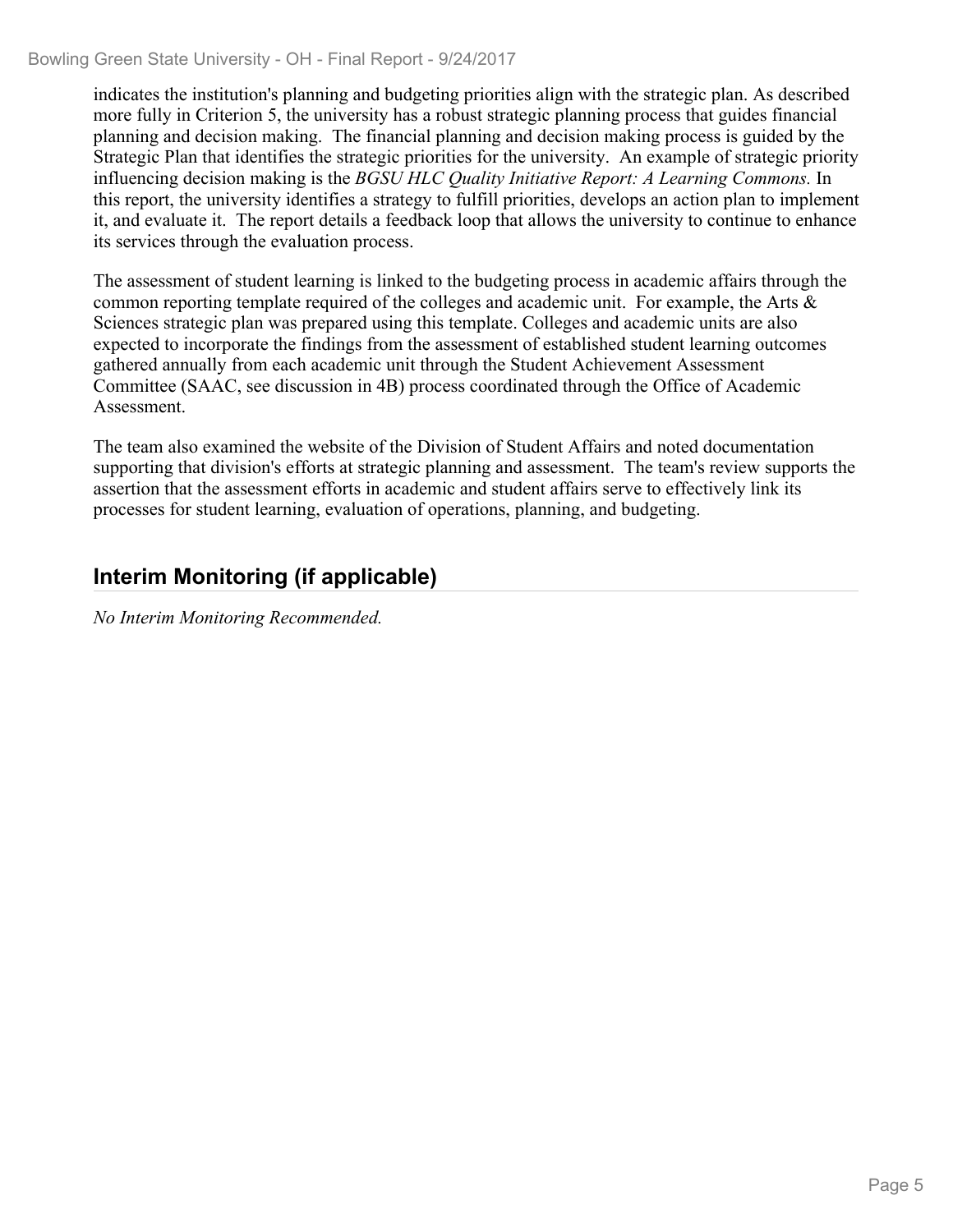## **1.B - Core Component 1.B**

The mission is articulated publicly.

- 1. The institution clearly articulates its mission through one or more public documents, such as statements of purpose, vision, values, goals, plans, or institutional priorities.
- 2. The mission document or documents are current and explain the extent of the institution's emphasis on the various aspects of its mission, such as instruction, scholarship, research, application of research, creative works, clinical service, public service, economic development, and religious or cultural purpose.
- 3. The mission document or documents identify the nature, scope, and intended constituents of the higher education programs and services the institution provides.

### **Rating**

Met

### **Evidence**

Bowling Green State University, a comprehensive public university, provides various opportunities for multiple stakeholder groups to access the mission and vision statements. In reviewing the materials presented (e.g. BGSU Vision, Mission & Core Values Statements; BGSU Strategic Plan; Strategic Goals & Accomplishments 2012-13; University Policies; and, President's State of the University Address) the team determined that the mission is clearly articulated and conveys pertinent information to internal and external constituents about BGSU the core values, academic programs, support services and goals of the University. The alignment between the academic programs, support services, goals and core values with BGSU's mission and vision is evident in these materials.

BGSU uses many different types of platforms to publicize the mission, values, goals, plans and accomplishments. These platforms include social media such as Twitter, Facebook and YouTube, news/press releases, electronic publications (Zoom News, BGSU Magazine), traditional print sources (news media, BGSU Magazine) the President's State of the University Address and BGSU Student Creed Day. In addition to disseminating information in multiple formats BGSU also provides information to internal and external constituents at many different times of the year.

The University has initiated a comprehensive assessment and evaluation of the public documents. This process has resulted in changes in documents that will be implemented in 2018 for documents available to students related to degree progress and retention. The team recognizes that an identical process will be used in evaluating other web pages and serve as the foundation for updating the pages that provide critical information about the mission and how the university serves different constituent groups. The diversity and availability of these documents provides information about the different constituent groups that are served and how these groups are served by BGSU. In these documents the primary educational function of BGSU is clearly articulated as is accessibility of program and the support for student success that is available.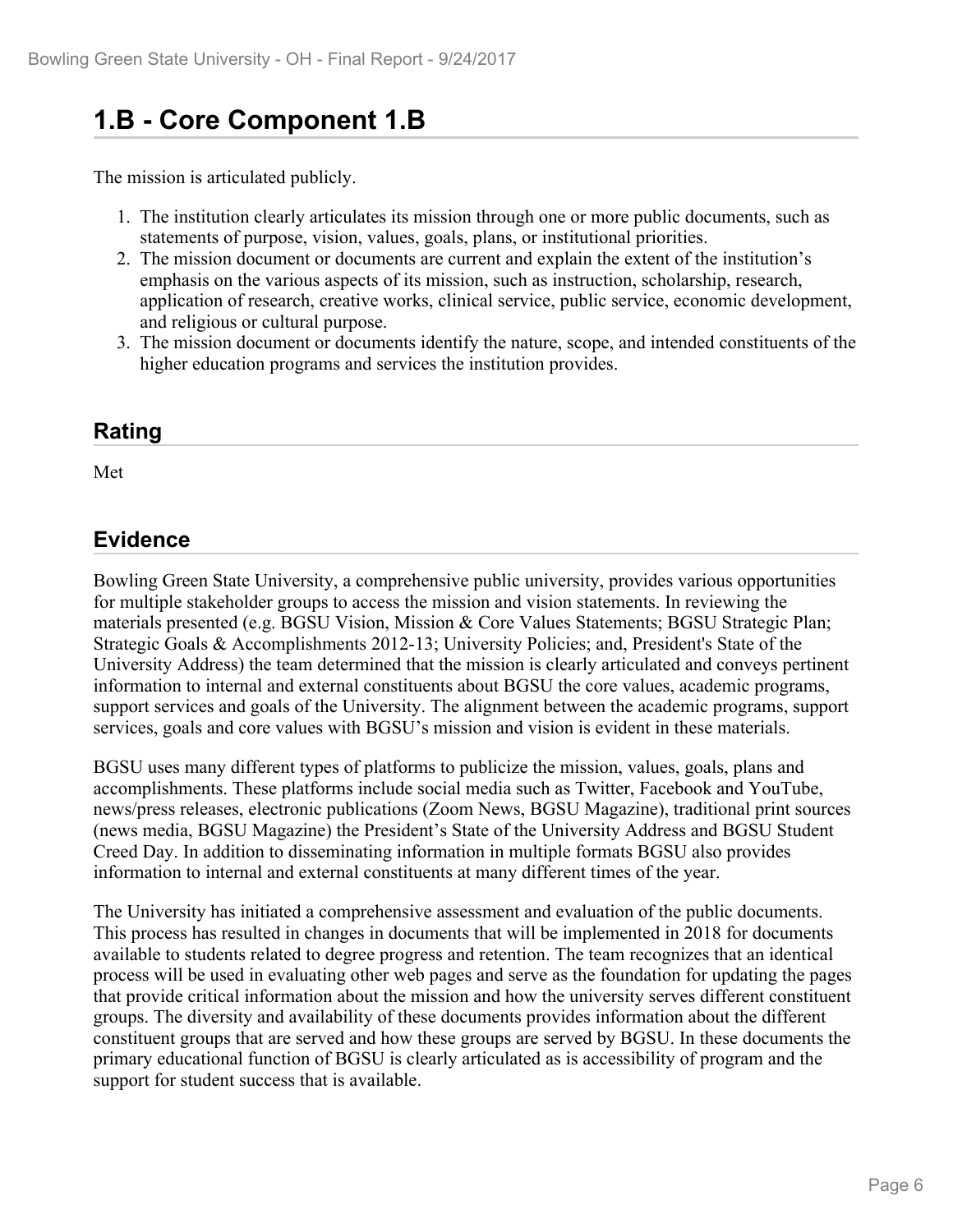## **Interim Monitoring (if applicable)**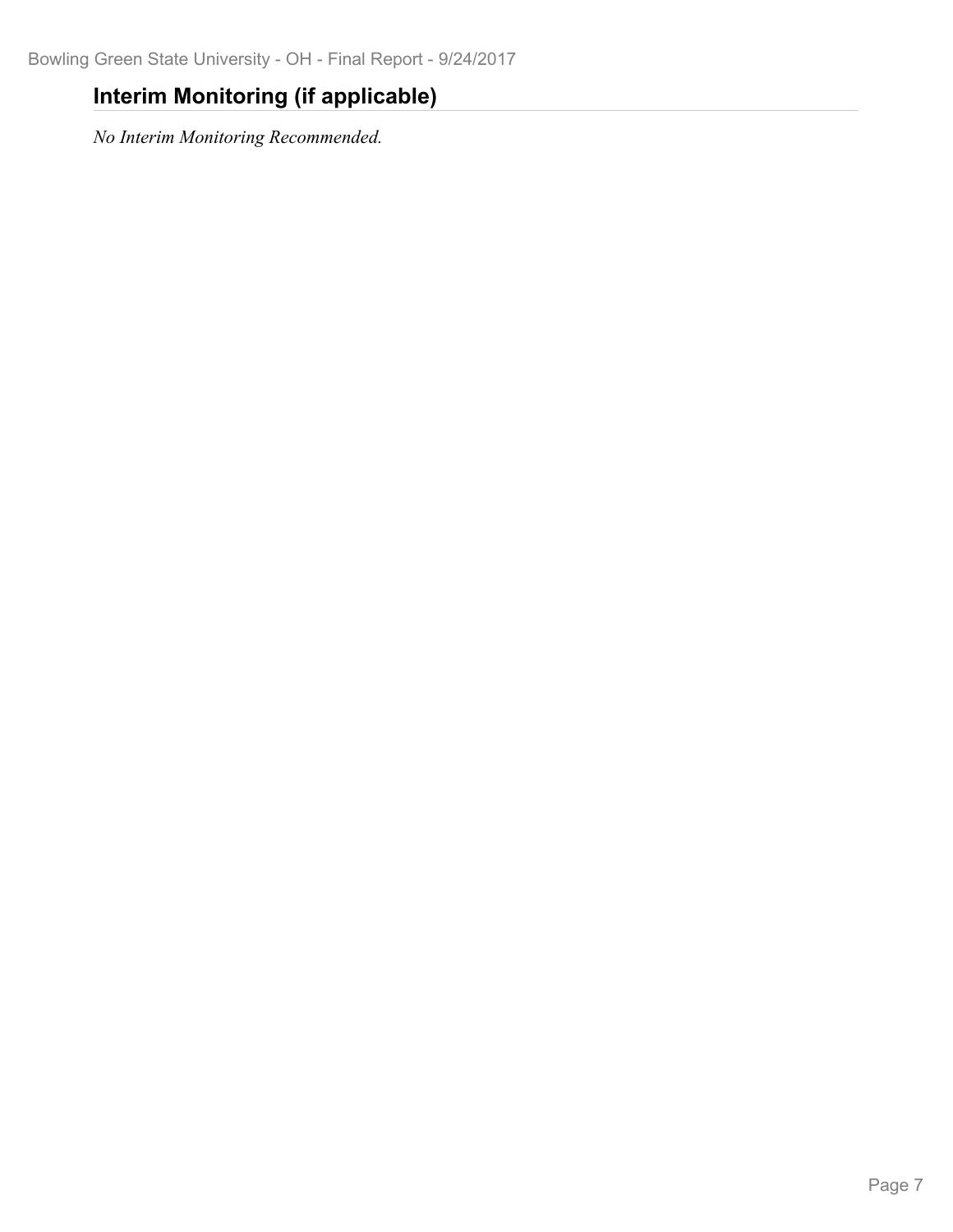# **1.C - Core Component 1.C**

The institution understands the relationship between its mission and the diversity of society.

- 1. The institution addresses its role in a multicultural society.
- 2. The institution's processes and activities reflect attention to human diversity as appropriate within its mission and for the constituencies it serves.

### **Rating**

Met and the state of the state of the state of the state of the state of the state of the state of the state of the state of the state of the state of the state of the state of the state of the state of the state of the st

### **Evidence**

BGSU addresses its role in a multicultural society in what they say and in what they do. Diversity is addressed in the mission statement and expanded upon in the strategic goals, specifically goal #5. The president recently created a position, Assistant to the President for Diversity and Inclusion which has been filled by a long time faculty member with relevant experience. The primary charge of the assistant will be to lead the development of a diversity strategic plan.

BGSU has several centers that serve diverse populations. Each of these centers has specific functions tailored to the population it serves. The centers are going to be moving to a central location to be more accessible to students, faculty, and staff. Although they will be more centrally located, they will remain separate and individualized to serve the unique needs of their constituents.

An example of the institution's attention to human diversity appropriate to its mission and constituencies is the general education curriculum that requires a total of six credits toward Cultural Diversity in the United States and International perspectives. Each student enrolled in a baccalaureate program must satisfactorily complete 3 credits, or one course, for each topic. Numerous courses are available to fulfill these requirements and they are clearly indicated on the course list.

The institution notes that while they have made some progress toward being on par with other institutions in the state of Ohio in enrolling a diverse student body, their goals extend beyond that measure. Specific goals and strategies will be set in the planned strategic diversity plan.

## **Interim Monitoring (if applicable)**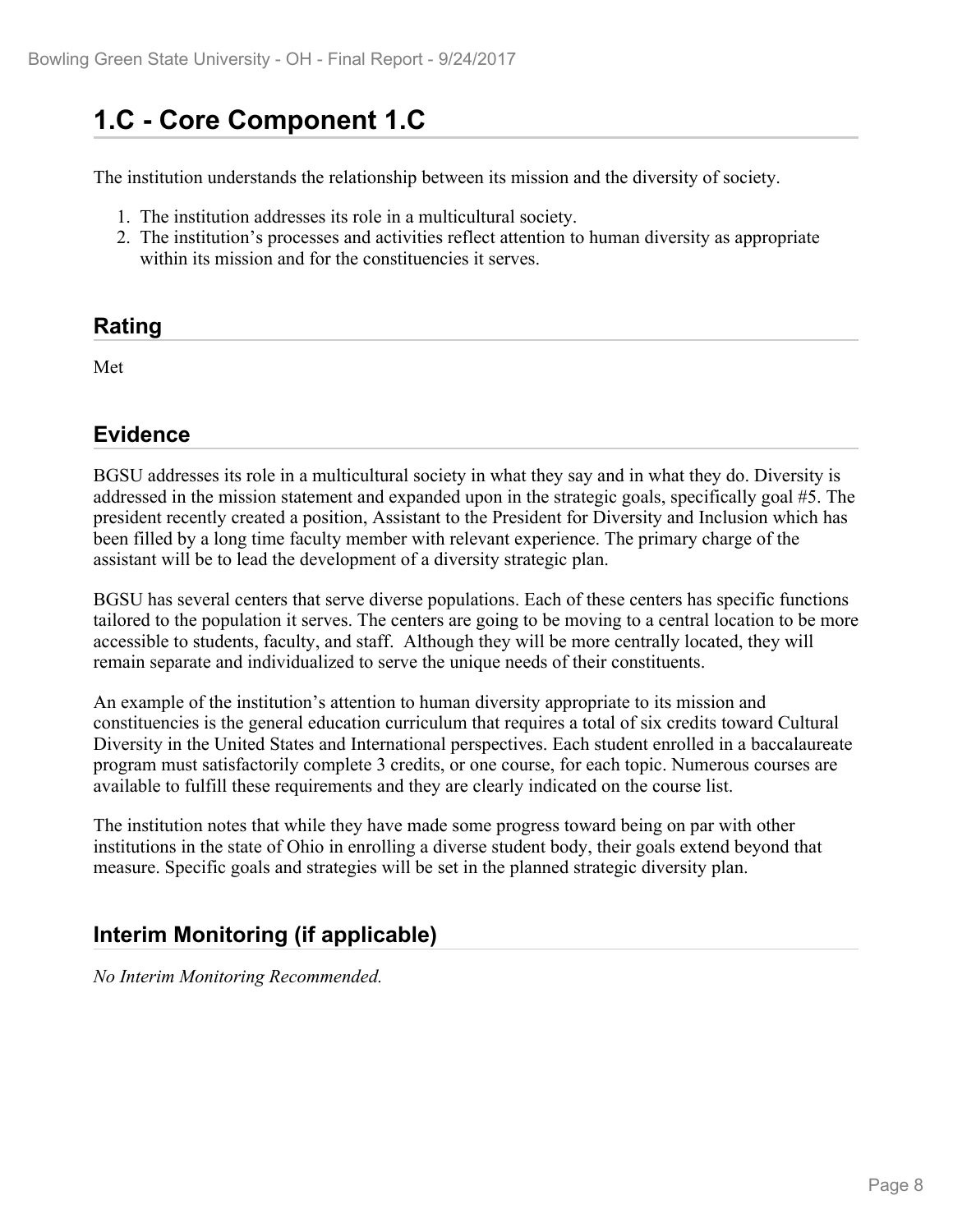# **1.D - Core Component 1.D**

The institution's mission demonstrates commitment to the public good.

- 1. Actions and decisions reflect an understanding that in its educational role the institution serves the public, not solely the institution, and thus entails a public obligation.
- 2. The institution's educational responsibilities take primacy over other purposes, such as generating financial returns for investors, contributing to a related or parent organization, or supporting external interests.
- 3. The institution engages with its identified external constituencies and communities of interest and responds to their needs as its mission and capacity allow.

### **Rating**

Met and the state of the state of the state of the state of the state of the state of the state of the state of the state of the state of the state of the state of the state of the state of the state of the state of the st

### **Evidence**

Bowling Green State University espouses and embraces the obligation to serve the citizens of Ohio and this contributes to the economic growth and prosperity of the state. The team noted that the university is home to a number of centers, institutes and clinics that enhance and support the economic development of the state and the health and well-being of the citizenry. Examples of include the Center for Regional Development, the Center for Community and Civic Engagement, the Hamilton Center for Entrepreneurial Leadership, the Optimal Aging Institute and the Speech and Hearing Clinic. These centers provide an opportunity to link courses with the real world while meeting the needs of the state as evidenced by the information in the annual reports and by the annual student pitch competition known as The Hatch hosted by the Hamilton Center for Entrepreneurial Leadership.

BGSU clearly articulates in its public documents that its primary mission is educating students. Within the current strategic plan there is a clear focus on the educational enterprise. The team noted that university works to ensure the quality of its academic programs in different ways that includes external accreditation of programs. BGSU also uses benchmarking against peer institutions and state and national data sets in assessing programs and impact. The university provides flexibility and opportunities for departmental input in at least one evaluative tool. Departments are able to propose potential peer institutions for use in the National Study of Instructional Costs and Productivity to the appropriate dean when this benchmark is applied.

BGSU also provides services to members of the external community to address needs within the state through different centers while a variety of research institutes provide services and advance the knowledge and practices in the appropriate field. The members of the BGSU community recognize the importance of external partnerships as part of its mission. The team notes that the activities of the Center for Community and Civic Engagement, the Optimal Aging Institute and the Speech and Hearing Clinic all serve the greater public good and that there is a goal that emphasizes increasing and enriching external partnerships as part of the current strategic plan.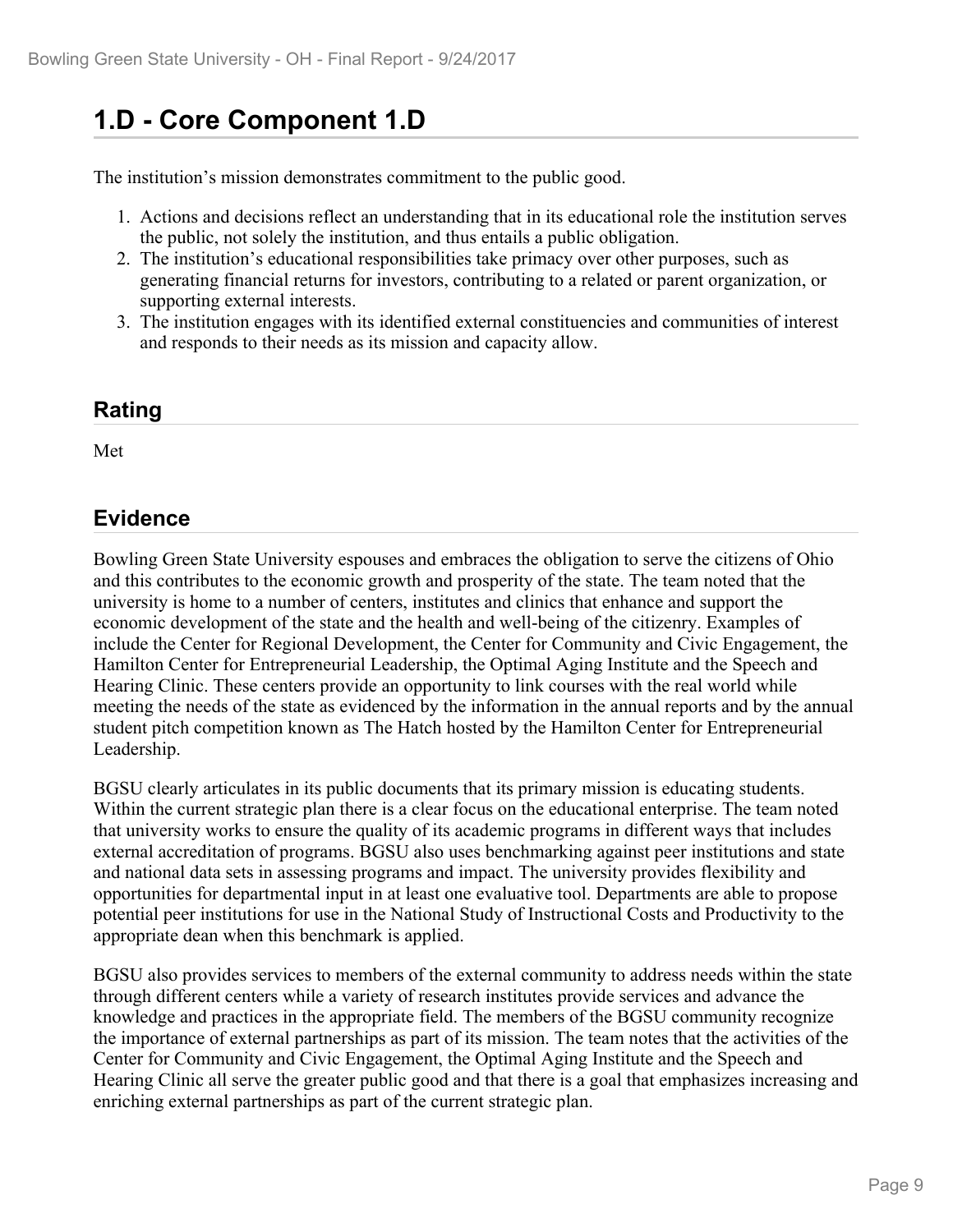## **Interim Monitoring (if applicable)**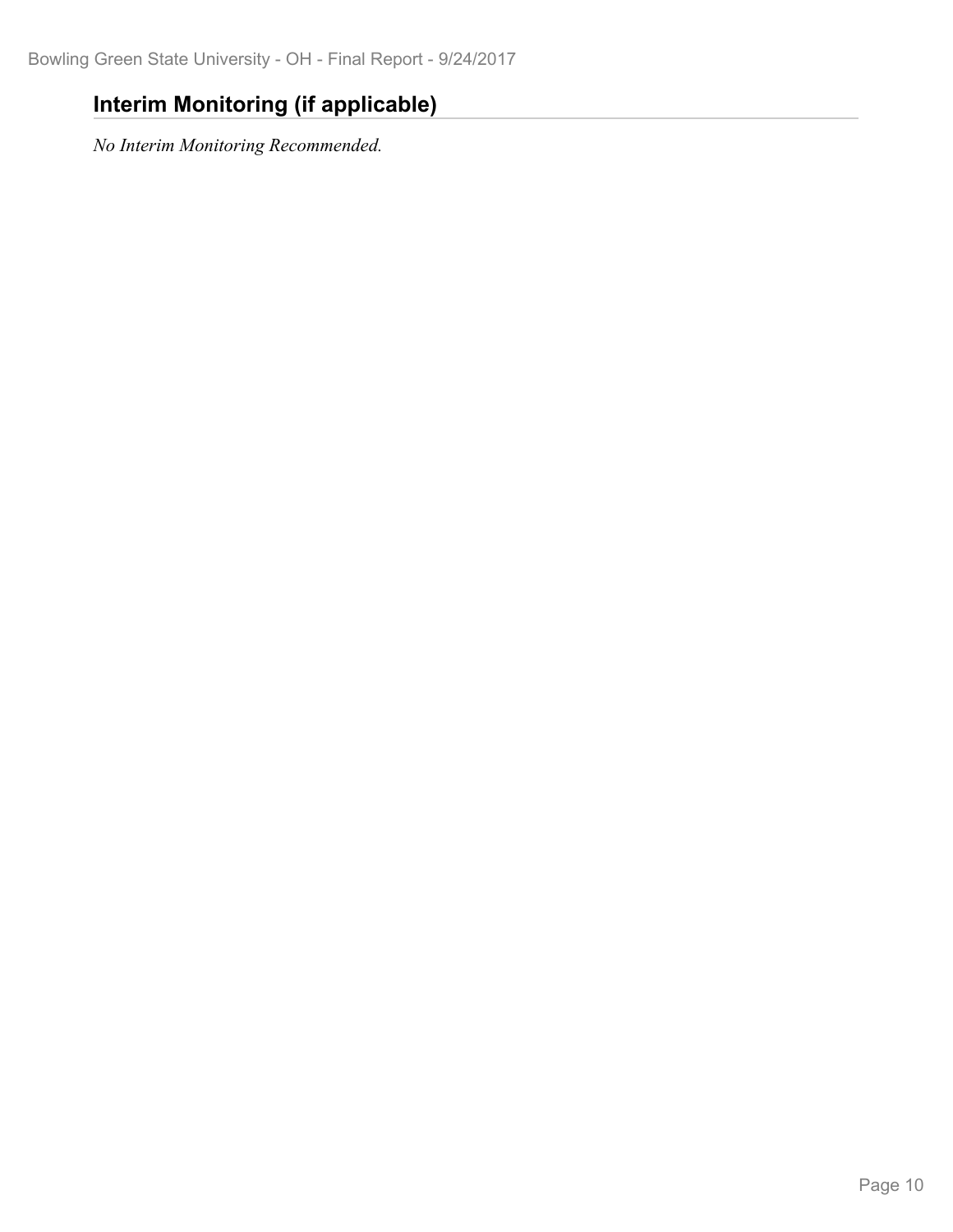## **1.S - Criterion 1 - Summary**

The institution's mission is clear and articulated publicly; it guides the institution's operations.

## **Evidence**

BGSU's mission statement, vision statement, and core values were developed in an inclusive manner in which great participation was encouraged and valued. Key individuals were given responsibility for the development of the plan and various methods were used to solicit input from internal and external constituents. The mission statement is understood and supported by all stakeholders and constituents.

While some of BGSU's diversity-related initiatives are relatively new, i.e.; Assistant to the President for Diversity and Inclusion position, diversity strategic plan to be written this year with implementation in the fall of 2018, centralization of diverse centers, etc., they have been and continue to provide appropriate services to their diverse faculty, staff, and students. In addition, through curricular and co-curricular programming, the campus community has opportunities to learn skills to prepare them live and work in a diverse society.

The institution clearly articulates in its public documents that its primary mission is educating students. They also strive to understand and address the needs of the communities they serve. They actively engage with external constituents, provide services and host a variety of events and programs at the institution.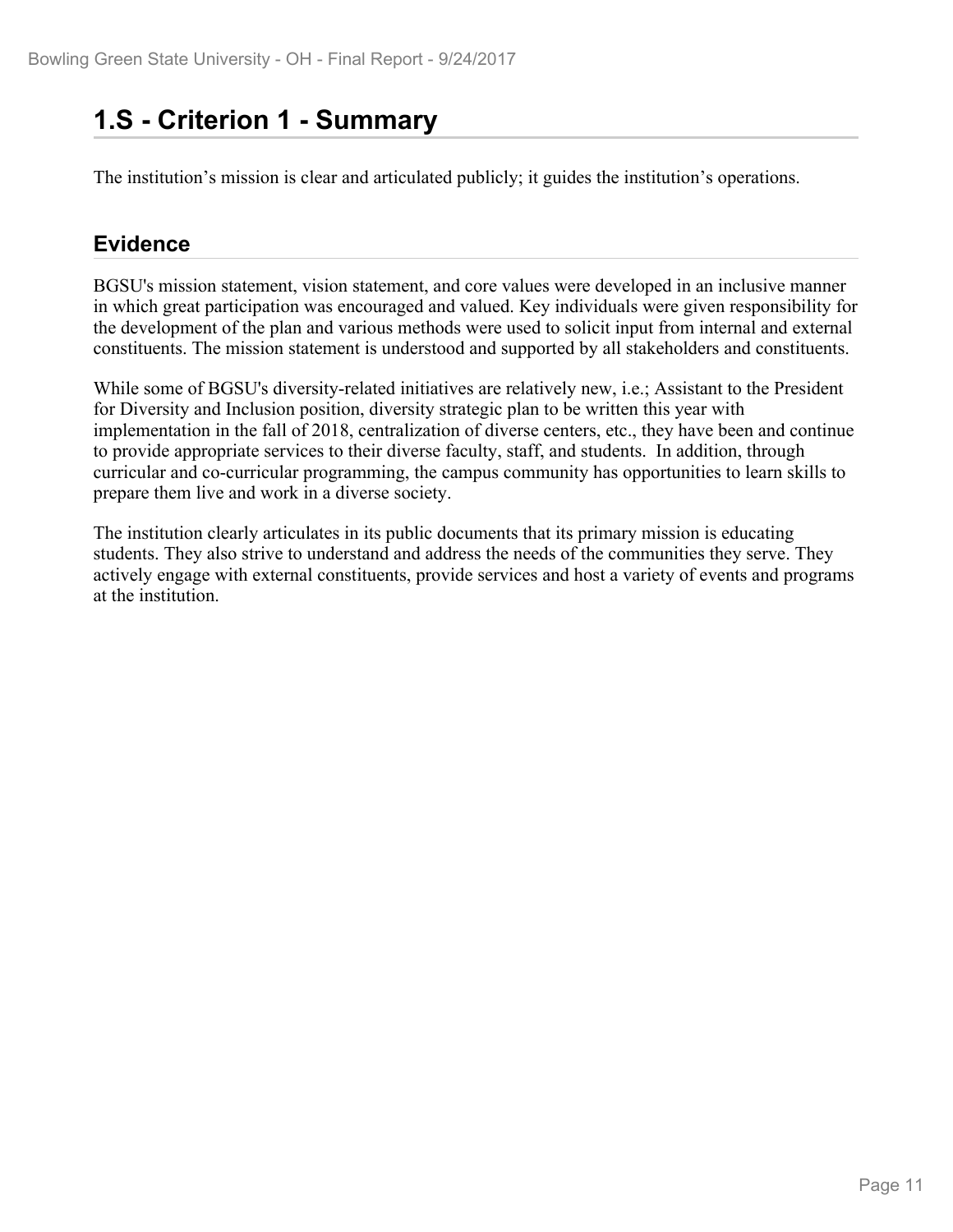# **2 - Integrity: Ethical and Responsible Conduct**

The institution acts with integrity; its conduct is ethical and responsible.

## **2.A - Core Component 2.A**

The institution operates with integrity in its financial, academic, personnel, and auxiliary functions; it establishes and follows policies and processes for fair and ethical behavior on the part of its governing board, administration, faculty, and staff.

#### **Rating**

Met and the state of the state of the state of the state of the state of the state of the state of the state of the state of the state of the state of the state of the state of the state of the state of the state of the st

#### **Evidence**

The Board of Trustees has a Statement of Expectations for all members of the Board. Further, each board member files financial disclosure documents each year with the state. The Director of Business Operations is responsible to identify conflicts of interest for board members. Thus, there are clear guidelines that set the boundaries for board members conduct and area of responsibility.

The organization chart shows that the university has an Internal Auditing and Advisory Office that reports directly to the Audit Committee of the Board of Trustees; there is a dotted line relationship to the CFO. This insures that the Auditor has the autonomy to carry out his responsibilities as directed by the Board of Trustees. The Team verified in Board of Trustees 2015 and 2016 minutes that the Board of Trustees Audit Committee provides oversight to the complaint and grievance process and reports to the Board of Trustees. The Audit Committee hears reports at each meeting on complaint and grievance processes [a different policy or process each meeting], current audit findings, and corrective action updates.

The Team reviewed the Office of the General Counsel website; the General Counsel is the repository for all university policies and hosts the Policy Register. Thus, there is a single site where one can find the official version of a university policy.

The Team reviewed the Ethics Point website a place to report fraud, violation of federal and state laws and regulations and other inappropriate activity or behavior. The university has contracted with Ethics Point as an external host for these services. The website permits either a web based report or provides a phone number to call. Further, it identifies internal offices [Academic Affairs, Dean of Students, Human Resources] where complaints and grievances can be heard.

The Board of Trustees adopted the Code of Ethics and Conduct policy in 2005. The Code applies to all university employees and identifies a Code of Ethics and Conduct for all members of the university community. It intended to stand in addition to university policies on specific matters [e.g., student conduct, research, fraud].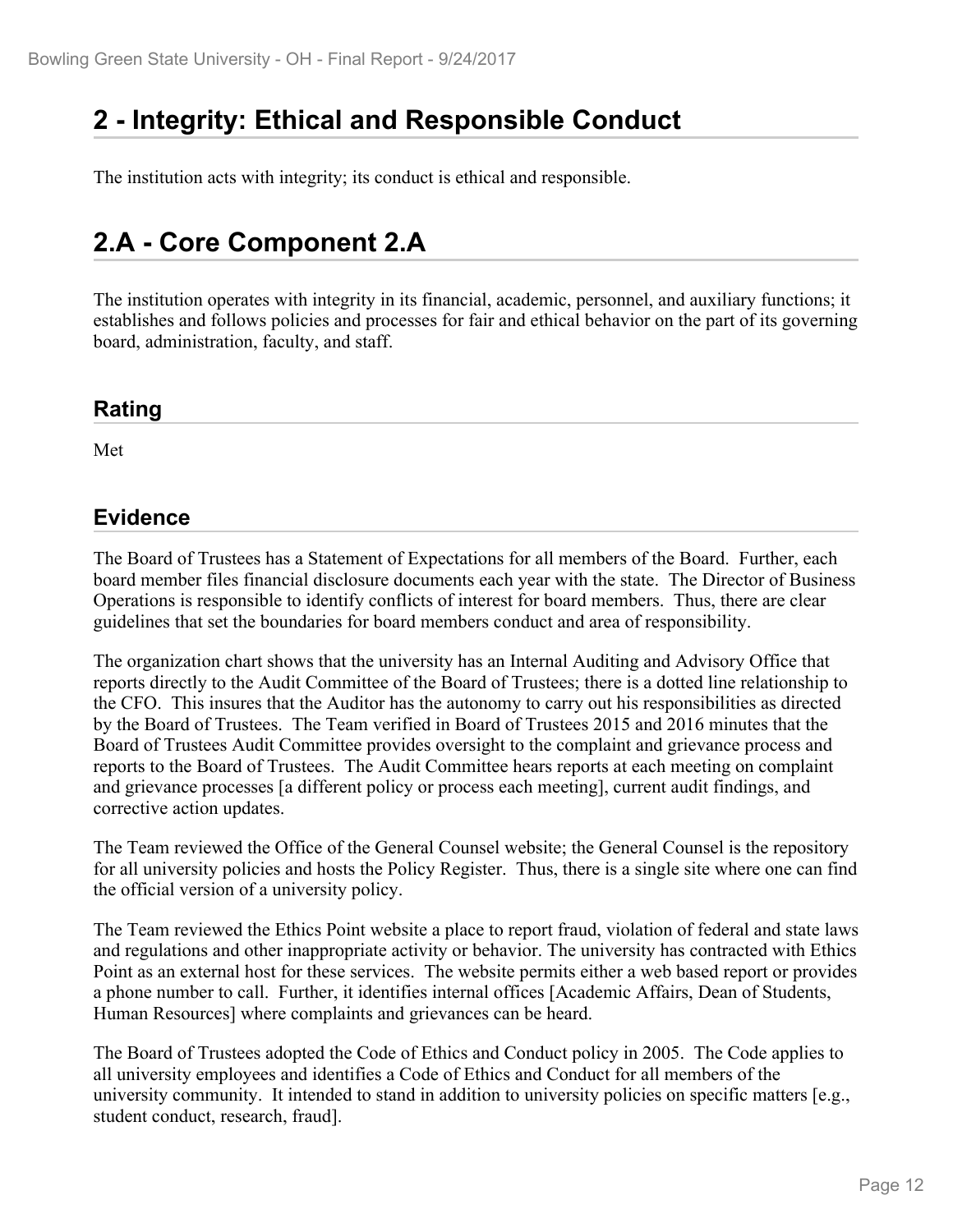The university provided a report on "See It Be It Report It", the addresses bias incidents reports 2017. The report also included action steps taken including key communication from the President and other university leaders to the campus community and announcement of a campus task force to address sexual violence. Through this evidence the Team observed that the university responds to patterns of complaints, communicating the problem, institutional response plan, and expectations of community members.

## **Interim Monitoring (if applicable)**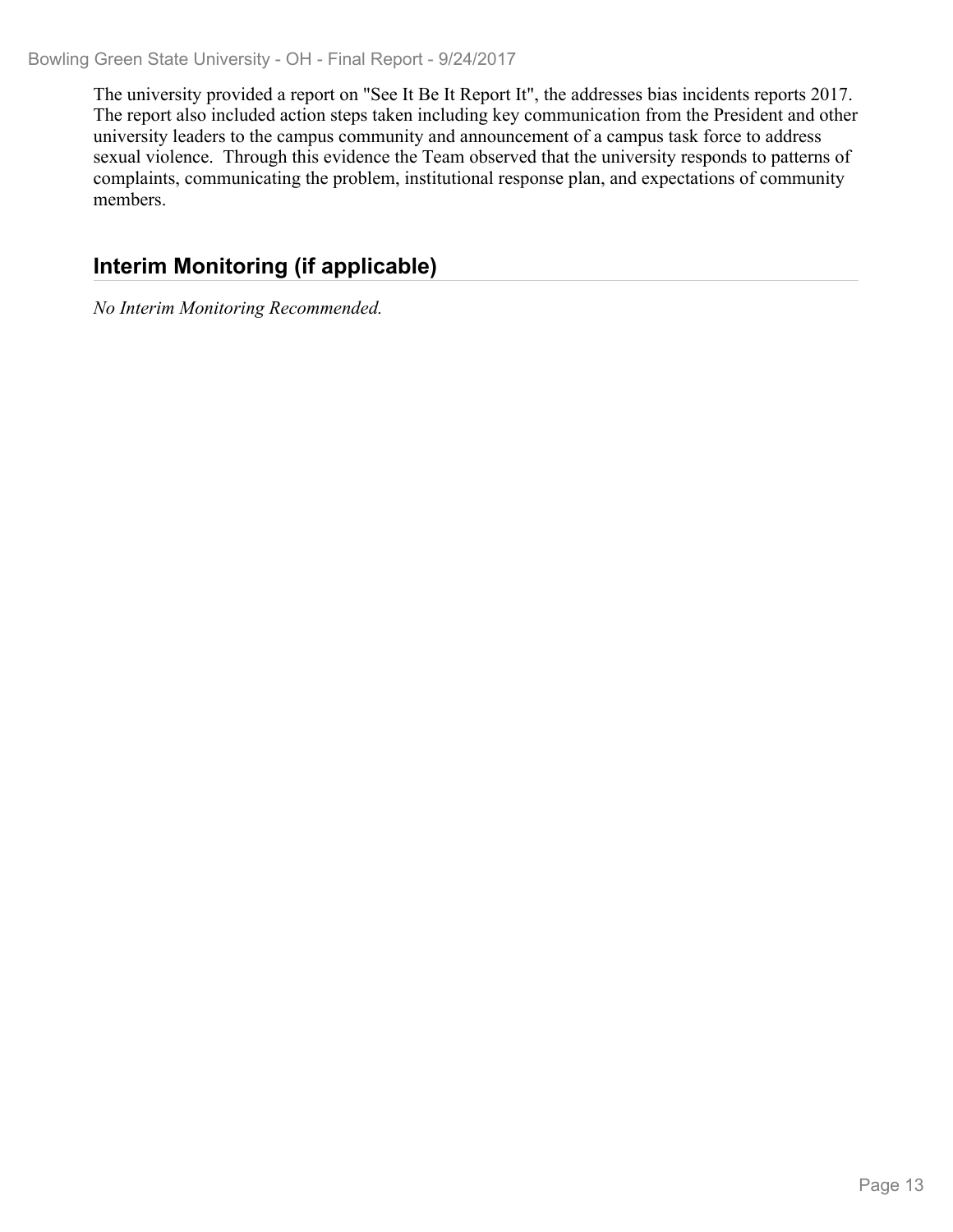## **2.B - Core Component 2.B**

The institution presents itself clearly and completely to its students and to the public with regard to its programs, requirements, faculty and staff, costs to students, control, and accreditation relationships.

#### **Rating**

Met With Concerns

## **Evidence**

The Assurance Argument details an extensive number of policies and processes at BGSU that are intended to set and maintain the standards for ethical and appropriate conduct in the classroom and on the campus for students, faculty and staff. The Office of the General Counsel maintains the university's Policy Register.

According to the 2015 and 2016 Board of Trustees minutes, the Audit Committee routinely reports to the Board of Trustees that they have received reports on the policies and the number of incidents that are reported and their final disposition. The Office of the Internal Auditor also reports on the status of corrective actions that are being taken in response to audits; the summary is shared with the Audit Committee at each of its meetings. The Team did not review Board of Trustees Audit Committee reports.

There is not an easy or readily accessible way for students to access undergraduate and graduate learning outcomes for courses and academic programs. When reviewing the Admissions landing page and many of the associated web pages the Team was unable to consistently find the learning outcomes or gainful employment data for academic programs. The Undergraduate Catalog and related course descriptions did not appear to contain learning outcome information at either the course or program level. The Graduate Catalog appeared similarly situated as were related academic program websites. The Team concluded that learning outcomes and gainful employment information for academic programs is not consistently available to current or prospective students.

While the Team was able to access the Campus Crime statistics, the annual report was not easily accessible from the Admissions landing page.

In reviewing statements of affiliation and accreditation for disciplinary accreditation bodies on the university website, we found for some academic program information was incomplete or inaccurate. Further, when the university accreditation listing was cross referenced with the accrediting bodies accredited institutions list we found some accreditation statuses were not accurately reported. For example,

• CAATE –the program has been on probation since 2/2016 and has voluntarily withdrawn from accreditation for the undergraduate program, effective June 30, 2019. Prior to 8/24/17 when the website was revised, there was no statement on the academic program website regarding the "Probation" status of the program or the voluntary accreditation withdrawal for the undergraduate program; a period of 18 months. There also is no statement how the loss of accreditation will impact licensure or employment for current or prospective students.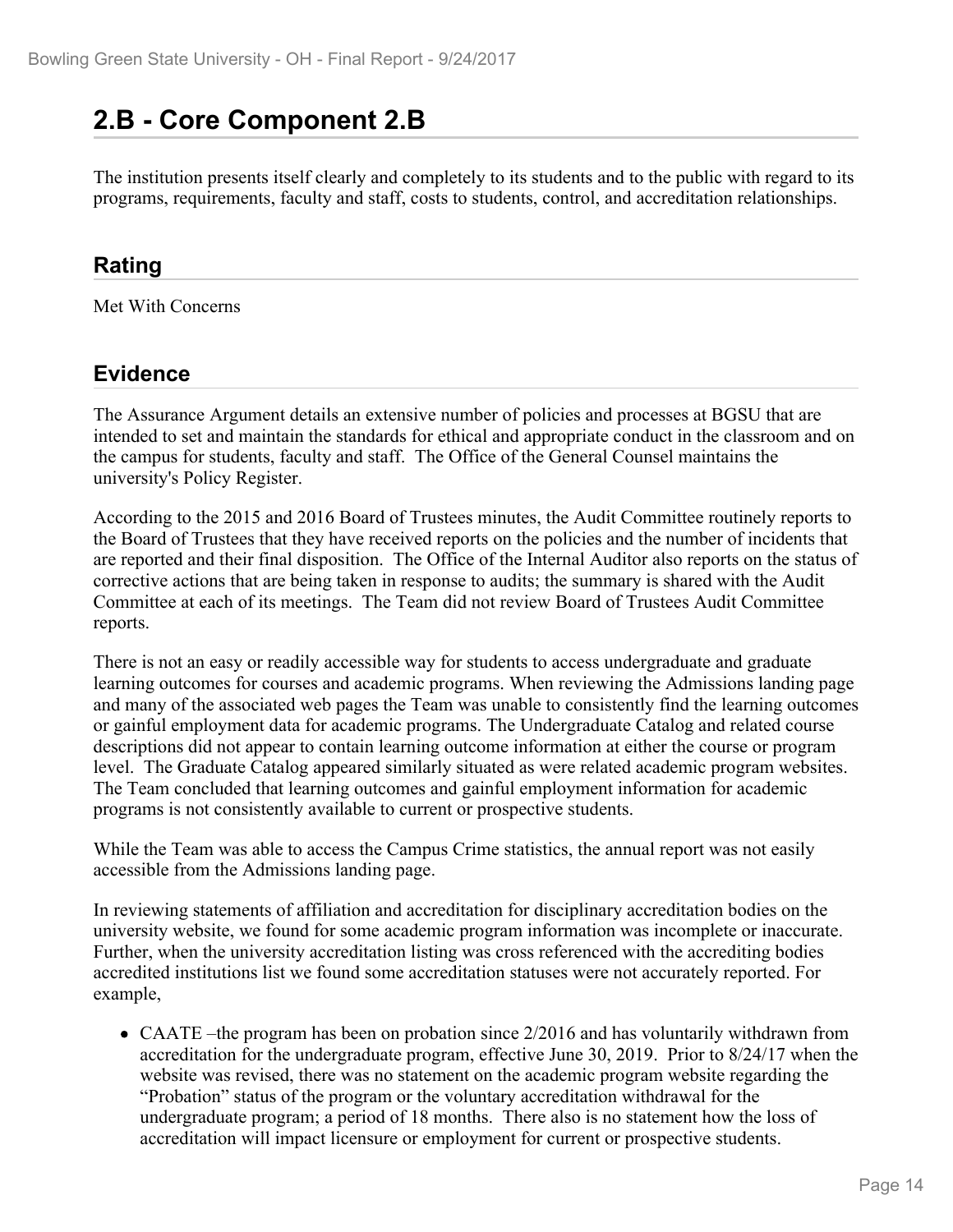- COSMA the undergraduate program is accredited with notes; the graduate program is accredited with observations. There is no statement on the program or university website. There also is no statement how the accreditation status impacts licensure or employment for current or prospective students.
- $\bullet$  ACEJMC the program is in provisional status and the next step is withdrawal of accreditation. There is no statement on the program or university website. There also is no statement how accreditation status impacts licensure or employment for current or prospective students.

Some academic programs describe their accreditation[s] and then explain the relationship between accreditation and licensure. However, all the links about licensure are at the academic program level. Where appropriate, academic programs should describe both accreditation and licensure. Further, the university should provide institutional information about the relationship between accreditation and licensure.

There is not an easy way to verify the current status of programs holding specialized accreditation. The institution should publicize in a single, easy-to-find page on its website a description of the accreditation status of all accredited programs, including the dates of accreditation and a link to the accrediting bodies' websites. The institution should clearly disclose whether accreditation is required for licensure or certification and the impact on students if such accreditation is not held.

## **Interim Monitoring (if applicable)**

#### Due: 8/15/18

The team recommends that BGSU prepare an interim report that addresses concerns regarding *Core Component 2.B. The institution presents itself clearly and completely to its students and to the public with regard to its programs, requirements, faculty and staff, costs to students, control, and accreditation relationships.*

The interim report should document that the campus security report and gainful employment information is easily and consistently available to prospective students.

The interim report should document that learning outcomes for undergraduate and graduate academic programs are readily available to students. BGSU's core curriculum and undergraduate programs are farther along in establishing learning outcomes than graduate programs. Documentation of substantial progress in sharing learning outcomes in academic program websites and university catalogs, particularly for graduate programs, is consistent with BGSU's strategic goals for assessment.

BGSU should also provide documentation of an updated accreditation website, updated related academic program websites and updated university catalogs that identify:

1) the status of program and specialized accreditations accurately;

2) that all programs requiring state licensure conform to appropriate accreditation requirements; and,

3) that easy access to accreditation status information for current and prospective students and their families is implemented.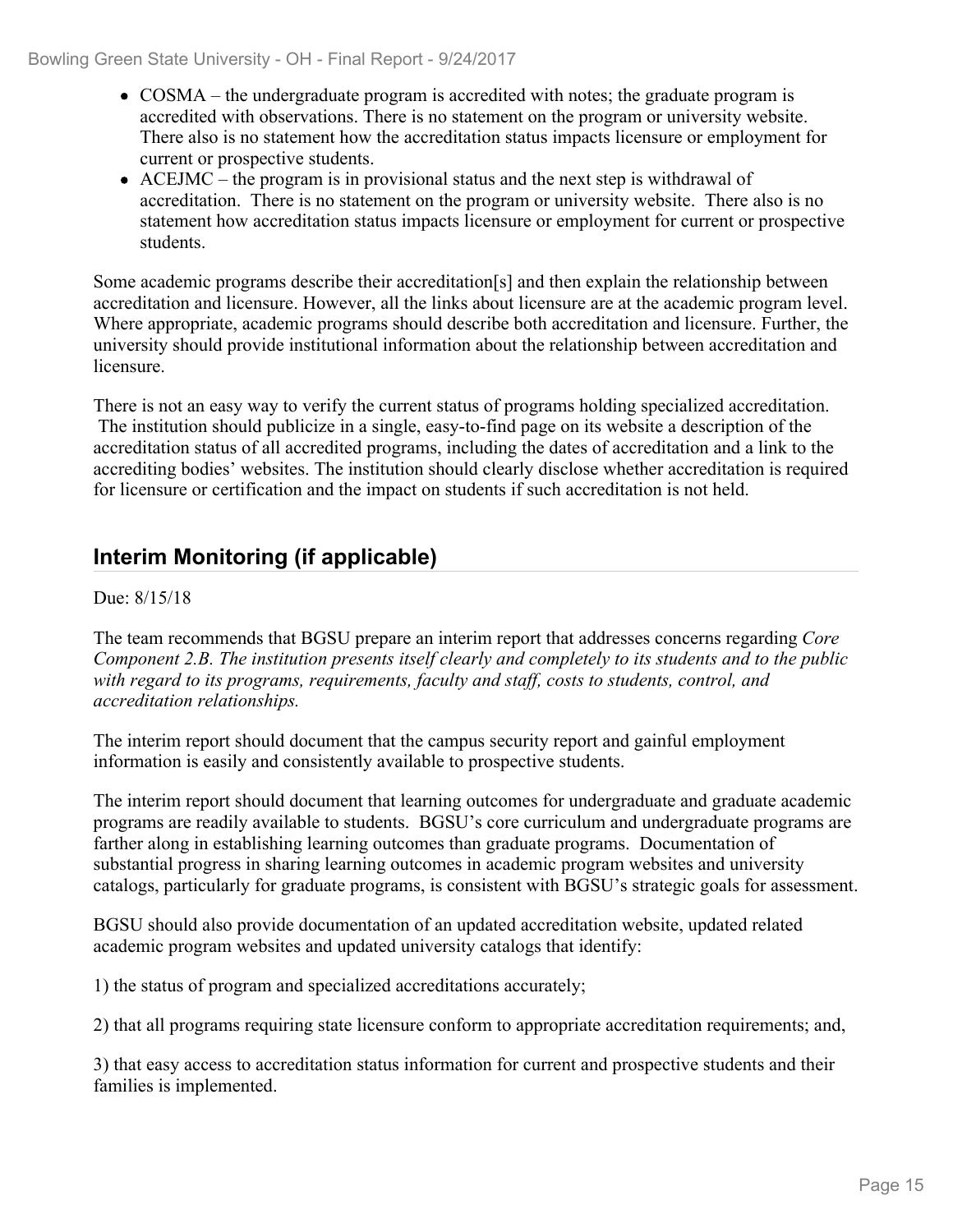# **2.C - Core Component 2.C**

The governing board of the institution is sufficiently autonomous to make decisions in the best interest of the institution and to assure its integrity.

- 1. The governing board's deliberations reflect priorities to preserve and enhance the institution.
- 2. The governing board reviews and considers the reasonable and relevant interests of the institution's internal and external constituencies during its decision-making deliberations.
- 3. The governing board preserves its independence from undue influence on the part of donors, elected officials, ownership interests or other external parties when such influence would not be in the best interest of the institution.
- 4. The governing board delegates day-to-day management of the institution to the administration and expects the faculty to oversee academic matters.

### **Rating**

Met and the state of the state of the state of the state of the state of the state of the state of the state of the state of the state of the state of the state of the state of the state of the state of the state of the st

#### **Evidence**

In 2009 the Board of Trustees approved the university's Strategic Plan. The Board of Trustees minutes document that regular updates on the Strategic Plan are provided to the Trustees.

The Board of Trustees By-Laws establish the board's responsibilities for the university. The agendas of the board meetings reflect topics [Personnel, Academic Programs, Facilities, Budget and Finance, Audit, state legislative reports, information sessions and training, and constituent reports] where the Board has responsibility for university policies and actions. The Board minutes support that they review and approve the actions taken by the university.

The Board of Trustees is accountable to responding to gubernatorial and legislative requests for information and action.

The Board minutes reflect a time in each meeting where the internal constituencies report to the Board. Further, two students are non-voting members of the Board of Trustees.

Eleven Trustees are appointed by the governor; nine are voting members of the board and two are student members. The Board may also elect National Trustees. The Board members and the President file an annual financial disclosure to the Ohio Ethics Commission. The Director of Business Operations identifies any conflict of interests that arise for Board members.

The Board of Trustees has a Statement of Expectations that clearly guides trustees' behavior to insure that they provide appropriate oversight without micromanaging the university. It further details the appropriate conduct of trustees' relationships with the President and other university officers.

The Board minutes suggest the Board reviews, considers and acts on a broad spectrum of university decision-making; however, the Board actions are largely reviews of summative reports rather than item-by-item decisions.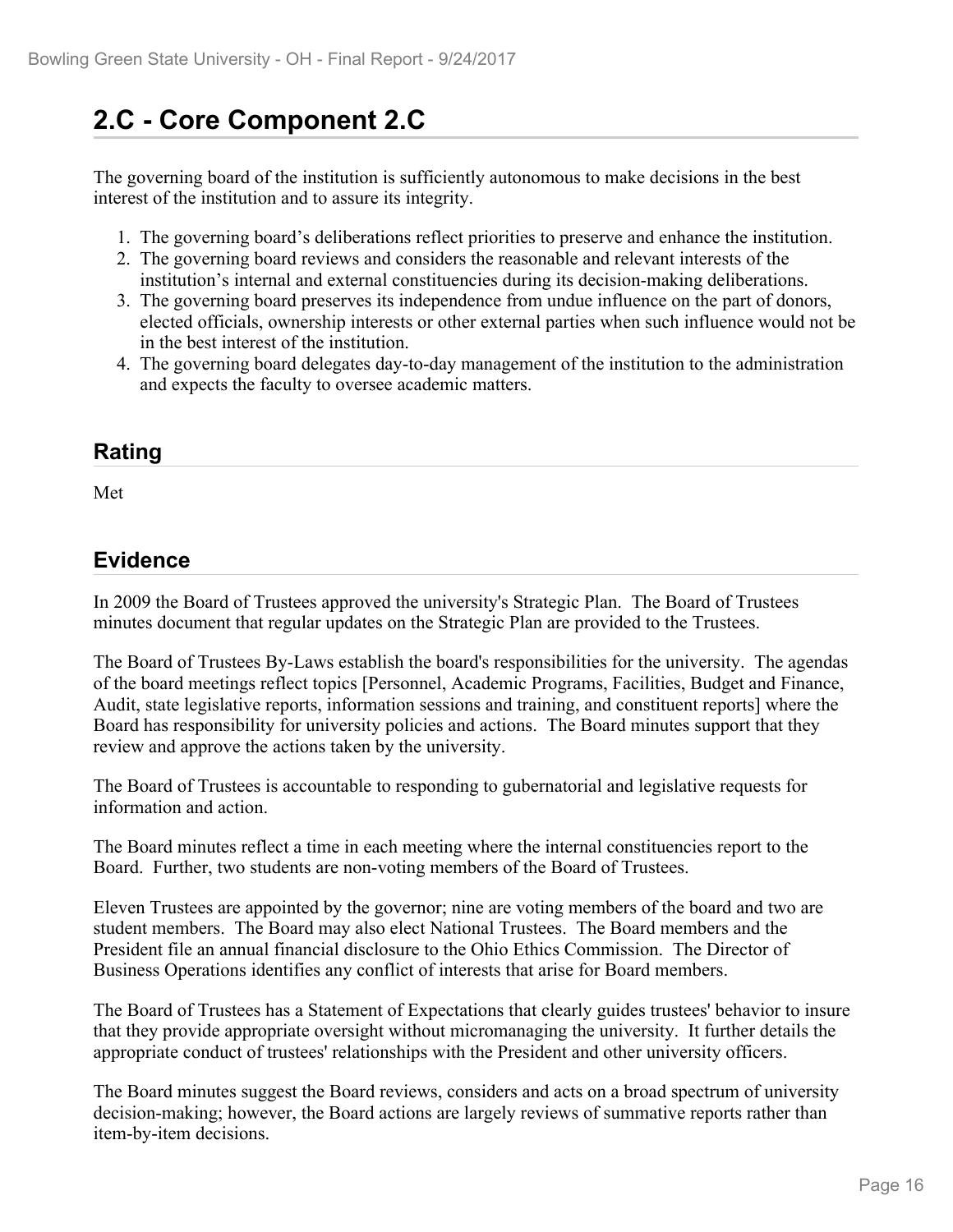## **Interim Monitoring (if applicable)**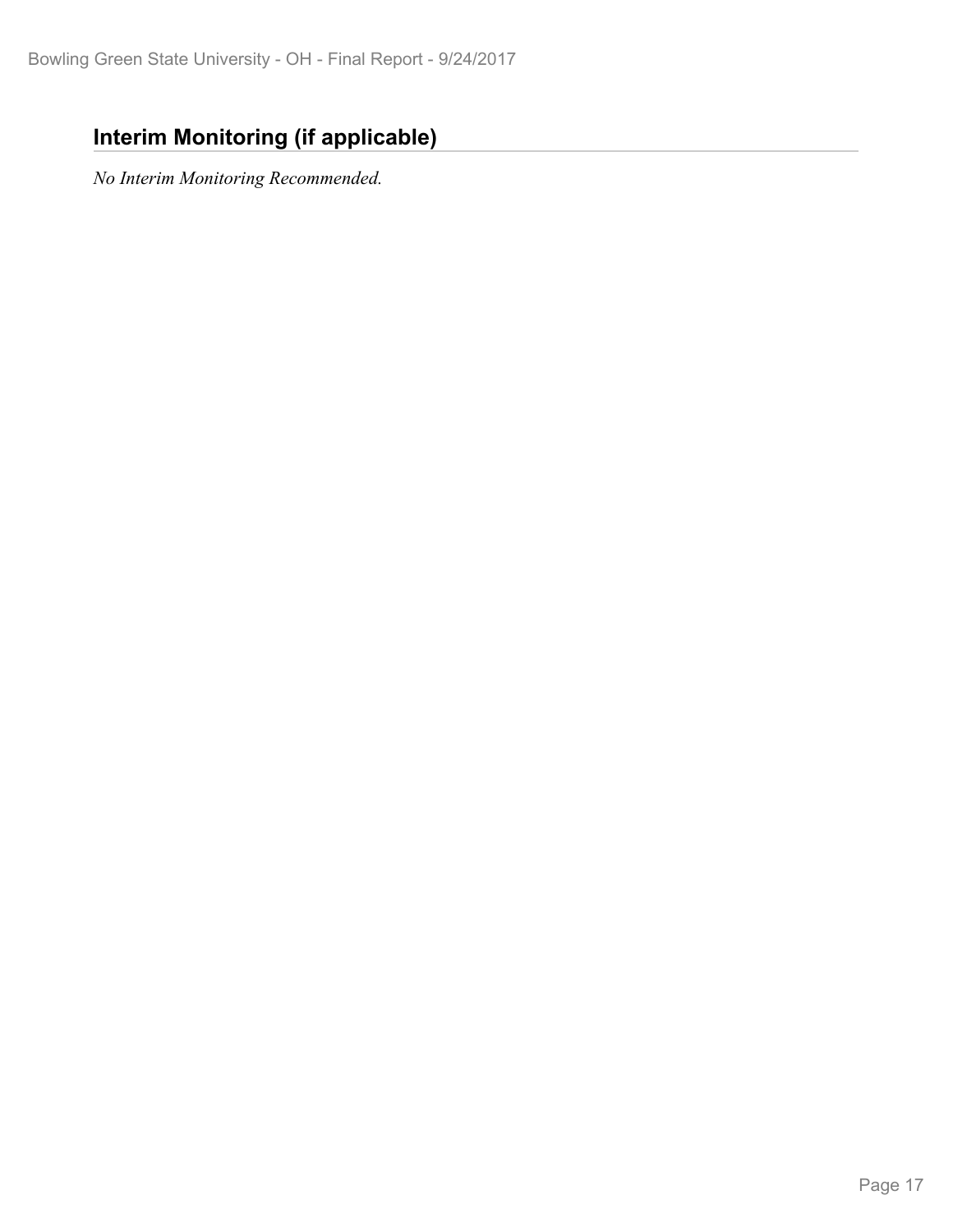# **2.D - Core Component 2.D**

The institution is committed to freedom of expression and the pursuit of truth in teaching and learning.

#### **Rating**

Met

## **Evidence**

The Team reviewed the University's Academic Charter, a governance document that specifically addresses academic freedom for faculty and students. Further, the Team reviewed the Faculty Senate By-Laws which include academic freedom of faculty as one of its core responsibilities.

BGSU FA Collective Bargaining Agreement includes Section 9 which addresses Academic Freedom, faculty rights and responsibilities and references disciplinary processes for those who fail to fulfill their responsibilities.

Academic Honesty is addressed specifically in the Academic Charter as well in other policies as essential to the university. The Academic Honesty section of the Academic Charter was revised in 2016 and approved by the Board of Trustees.

## **Interim Monitoring (if applicable)**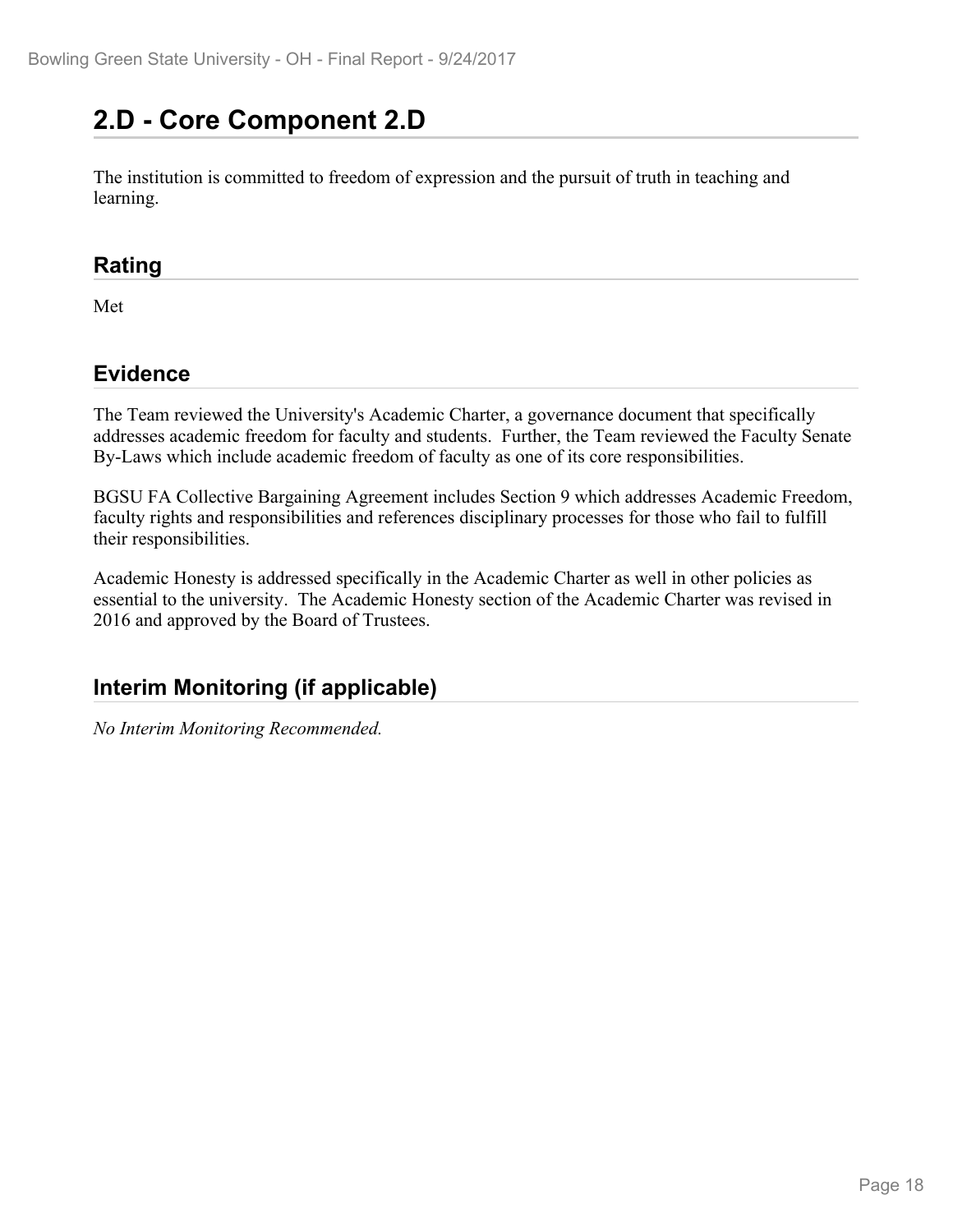# **2.E - Core Component 2.E**

The institution's policies and procedures call for responsible acquisition, discovery and application of knowledge by its faculty, students and staff.

- 1. The institution provides effective oversight and support services to ensure the integrity of research and scholarly practice conducted by its faculty, staff, and students.
- 2. Students are offered guidance in the ethical use of information resources.
- 3. The institution has and enforces policies on academic honesty and integrity.

#### **Rating**

Met

## **Evidence**

The Team reviewed the Research website and the areas responsible to the Vice President for Research and Economic Development. The University has policies and processes in place to guide compliance with expectations for integrity in research. Under the Office of Research Compliance there are the required review boards [IRB, IACUC, and IBC] to examine proposed research by students and faculty.

There is training available to students on integrity and ethics in research through the library. Further, the Vice President for Research offers training for students and fauclty who will conduct research with human subjects and animals.

Academic Honesty is addressed specifically in the Academic Charter as well in other policies as essential to the university. The Academic Honesty section of the Academic Charter was revised in 2016 and approved by the Board of Trustees.

## **Interim Monitoring (if applicable)**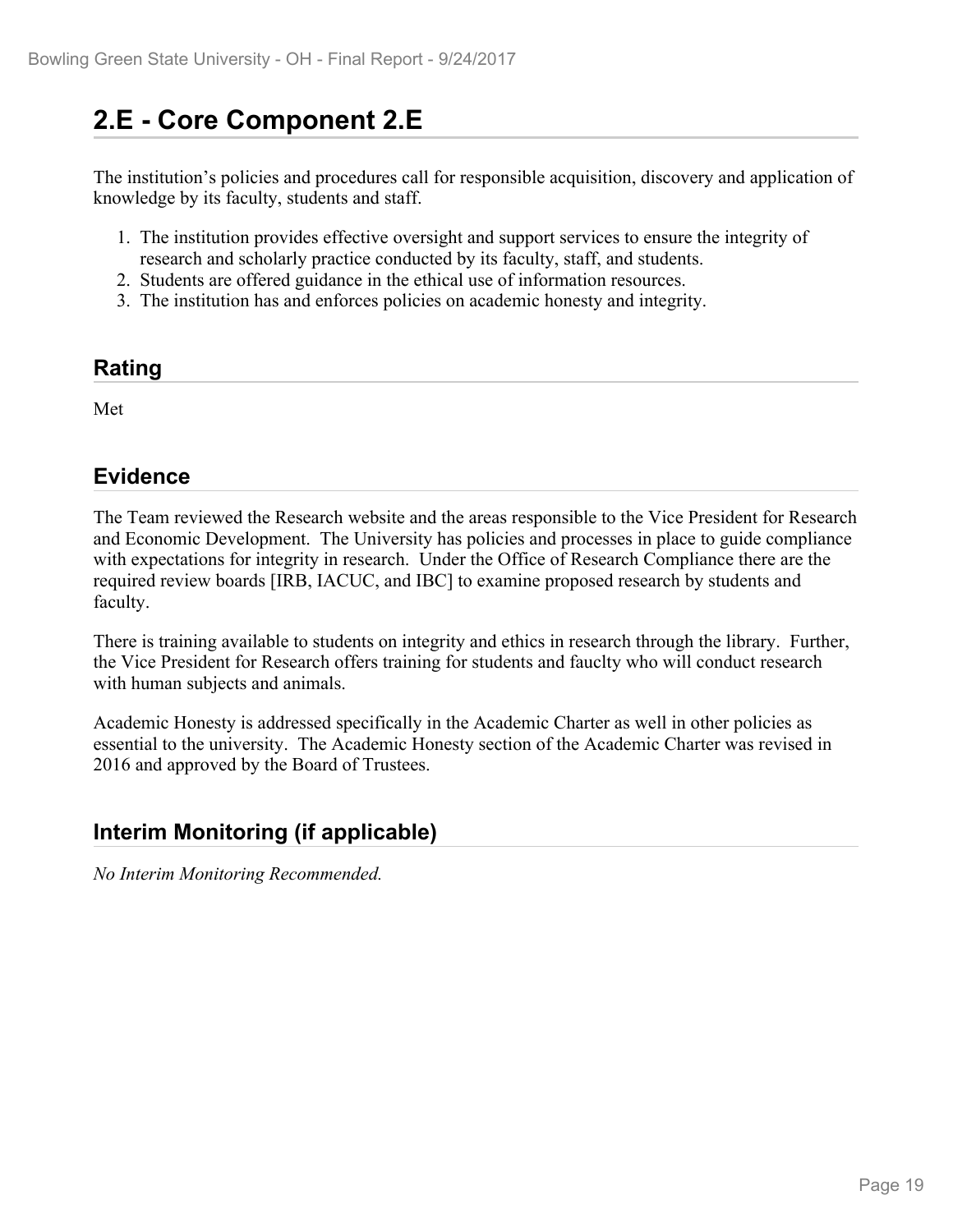## **2.S - Criterion 2 - Summary**

The institution acts with integrity; its conduct is ethical and responsible.

### **Evidence**

The Team found evidence through review of the Academic Charter, Board of Trustees Statement of Expectations, By-Laws of the governance groups, the collective bargaining agreement of the faculty, and the extensive policies and procedures reviewed in the Policy Register that the university expects Board members, university leadership, faculty, staff and students to act with integrity. In review of the Strategic Plan, the Campus Master Planning, and financial planning it was demonstrated the university intends to implement its Strategic Plan in the best interests of the university and its students.

As the Team did their work, we found it very difficult to find the information we needed on bgsu.edu. Because of our collective difficulty navigating the university's website, we concluded that external publics, particularly prospective students and their families, would have similar and greater difficulty. Thus, the university does not present itself clearly and completely. The team's inability to access information created an impression that the university may be reluctant to share information and led the team to conclude that the university may not have the data.

The Board of Trustees meets regularly and reviews the university's operations under the leadership of the President and her team. Their minutes reflect a significant commitment of time in providing oversight of university direction and decision-making. Nonetheless, there is evidence that the primary responsibility for leading and managing the university is left to the President and her team.

The Team reviewed numerous documents the identified the university's commitment to academic freedom.

The university has an extensive Research operation under the direction of the Vice President of Research and Economic Development. Through the services and programs offered there is substantial training and oversight on good practices in research. Through the Library, Learning Commons, and other print/electronic sources students are educated about their responsibilities for academic integrity.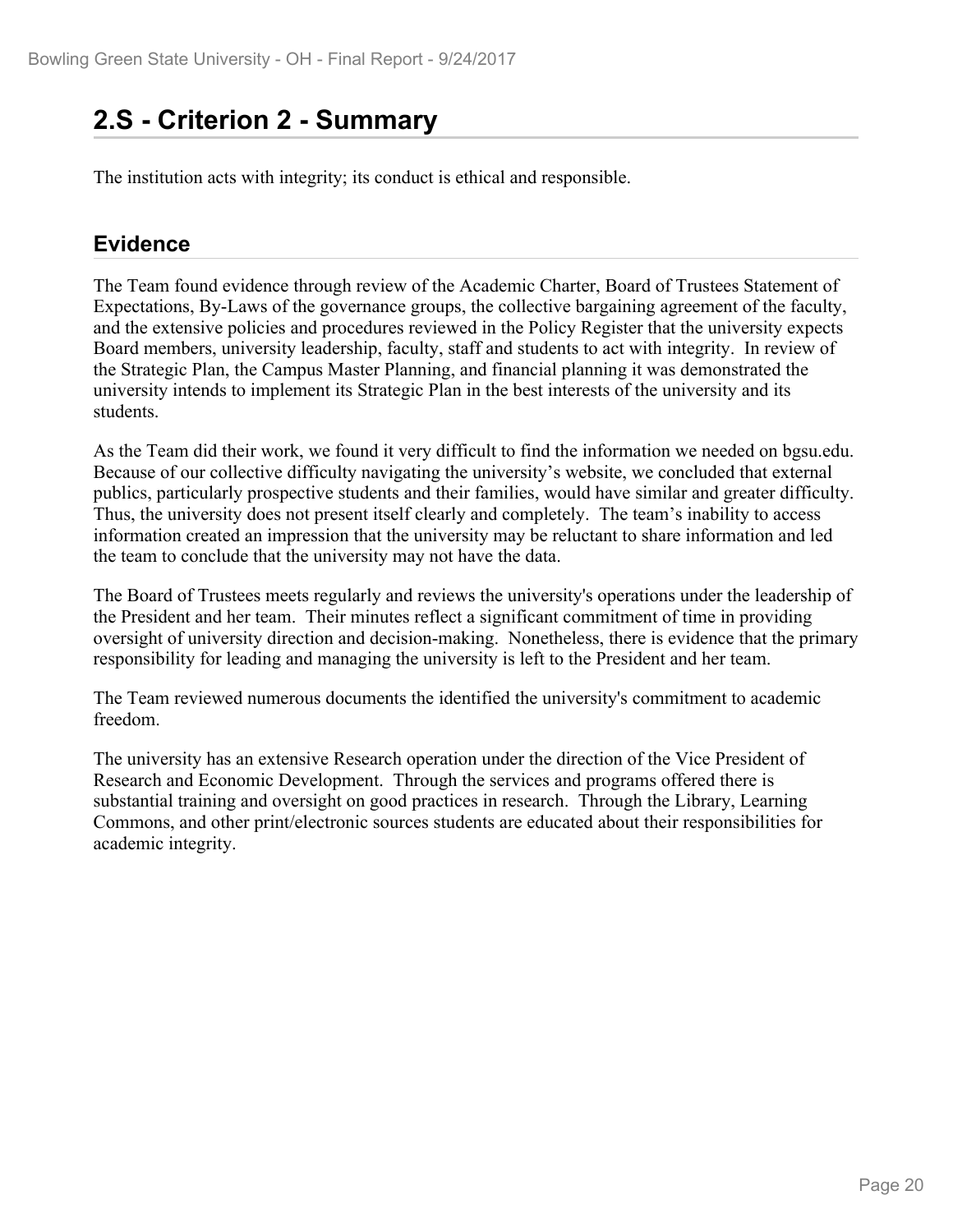# **3 - Teaching and Learning: Quality, Resources, and Support**

The institution provides high quality education, wherever and however its offerings are delivered.

## **3.A - Core Component 3.A**

The institution's degree programs are appropriate to higher education.

- 1. Courses and programs are current and require levels of performance by students appropriate to the degree or certificate awarded.
- 2. The institution articulates and differentiates learning goals for undergraduate, graduate, postbaccalaureate, post-graduate, and certificate programs.
- 3. The institution's program quality and learning goals are consistent across all modes of delivery and all locations (on the main campus, at additional locations, by distance delivery, as dual credit, through contractual or consortial arrangements, or any other modality).

### **Rating**

Met

## **Evidence**

In keeping with its Carnegie classification as a public doctoral granting university with high research activity Bowling Green State University offers courses at different levels for undergraduate and graduate students. Courses are numbered in such a way that faculty and students can anticipate the level of the course. A review of some of the undergraduate and graduate program descriptions in the catalog and on the BGSU website provides evidence that the programs are current, that the course work is appropriate for the degree and that the level of student performance meets the expectations commonly associated with undergraduate and graduate training. The team noted after its review that some of the accredited programs at BGSU lack full accreditation and at least one is at risk for having its accreditation revoked.

BGSU has clearly articulated and publicized learning outcomes for its core curriculum. These learning outcomes undergo internal review by the Student Achievement Assessment Committee and external review every six years. BGSU has differentiated learning outcomes for its undergraduate and graduate programs; however, information about these outcomes is not consistently and completely available in the university's descriptions of its degree programs. In addition, the team's review of syllabi suggest that additional effort may be needed to continue refining and articulating graduate degree program learning outcomes that are appropriate to the degree level, measurable, and observable.

BGSU ensures consistency for courses delivered at different campuses, online and in partnership with other institutions by requiring the same level of review of these courses as traditional courses as the main campus. Courses that are offered in this manner are also reviewed by a specific campus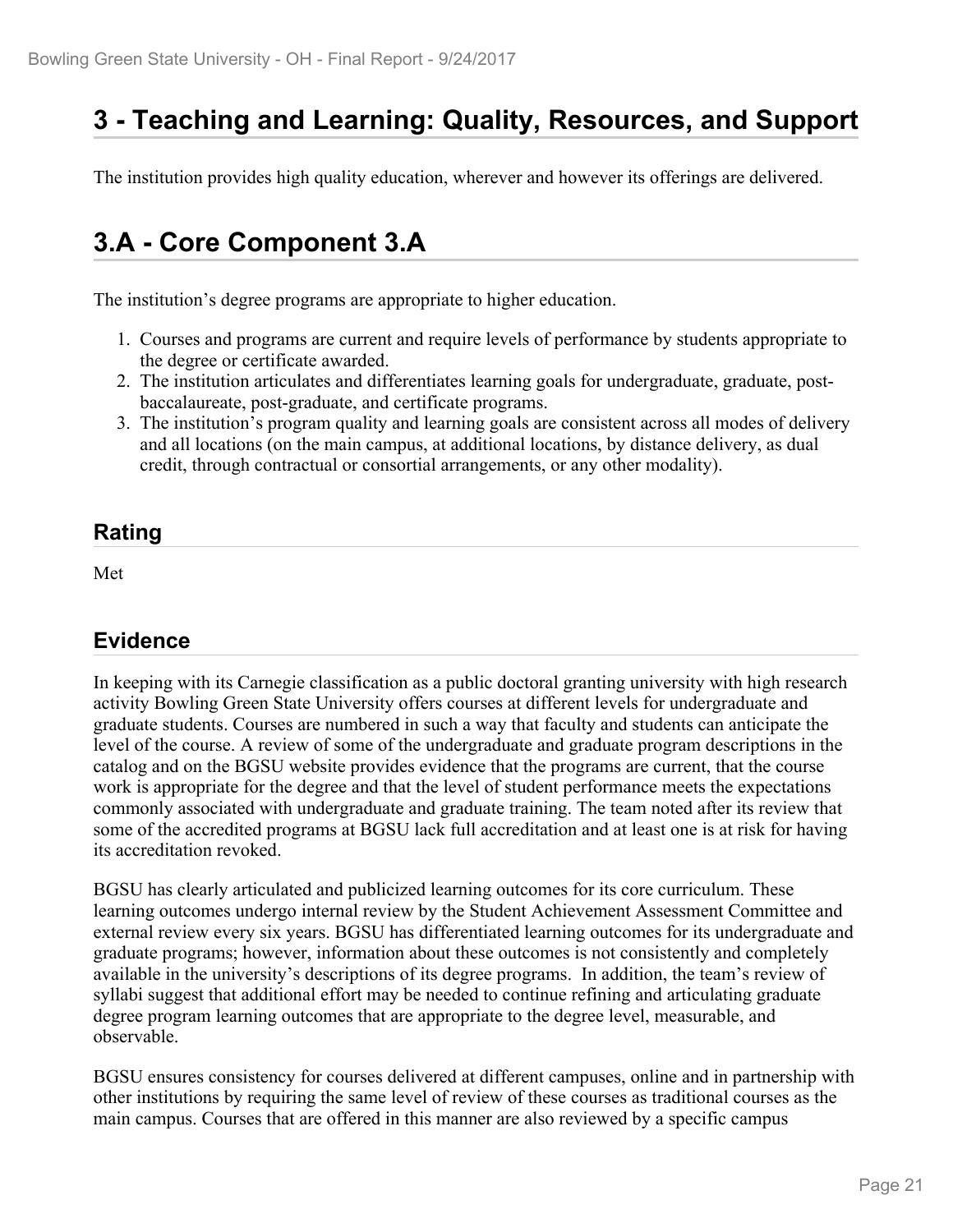committee (Online and Summer Academic Programs) to further validate and verify continuity with other courses. The team notes that there are differences in syllabi provided between courses taught on campus and as dual enrollment; specifically the learning outcomes for the History 2060 campus course appear to require higher order application of learning and knowledge. As articulated in the syllabi for the campus and dual enrollment courses, students enrolled in the campus based course are expected to critique, explain, and analyze various issues and phenomena and to produce academic work that uses primary and secondary sources to support historical arguments. Students enrolled in the same course through dual enrollment course are expected to understand and analyze materials and it is not clear to the team if these students are required to use primary and secondary sources to support historical arguments.

## **Interim Monitoring (if applicable)**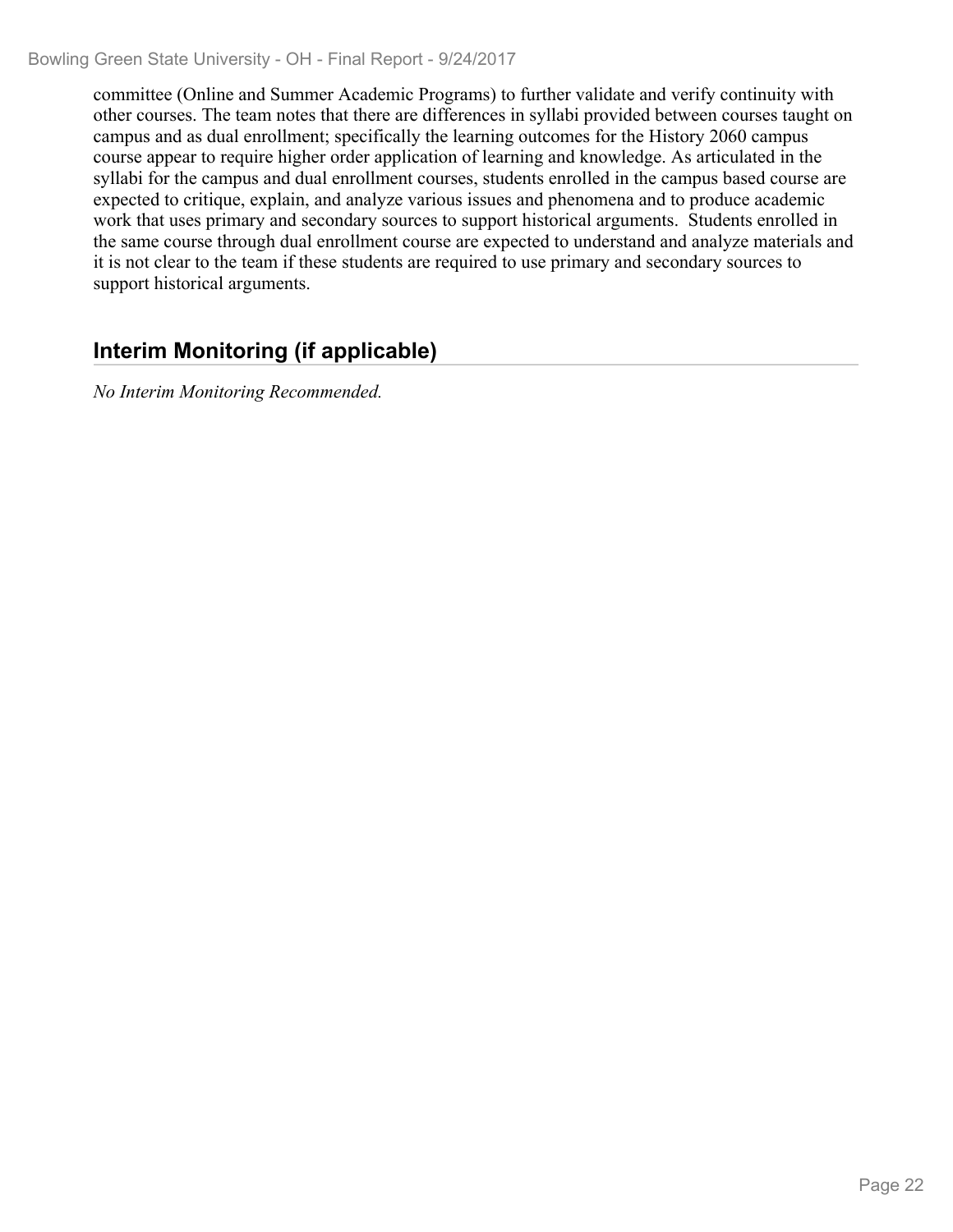# **3.B - Core Component 3.B**

The institution demonstrates that the exercise of intellectual inquiry and the acquisition, application, and integration of broad learning and skills are integral to its educational programs.

- 1. The general education program is appropriate to the mission, educational offerings, and degree levels of the institution.
- 2. The institution articulates the purposes, content, and intended learning outcomes of its undergraduate general education requirements. The program of general education is grounded in a philosophy or framework developed by the institution or adopted from an established framework. It imparts broad knowledge and intellectual concepts to students and develops skills and attitudes that the institution believes every college-educated person should possess.
- 3. Every degree program offered by the institution engages students in collecting, analyzing, and communicating information; in mastering modes of inquiry or creative work; and in developing skills adaptable to changing environments.
- 4. The education offered by the institution recognizes the human and cultural diversity of the world in which students live and work.
- 5. The faculty and students contribute to scholarship, creative work, and the discovery of knowledge to the extent appropriate to their programs and the institution's mission.

## **Rating**

Met and the state of the state of the state of the state of the state of the state of the state of the state of the state of the state of the state of the state of the state of the state of the state of the state of the st

## **Evidence**

Revised in 2015, the general education program at Bowling Green State University, known as the Bowling Green Perspective (BG Perspective), requires undergraduate students to complete no fewer than ten courses and 36 credit hours distributed across five different domains – Humanities and the Arts, Social and Behavioral Sciences, Natural Sciences, Quantitative Literacy, English Composition and Oral Communication. As noted in the description of the BG Perspective students must also complete courses within the different domains that are intended to develop specific skills and increase general knowledge within the liberal arts and to enhance student's understandings of international/global perspectives. There are specific accommodations for students enrolled in Associate Degree granting programs. These students are not required to complete the cultural diversity and international perspectives requirements. Students who matriculate from the Firelands campus and earn a baccalaureate degree at BGSU are required to meet the expectations of the core curriculum and there is an expectation that these students will be able to do so within 60 credit hours. Students enrolled at BGSU prior to Fall 2015 are required to fulfill the previous general education requirements which includes completing 10 courses distributed in the five domains of the BG Perspective.

The university has identified specific knowledge, skills, values and abilities that have been woven throughout a general education curriculum and each of the domains has a robust set of learning outcomes that are linked to the overall learning objectives of the core curriculum. The team notes that the BG Perspective supports learning and success across academic disciplines and develops students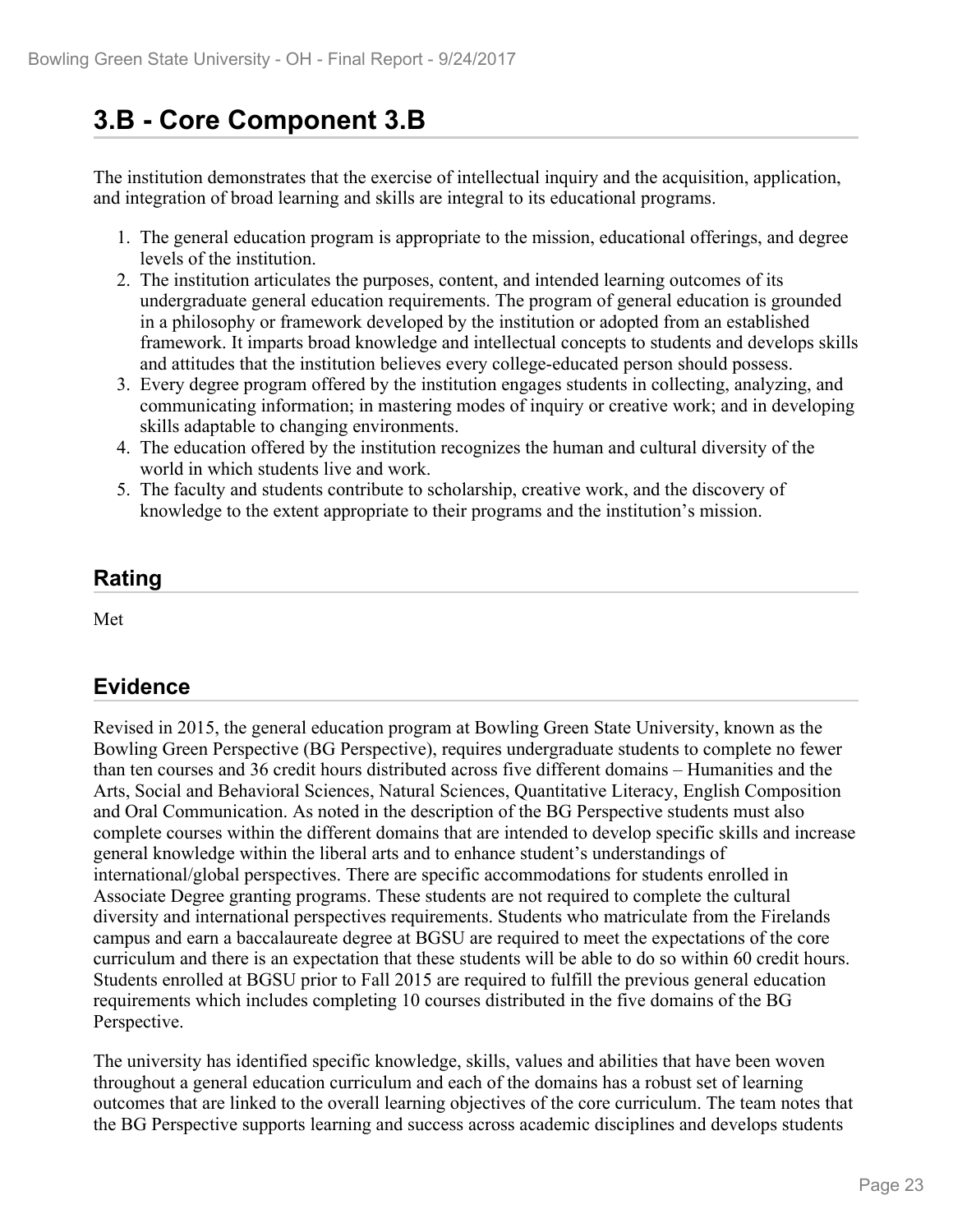versed in discipline specific content and skills but also an understanding of the importance of the student's place in the world as well as the ability to think broadly and interact with members of diverse populations. These expectations, ones the BGSU believes are important for college-educated persons, are clearly identified in electronic and print publications that are available to students and other stakeholders that include the undergraduate catalog and on a dedicated webpage.

The core curriculum at Bowling Green State University was designed to support the development of the undergraduate student in a way that allows students to be able to adapt to changing environments which supports the goals of the different undergraduate programs. The team has reviewed selected majors/programs in the undergraduate catalog and some department/program specific websites and believes that the majority of programs of study have each articulated learning goals and objectives included in the departmental mission and vision statement and/or directly on the departmental webpage. These learning goals and objectives require students to become proficient in mastering modes of inquiry/creative work and collecting, analyzing and communicating information and a selfstudy by BGSU noted that 78% of the degree programs have at least one learning outcome that is consistent with "collecting and analyzing information," 95% with "communicating information," 90% with "mastering modes of inquiry or creative work," and 94% with "developing skills that facilitate adapting to changing environments".Each program has a unique assessment plan articulating learning outcomes that is used to gather information about the success of the program and how to improve the program. The Student Achievement Assessment Committee has been tasked with monitoring this process and student progress is benchmarked against the American Association of College and Universities VALUE rubrics. Annual reports from each program are supplied to the Ohio Department of Higher Education and the Chancellor's Council on Graduate Study.

Students at BGSU are provided with multiple and frequent opportunities to explore diversity of peoples and cultures. The university practices admissions policies that ensure equal access to individuals that supports diversity in multiple forms. International enrollment has increased by 20% since Fall 2015 leading to a more global and diverse student body and the success of these international students is fostered by intensive language training offered by the BGSU English department through the in English for Speakers of Other Languages program. Cultural diversity and globalization are specifically addressed in the BG Perspective which supports increasing the understanding of these two areas by all undergraduate students. Undergraduate students have multiple opportunities that enhance their understanding of diversity and global cultures that includes service learning, certification in inclusive leadership, study abroad, living in residential learning communities supporting diversity, participation in discipline specific special programs for underrepresented students Specific undergraduate and graduate programs allow students to major or minor in programs with specific foci on diversity of peoples and cultures. The team recognizes that BGSU has identified diversity in programs that extends beyond culture, race and ethnicity and includes differing abilities such as autism. The Graduate College has funding through the Presidential Graduate Scholarship for Diversity Enhancement, supporting between 22 and 35 graduate students with diverse backgrounds and hosts the Paul D. Coverdell Peace Corps Fellows Program that enrolls former Peace Corps volunteers in support of campus, community and global diversity initiatives. Finally, BGSU recognizes the importance of supporting disadvantaged children in their area. The university has programs to increase the access to higher education through Upward Bound and Educational Talent Search programs.

Faculty at BGSU are active scholars and many encourage students to pursue research and creative activities. The Provost's webpage lists different recognitions and awards for BGSU faculty that include distinguished professorships, president's awards and university awards. The team recognizes BGSU's efforts to support student research and creative activities through the activities of the Center for Undergraduate Research and Scholarship. This office provides funding opportunities for students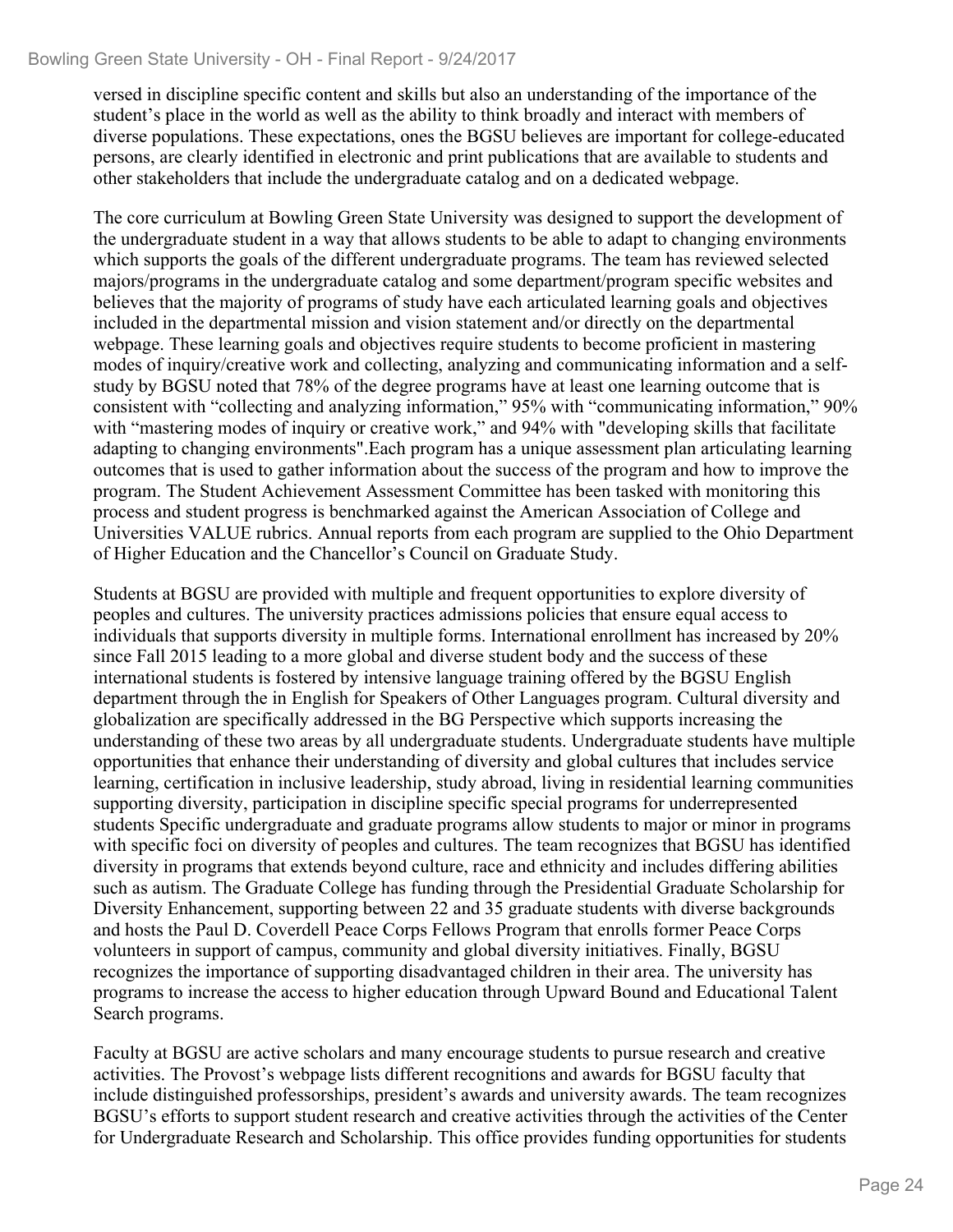Bowling Green State University - OH - Final Report - 9/24/2017

to engage in scholarly and creative work under the direction of faculty members. Mentoring for faculty interested in working with undergraduate students to present and publish the results of student scholarly and creative work at external symposia or at the Undergraduate Research Symposium is also provided by the University's Center for Undergraduate Research and Scholarship. This office also sponsors an award that annually recognizes an outstanding undergraduate faculty mentor. Results of the 2016 National Survey of Student Engagement showed that 26% of seniors reported engaging in research with BGSU faculty while 41% reported completing some type of culminating senior experience. Students, especially those that are STEM majors, are made aware of and encouraged to apply to specific programs (Building Ohio's Sustainable Energy Future, Science and Math Education in ACTION, Center for Undergraduate Research and Scholarship, AIMS, and the McNair Scholars Program) that often allow students to work with a faculty mentor and complete a research project. The BGSU Office of Sponsored Programs and Research is available to assist students and faculty in securing and managing external funding for research and creative activities.

### **Interim Monitoring (if applicable)**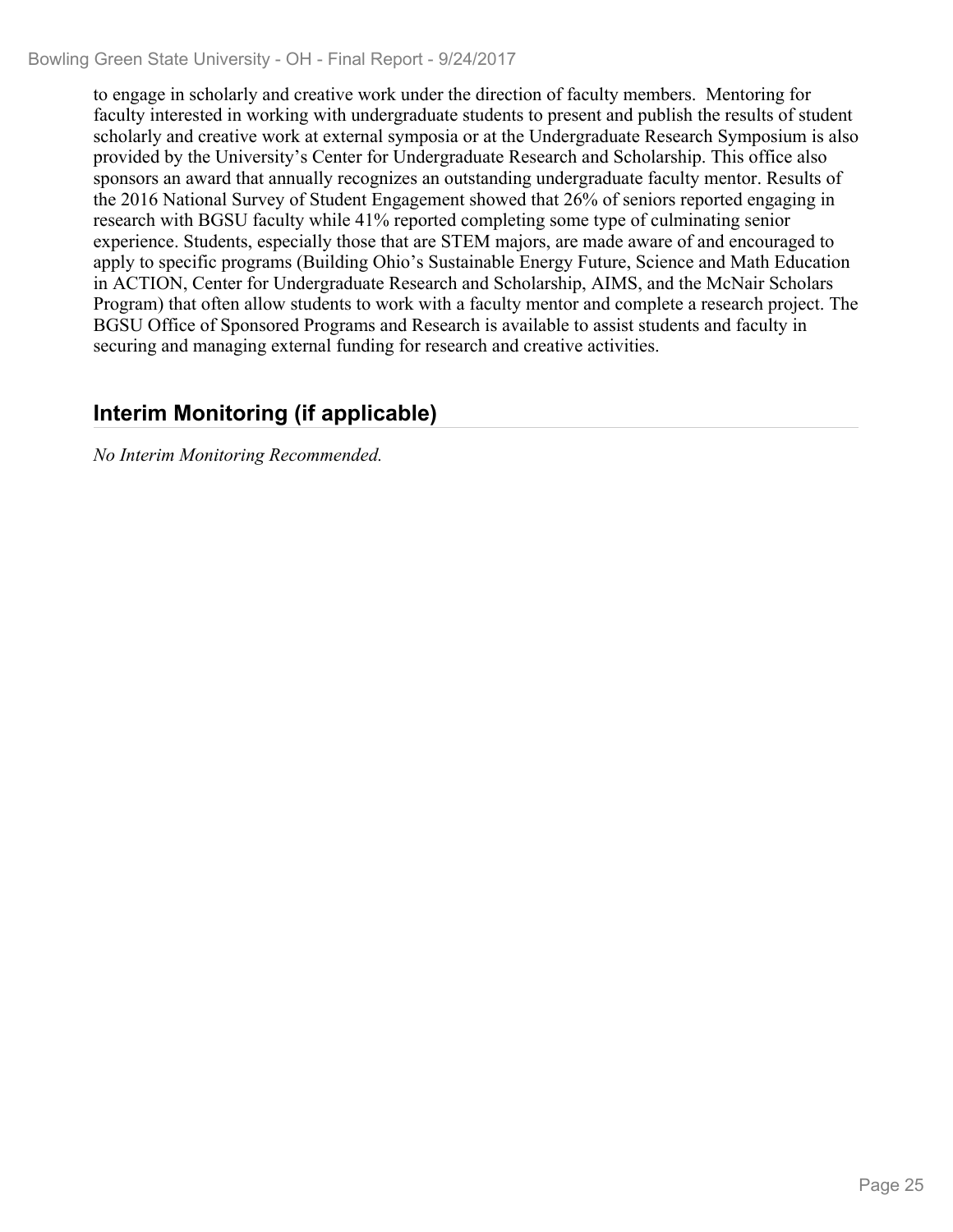# **3.C - Core Component 3.C**

The institution has the faculty and staff needed for effective, high-quality programs and student services.

- 1. The institution has sufficient numbers and continuity of faculty members to carry out both the classroom and the non-classroom roles of faculty, including oversight of the curriculum and expectations for student performance; establishment of academic credentials for instructional staff; involvement in assessment of student learning.
- 2. All instructors are appropriately qualified, including those in dual credit, contractual, and consortial programs.
- 3. Instructors are evaluated regularly in accordance with established institutional policies and procedures.
- 4. The institution has processes and resources for assuring that instructors are current in their disciplines and adept in their teaching roles; it supports their professional development.
- 5. Instructors are accessible for student inquiry.
- 6. Staff members providing student support services, such as tutoring, financial aid advising, academic advising, and co-curricular activities, are appropriately qualified, trained, and supported in their professional development.

## **Rating**

Met and the state of the state of the state of the state of the state of the state of the state of the state of the state of the state of the state of the state of the state of the state of the state of the state of the st

## **Evidence**

In the fall 2016 semester BGSU reported employing over 1100 faculty members (799 full-time and 381 part-time). The team recognizes that there appears to be strong retention of faculty as over 50% of the faculty had been at the university for 10 or more years and there is a 94% retention. This high retention and length of service leads to a group of faculty with robust institutional familiarity and a deep understanding of university policies and culture. To ensure strong and effective teaching the fulltime faculty are required to spend between 40% and 50% of their workload teaching students as outlined in the approved promotion/tenure/merit policy for each Department and School

The university has recently completed a comprehensive review of the recruitment and hiring infrastructure, data, personnel, business processes and workflow in 2015-16 for all individuals hired to teach in BGSU programs and based on the results of the review initiated revisions in some of these areas. Prior to 2016, minimum qualifications for new instructors were defined in Article 14 of the Collective Bargaining Agreement and departments could expand upon the minimum criteria, and seek approval at the College and University levels following a process described in the Faculty Hiring Manual. The university also implemented an online system (HireTouch) for all faculty hires in 2015 that will be fully implemented in spring 2017. The implementation of HireTouch led to additional changes in college offices, the Provost's Office and the department of Human Resources. The revision of the hiring process for full time faculty included centralizing credential review of candidates and approval of the Provost prior to inviting candidates to campus. This new review process is supported by a new position (Associate Director of IE) in the Provost's Office. This person is also responsible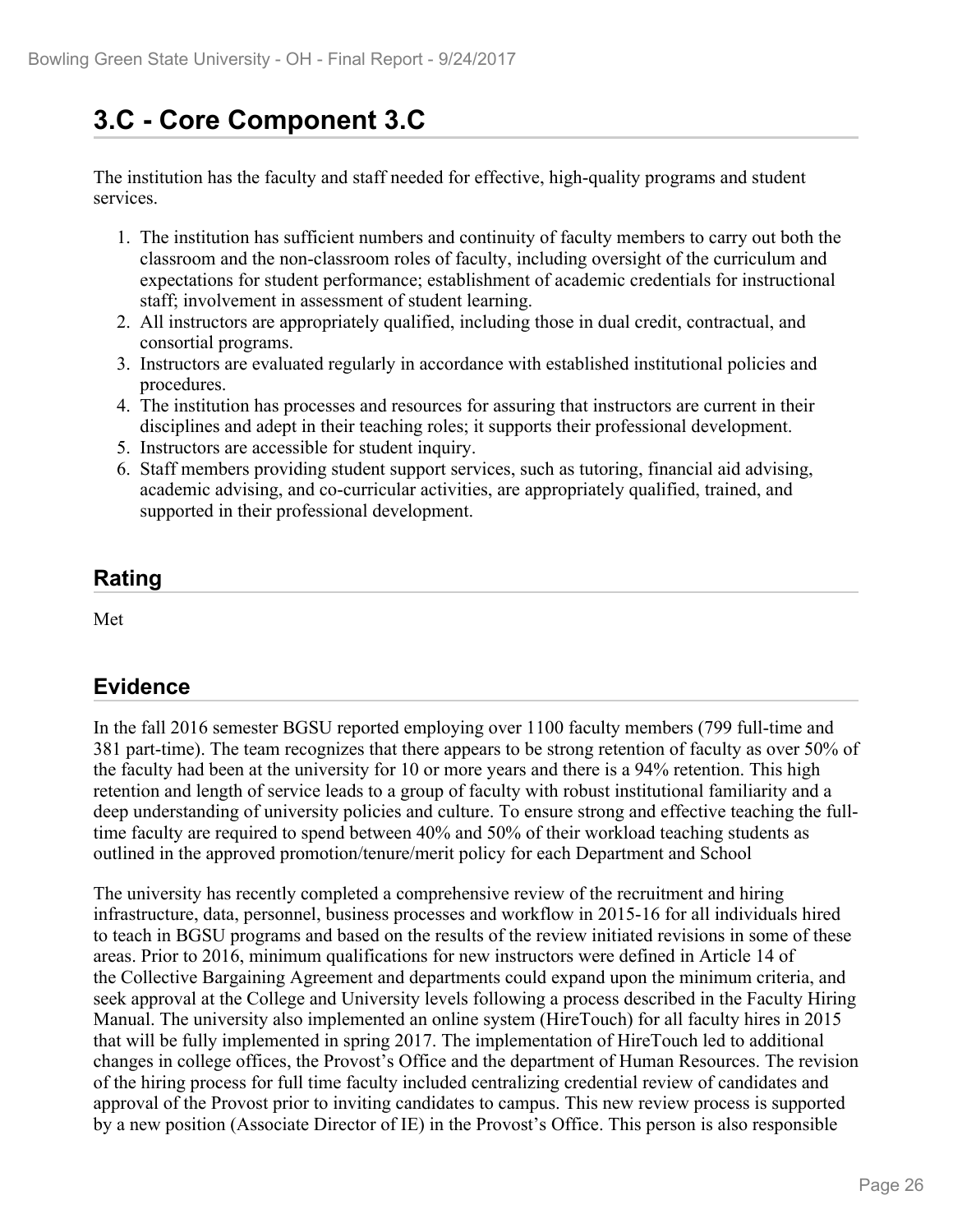#### Bowling Green State University - OH - Final Report - 9/24/2017

for determining and assigning the CIP code for all new hires and biannual audit of faculty files. Fulltime faculty hires that have not completed their terminal degree at the time of hire are given one-year contracts that stipulate continued employment is contingent upon degree completion within a set amount of time. Unlike the previous process, this credential review also includes an evaluation as to whether the candidate meets the HLC definition of highly qualified. While only full-time faculty are hired using this online system, hiring faculty to teach dual-enrollment and/or part-time follows the same procedures and credentials are verified before contracts are issued. To standardize the process of hiring adjunct faculty a common rubric was developed, piloted in spring 2017 and will be implemented in fall 2017. Faculty teaching courses in the Graduate College must have a doctoral or appropriate terminal degree and have credentials aligned with the course as outlined by the Higher Learning Commission. In addition to the changes in hiring processes, BGSU is reviewing faculty credentials to ensure that faculty credentials are aligned with the courses taught. A new auditing process has been implemented to ensure that the paper and electronic files for faculty are congruent.

Evaluating faculty at BGSU is mandated by the collective bargaining agreement between the university and the BGSU Faculty Association and the nature and timing of the faculty evaluations vary according to faculty rank and status. This progress is monitored through the promotion and tenure (P/T), merit, and annual review processes which currently follow the guidelines and minimum criteria set out in the 2016 BGSU Faculty Association Collective Bargaining Agreement (CBA). Tenure track faculty are initially hired on three-year contracts. Annual reviews of untenured faculty are conducted by the tenured faculty members of a department or school that conform to the criteria for teaching, research and service identified in the governing documents. In addition to this body the Chair/Director and Dean provide letters that evaluate the faculty member. A third-year review in conducted and formal votes are taken to determine if tenure track faculty are appointed for a second three year period; after the second contract decisions are made regarding promotion and tenure using the approved criteria for teaching, research and service. The candidate's portfolio is reviewed at many levels and ultimately the Provost makes a recommendation to the Board of Trustees, the body that votes on final approval. Faculty applying for promotion from Associate Professor to Professor follow a similar process with criteria defined in the CBA. Review of non-tenure track faculty occurs on an annual basis and follows procedures and criteria articulated in the Collective Bargaining Agreement. Teaching evaluations (student and peer) are used as part of the process along with recommendations from the Chair/Director to the Provost. The team noted that merit salary raises are described in the CBA and use the same process as the annual evaluation with each department/program preparing a merit document that has been approved by the College. This report is used in conjunction with benchmarks to determine salary adjustments.

BGSU provides faculty with opportunities for faculty to enhance teaching, to remain current in their field and for professional development as a means of enhancing teaching and to support personal growth. The team notes that most departments have mentoring programs for newly hired faculty; programs, like the Faculty Improvement Leave, are mandated by the CBA; and campus-wide programs like the Center for Faculty Excellence support the growth and development of the faculty. The faculty have access to workshops, campus events, book clubs and learning communities. In 2016- 17 a New Faculty Orientation and New Faculty Learning Community were piloted and these programs will be continued in the 2017-18 year. Through membership in the National Center for Faculty Development and Diversity, BGSU's Center for Faculty Excellent provides resources to support faculty from underrepresented groups and faculty in the middle of their careers. Faculty wanting to teach hybrid or online courses can seek support from the Online and Summer Programs Committee while the Office of Sponsored Programs and Research provides help in securing and managing external funding for research activities.

To ensure that students have access to faculty members outside the classroom, faculty list office hours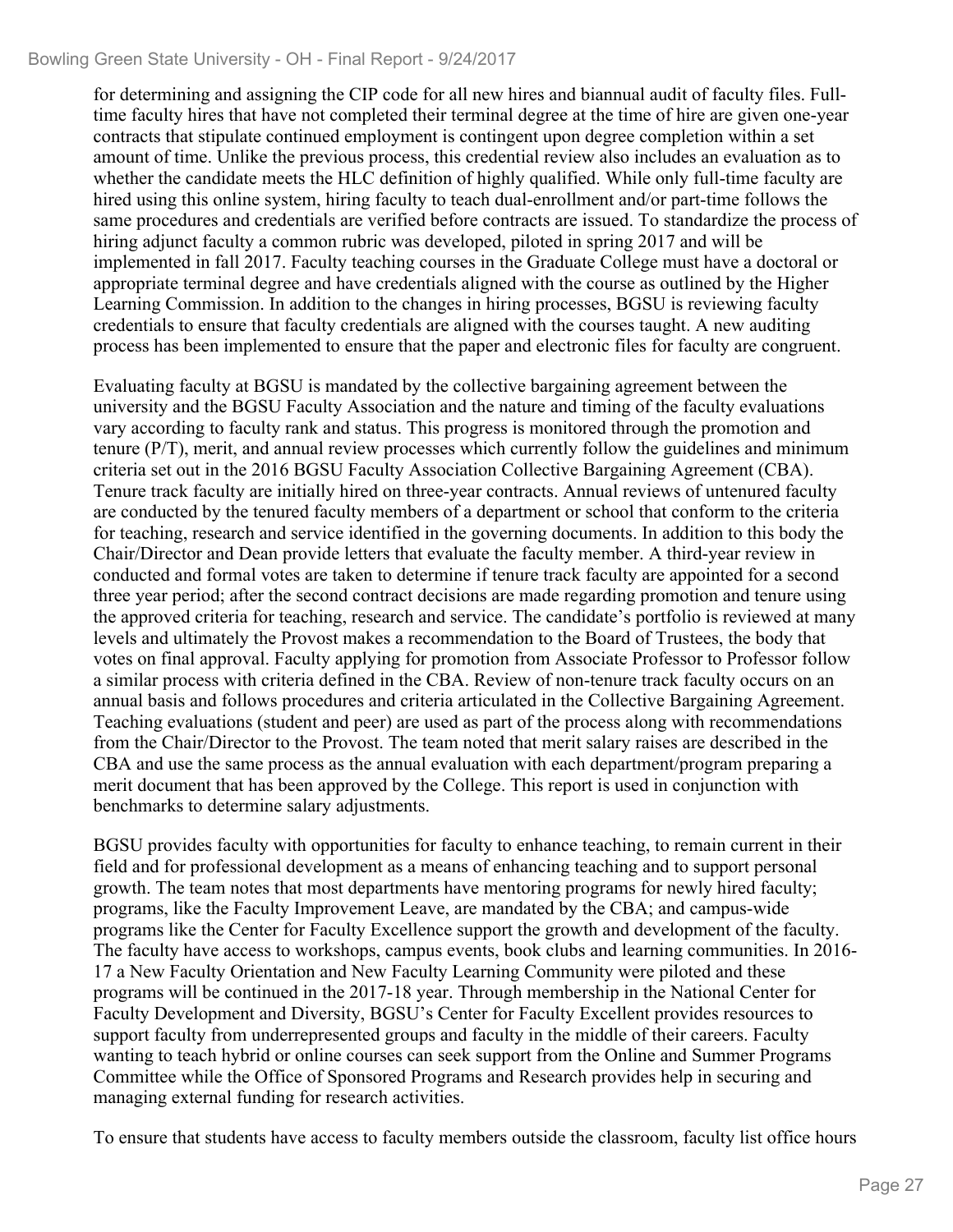on their syllabi while faculty members teaching online courses post times that they will be available for discussion and/or help sessions. The team recognizes that more than a quarter of the students have completed faculty mentored research and almost two thirds of the students have participated in service learning projects. Faculty and students can seek assistance from the Center for Undergraduate Research and Scholarship and the Center for Community and Civic Engagement to support these activities.

Student support services are provided by administrative staff that are active members of relevant professional organizations. These staff members employ best practices and standards of the profession that are refreshed through internal and external development opportunities. Unit heads bear the responsibility for completing summative and formative evaluation and assessment of staff members in their specific area.

## **Interim Monitoring (if applicable)**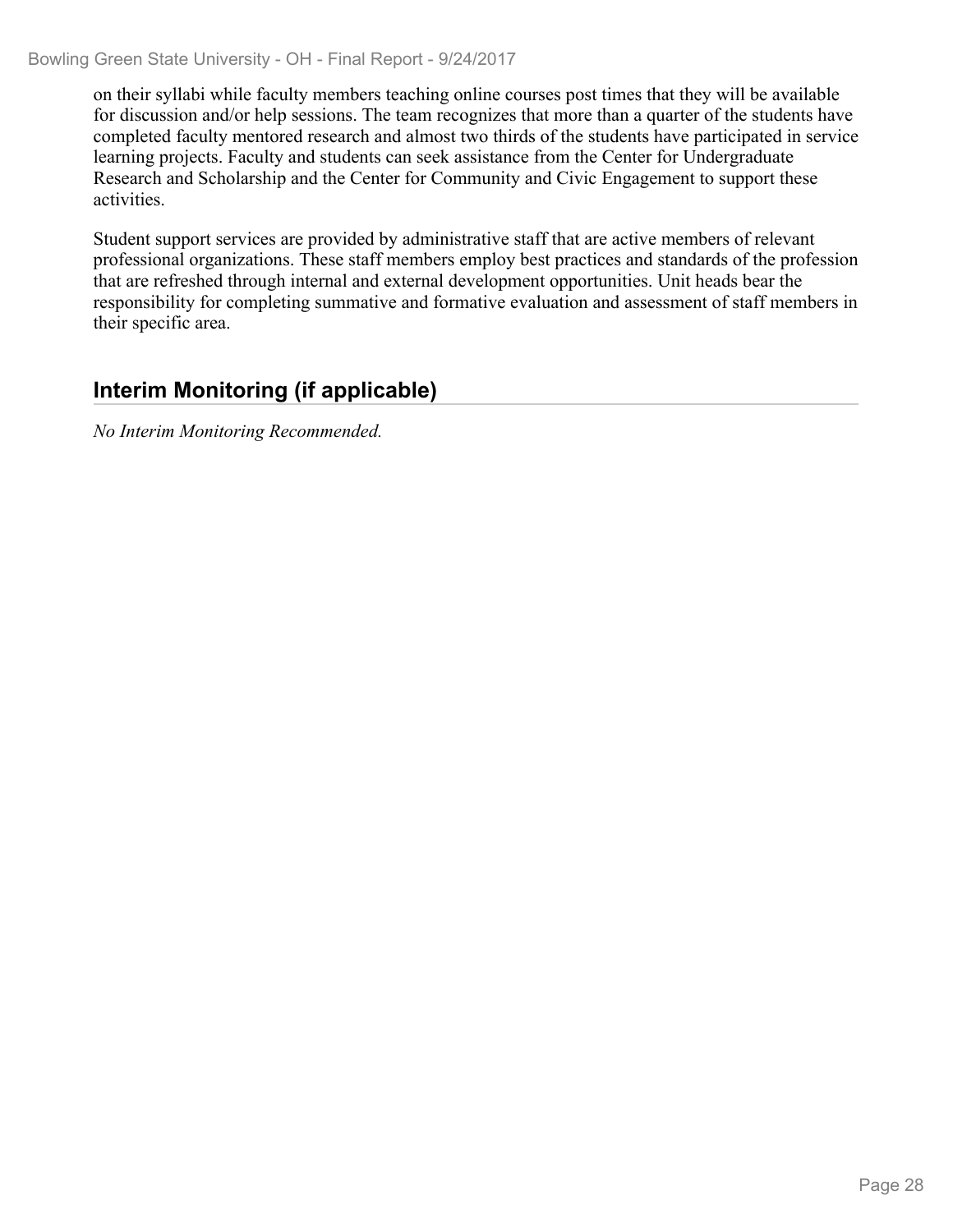# **3.D - Core Component 3.D**

The institution provides support for student learning and effective teaching.

- 1. The institution provides student support services suited to the needs of its student populations.
- 2. The institution provides for learning support and preparatory instruction to address the academic needs of its students. It has a process for directing entering students to courses and programs for which the students are adequately prepared.
- 3. The institution provides academic advising suited to its programs and the needs of its students.
- 4. The institution provides to students and instructors the infrastructure and resources necessary to support effective teaching and learning (technological infrastructure, scientific laboratories, libraries, performance spaces, clinical practice sites, museum collections, as appropriate to the institution's offerings).
- 5. The institution provides to students guidance in the effective use of research and information resources.

### **Rating**

Met and the state of the state of the state of the state of the state of the state of the state of the state of the state of the state of the state of the state of the state of the state of the state of the state of the st

## **Evidence**

Based on the team's review of various sources of data related to student demographics, interests and needs (New Freshman Survey, Graduating Senior Questionnaire, etc.) and a Student Success Collaborative report (July 17, 2017), BGSU provides student support services that are suitable to the needs of its student populations. Information provided by the institution in its evidence file and a review of multiple websites confirm that BGSU offers a range of support services that address the academic, developmental, health, and career needs of its students. These include services for the general student population as well as those for specific populations (Veterans, first generation, undecided, academically at risk, etc.).

BGSU provides for learning support and preparatory instruction to address the academic needs of its students. A comprehensive new student orientation (mandatory for entering first-year students and required for most other new student populations such as transfer students, international students, and graduate students), assists students in their transition to college and/or the institution (www.bgsu.edu/new-student.html). The team reviewed the university's policies and processes for math and writing placement and found them to be clearly described and appropriate for placing undergraduate students into courses.

BGSU has academic advising suited to its programs and the needs of its students. Each student is assigned an advisor, and intensive advising is offered through the Deciding Student Program for premajor students. Although the results from graduating senior surveys suggest some student dissatisfaction with advising, BGSU's decision to join the Student Success Collaborative (SSC) shows a commitment to data-informed advising practices. The team's review of SSC planning and advising reports suggest BGSU is making progress to improve advising (Report and Usage Statistics: Student Success Collaborative).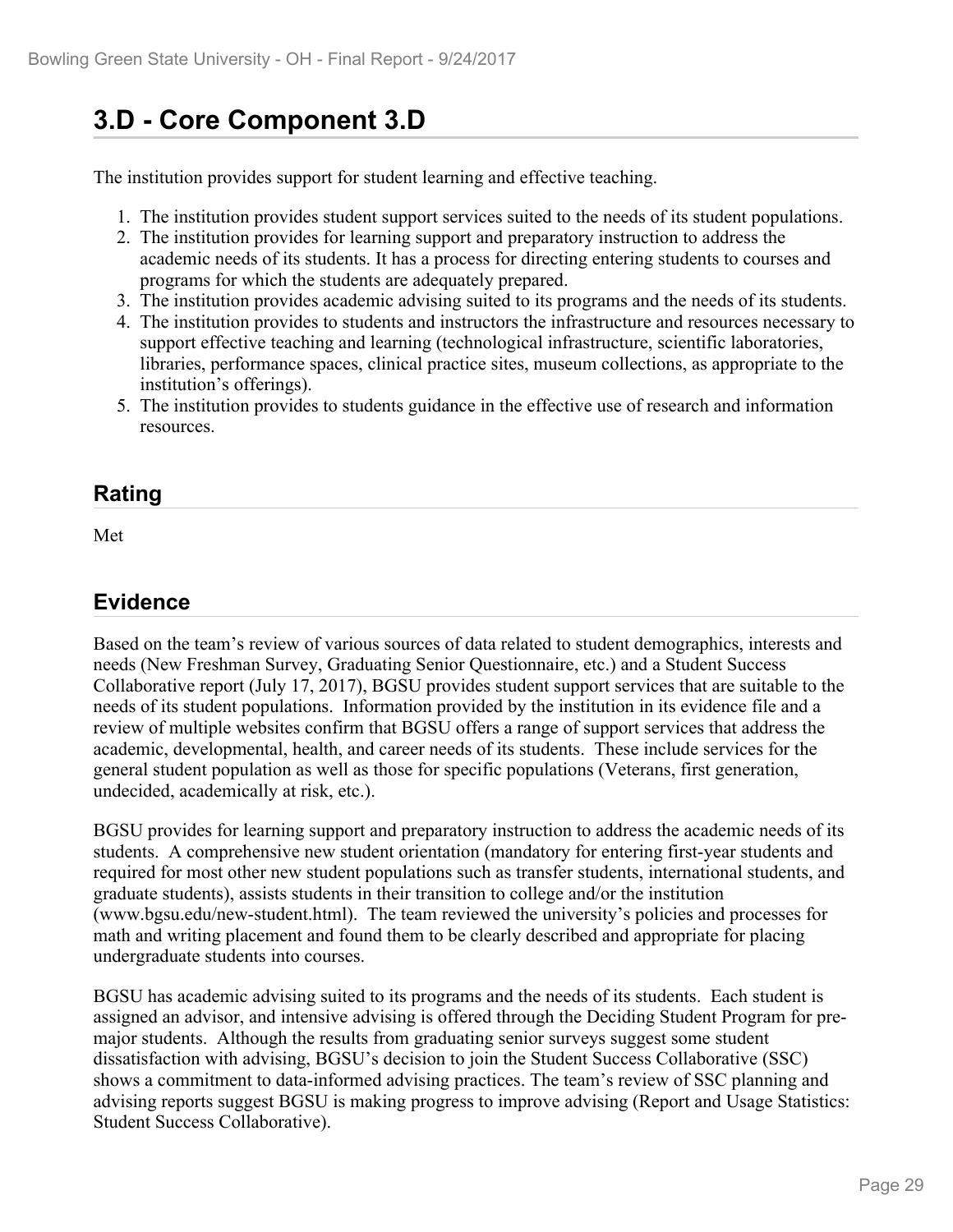BGSU provides the infrastructure and resources necessary to support effective teaching and learning. The institution's library offers an extensive collection of physical and online resources and also houses the Learning Commons. Since the last comprehensive review, BGSU has renovated approximately 80 classrooms, incorporating learning technology and innovative design to support small group work and flipped learning.

BGSU provides guidance in the effective use of research and information resources primarily through credit-bearing courses, non-credit classroom lectures, tutorials, and online research guides, and faceto-face library instruction (UL Instruction Program Assessment 2014-2015). A recent assessment conducted by the library found that students receiving library instruction earned higher course grades than similar students who did not.

## **Interim Monitoring (if applicable)**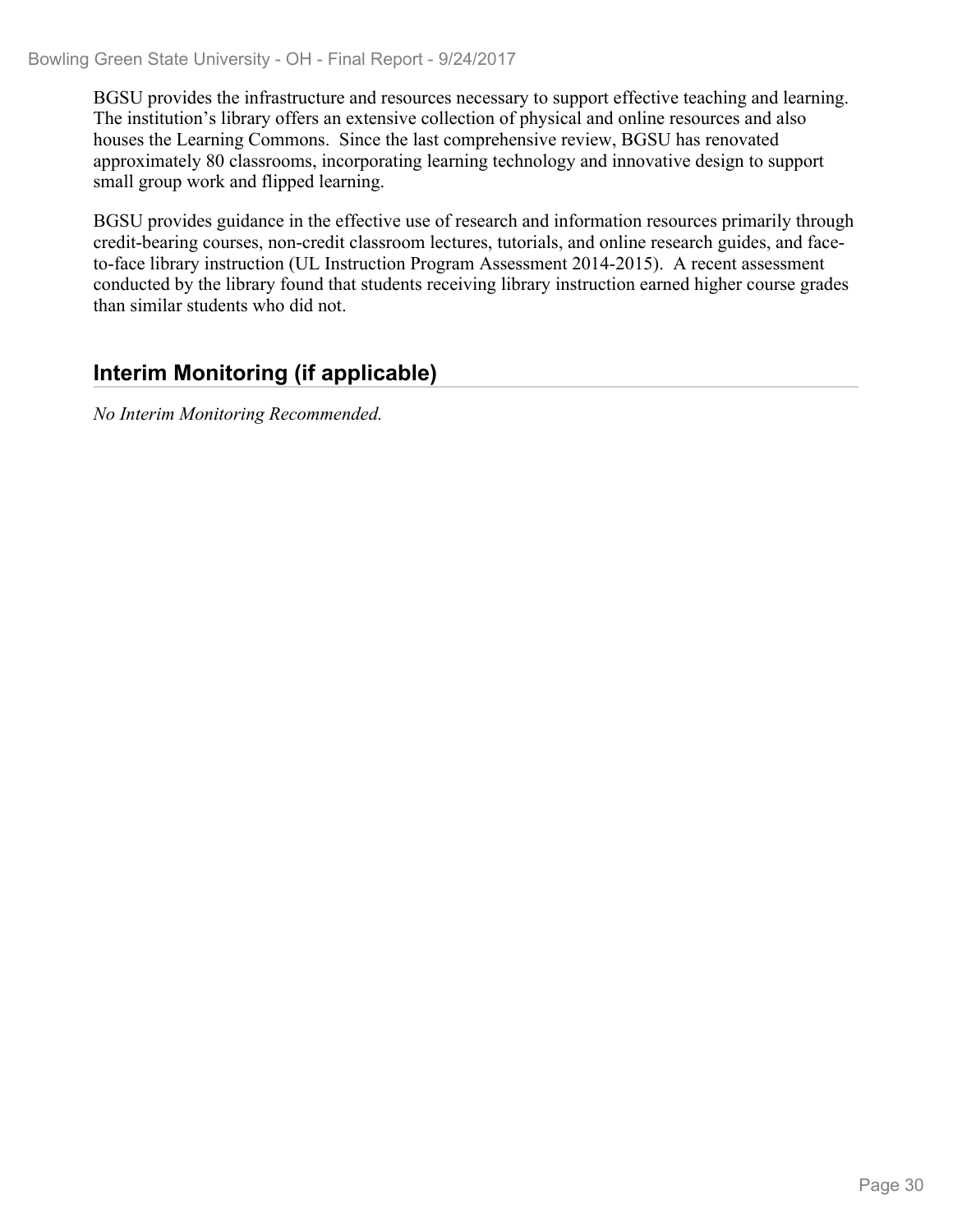# **3.E - Core Component 3.E**

The institution fulfills the claims it makes for an enriched educational environment.

- 1. Co-curricular programs are suited to the institution's mission and contribute to the educational experience of its students.
- 2. The institution demonstrates any claims it makes about contributions to its students' educational experience by virtue of aspects of its mission, such as research, community engagement, service learning, religious or spiritual purpose, and economic development.

#### **Rating**

Met

## **Evidence**

BGSU offers a variety of co-curricular experiential learning opportunities, access to hundreds of student clubs and organizations, a common reading experience, and a unique internship program, the Falcon Internship Guarantee. These programs and services are consistent with the university's mission to promote the educational engagement of its students. The team's review of NSSE results and the most recent graduating senior survey data (2013/14) shows that a majority of students report participating in one or more high-impact co-curricular activities (NSSE Presentation to President's Cabinet, January 9, 2017). An assessment report from one of these activities (Center for Leadership) shows that students meet or exceed the learning outcomes associated with participation in the program (Signature Program Report 2-16-2017, Center for Leadership & Sidney A. Ribeau President's Leadership Academy).

As noted, BGSU provides students multiple opportunities to learn in an enriched educational environment. The team reviewed end-of year reports for the Center for Community and Civic Engagement and the Northwest Ohio Center for Excellence in Stem Education as examples of contributions to research, community engagement, service learning, and economic development. Over 2,000 BGSU undergraduate and graduate students participated in community-based learning experiences in academic year 2015-2016, working on a variety of projects that support the public good (Center for Community and Civic Engagement End-of-Year Report).

## **Interim Monitoring (if applicable)**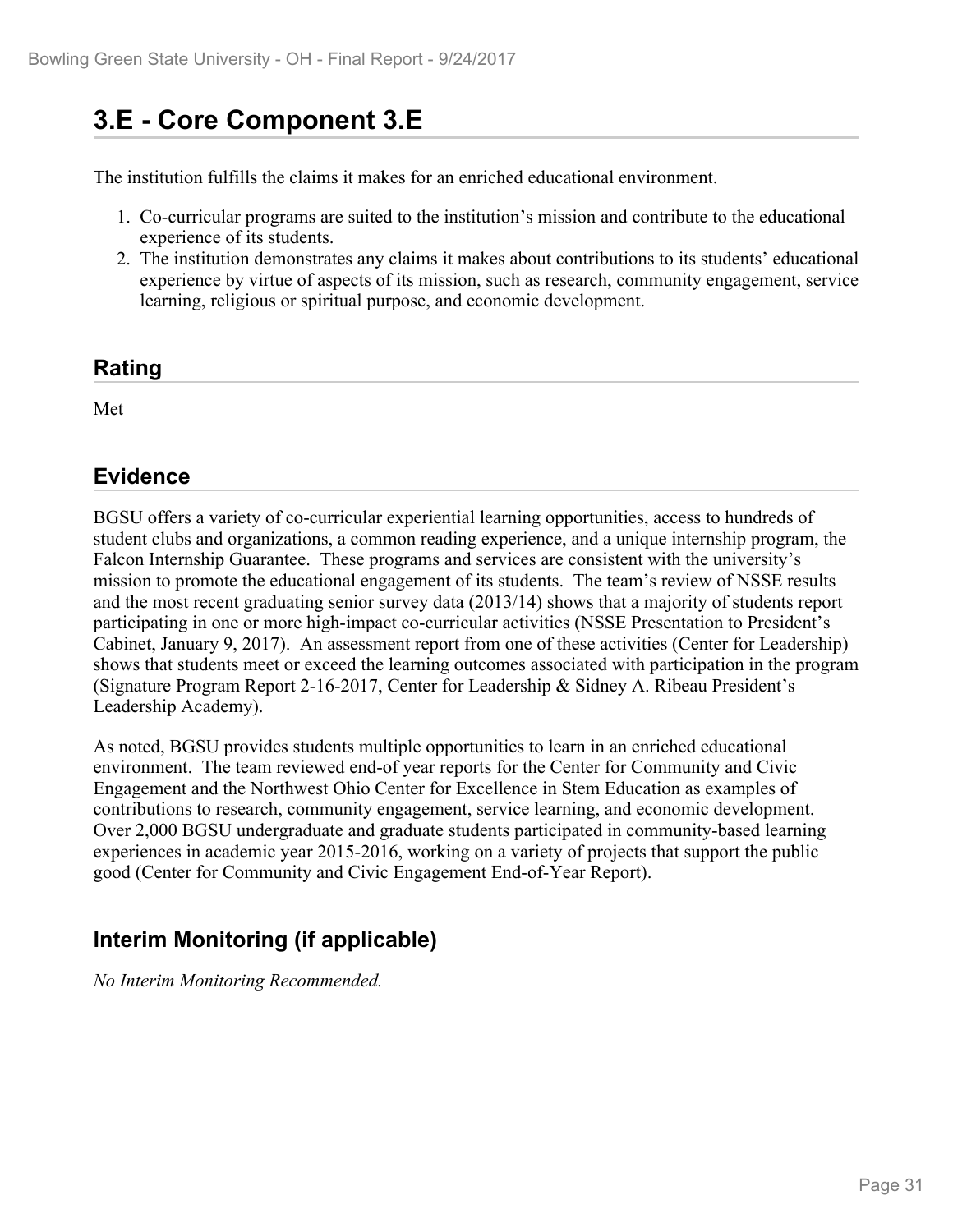## **3.S - Criterion 3 - Summary**

The institution provides high quality education, wherever and however its offerings are delivered.

## **Evidence**

The review team finds that BSGU meets Criterion 3. A review of the institution's undergraduate and graduate catalogs, course syllabi, and accredited programs provides evidence that programs are current and appropriate to the discipline and degree level. BGSU revised its general education program in 2015, and the learning outcomes support learning across the disciplines while establishing foundational knowledge, skills, and dispositions that reflect the institution's mission and values. The university's adoption of the AAC&U Value Rubrics provides a consistent and nationally recognized framework for evaluating learning outcomes in the program. BGSU has begun collecting assessment data using its learning management system, and the review team encourages the institution to continue the practice of sharing data results with faculty to support meaningful improvements to individual courses and the general education program.

BGSU has increased international enrollment since fall 2015, and its commitment to exploring the diversity of peoples and cultures is evident through admissions policies that ensure equal access, inclusion of cultural diversity and globalization in the general education curriculum, and multiple programs, learning opportunities, and services related to diversity.

The institution has policies in place to ensure that all faculty meet HLC definitions of highly qualified faculty. The institution demonstrates a commitment to continuous improvement through recent changes in recruitment and hiring policies, efforts to standardize hiring processes for adjunct faculty, and adoption of a new auditing process to ensure accurate documentation of faculty qualifications.

BGSU offers appropriate student support services relevant to the students it enrolls. Student support services personnel hold the qualifications designated by their professional organizations, and they have access to ongoing professional development. New students are supported in their transition and integration into the university through mandatory orientation. Math and writing placement exams ensure that undergraduate students enroll in courses appropriate to their knowledge and abilities.

Resources to support advising, teaching, and learning are appropriate to the institution's mission and learning goals for students. Examples include participation in the Student Success Collaborative, significant library resources, development of the Learning Commons, and technology-enhanced classrooms. Students regularly participate in the university's many co-curricular and experiential learning outcomes, and many of these activities support BGSU's mission to contribute to the public good.

The team finds that BGSU meets Criterion 3 and offers two recommendations for the university to consider in advance of its next comprehensive review. First, BGSU has differentiated learning outcomes for its undergraduate and graduate programs; however, information about these outcomes is not consistently and completely available in the university's descriptions of its degree programs. The team's review of syllabi and catalogs suggests that additional effort may be needed to continue refining and articulating graduate degree program learning outcomes that are appropriate to the degree level, measurable, and observable. As BGSU has previously identified improving graduate program assessment as a strategic goal (2011-12, Core Component 4.B.1), we recommend that evidence of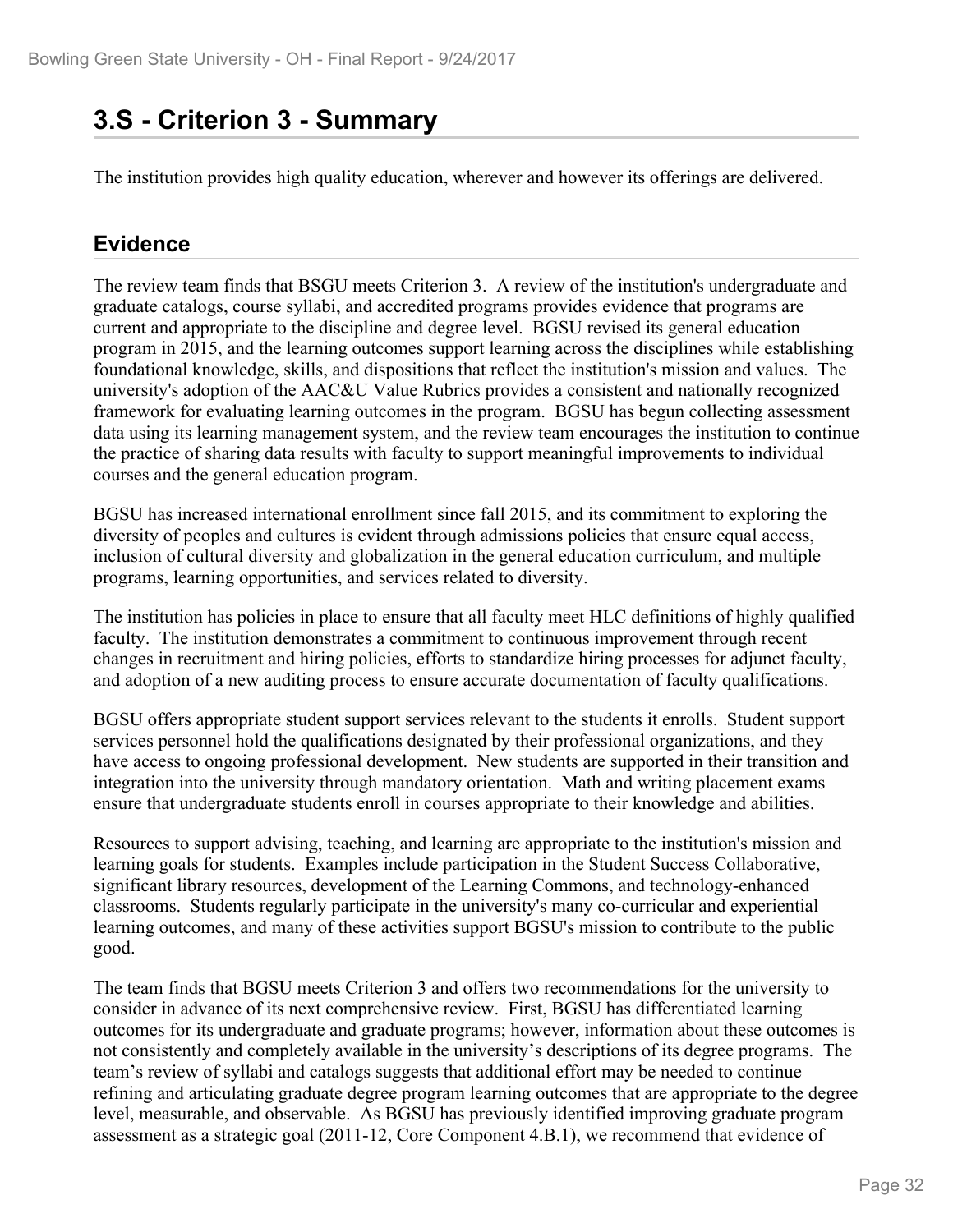substantial progress in this area be provided in the next comprehensive review.

Second, while BGSU's library provides guidance in the effective use of research and information resources through a variety of in-person and online resources and interactions, it is not clear how the university ensures that all of its students receive such guidance. The team recommends that BGSU review its requirements for ensuring all students receive guidance in this area, provide evidence that all students receive such guidance, and provide evidence of the effectiveness of its processes for the next comprehensive review.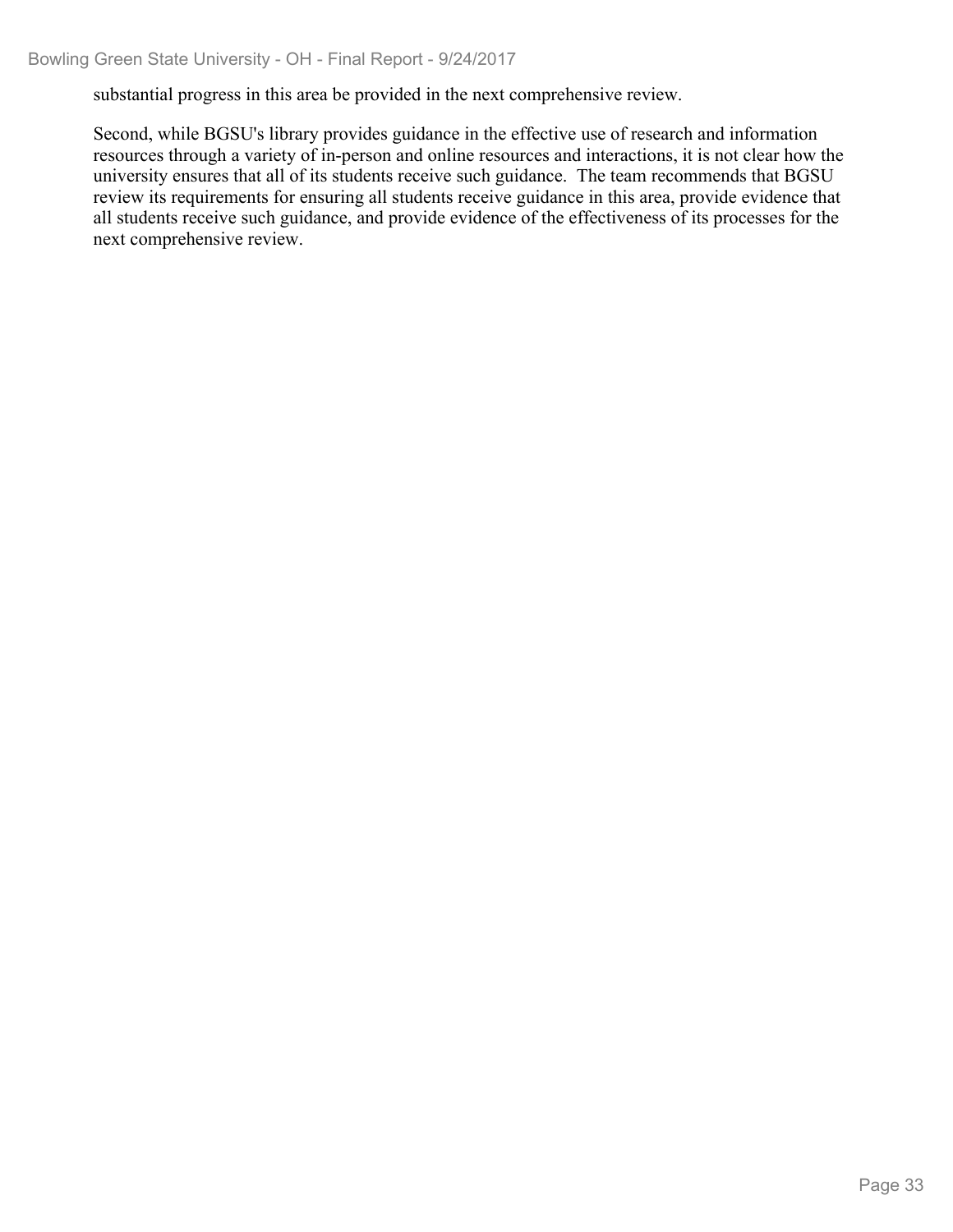## **4 - Teaching and Learning: Evaluation and Improvement**

The institution demonstrates responsibility for the quality of its educational programs, learning environments, and support services, and it evaluates their effectiveness for student learning through processes designed to promote continuous improvement.

# **4.A - Core Component 4.A**

The institution demonstrates responsibility for the quality of its educational programs.

- 1. The institution maintains a practice of regular program reviews.
- 2. The institution evaluates all the credit that it transcripts, including what it awards for experiential learning or other forms of prior learning, or relies on the evaluation of responsible third parties.
- 3. The institution has policies that assure the quality of the credit it accepts in transfer.
- 4. The institution maintains and exercises authority over the prerequisites for courses, rigor of courses, expectations for student learning, access to learning resources, and faculty qualifications for all its programs, including dual credit programs. It assures that its dual credit courses or programs for high school students are equivalent in learning outcomes and levels of achievement to its higher education curriculum.
- 5. The institution maintains specialized accreditation for its programs as appropriate to its educational purposes.
- 6. The institution evaluates the success of its graduates. The institution assures that the degree or certificate programs it represents as preparation for advanced study or employment accomplish these purposes. For all programs, the institution looks to indicators it deems appropriate to its mission, such as employment rates, admission rates to advanced degree programs, and participation rates in fellowships, internships, and special programs (e.g., Peace Corps and Americorps).

### **Rating**

Met and the state of the state of the state of the state of the state of the state of the state of the state of the state of the state of the state of the state of the state of the state of the state of the state of the st

## **Evidence**

BGSU maintains a practice of regular program reviews. The institution's program review process occurs on a regular 6-year cycle, includes external review, and extends to academic and co-curricular programs. A particular strength of BGSU's program review is the substantial involvement of programs in identifying the issues and questions that guide the self-study (English Department/General Studies Writing Self-Study, 2016). The team confirmed that BGSU is in the process of revising its program review practices based on recommendations from the 2013 comprehensive review. Beginning in academic year 2017, programs will develop action plans to address issues and opportunities emerging from the program review self-study.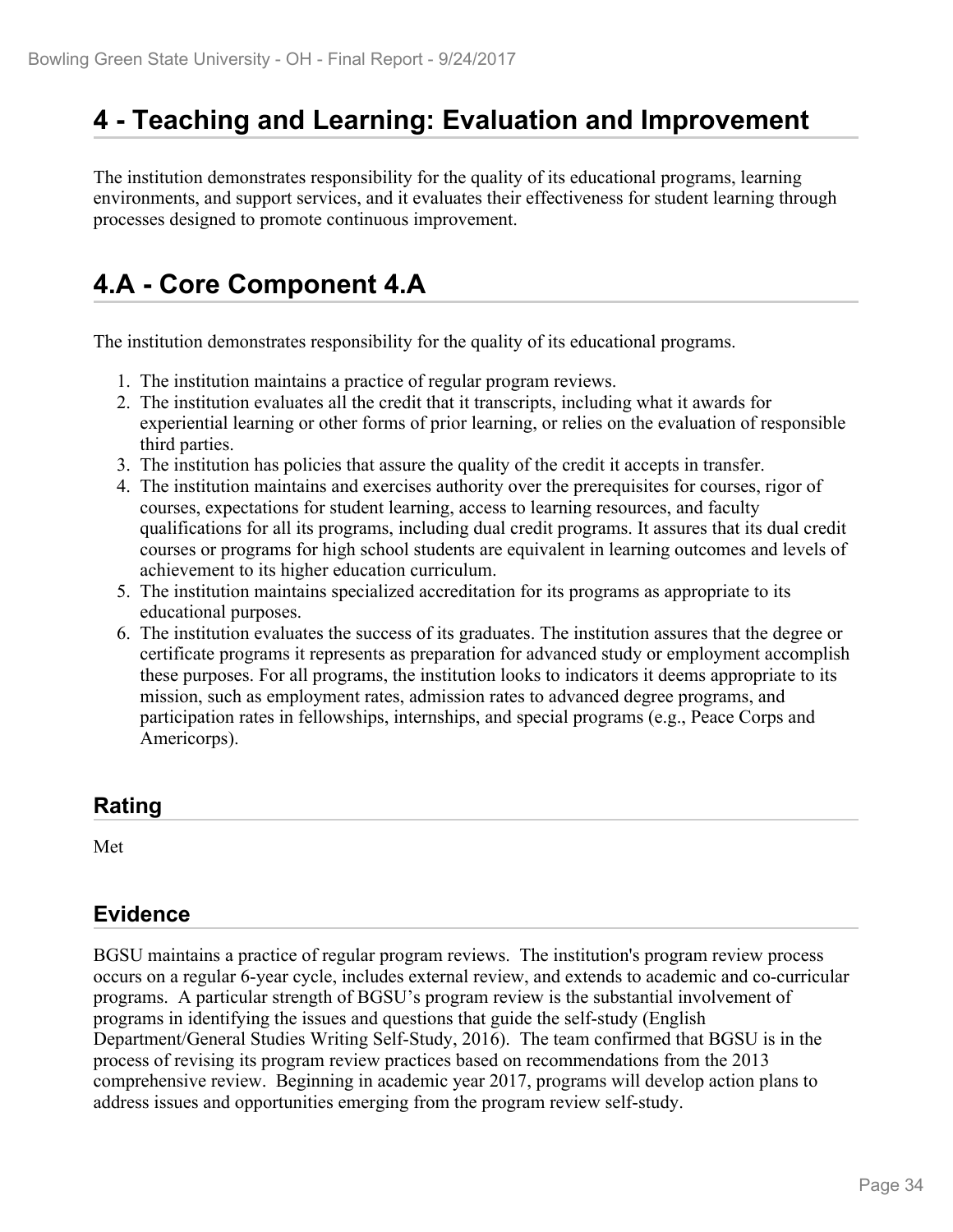#### Bowling Green State University - OH - Final Report - 9/24/2017

BGSU evaluates all credit it transcripts through comprehensive and robust practices that include the use of a transcript library (Transferology), state-wide articulation (www.bgsu.edu/provost/academicoperations/transfer-equivalency-guides.html), and evaluation by faculty in the relevant disciplines (Policy on Acceptable Collegiate Sources for Credit Transfer). The institution has policies and procedures for awarding credit for prior learning that are based on American Council of Education recommendations, CLEP tests, and credit by examination. Faculty are involved in making determinations of credit for prior learning (www.bgsu.edu/nontraditional-and-military-students/priorlearning-assessment.html).

BGSU has policies in place that assure the quality of the credit it accepts in transfer. The team reviewed the policies for collegiate and non-collegiate sources for credit transfer, which are easily accessible from the BGSU website (www.bgsu.edu/catalog/academic-policies.html). These policies clearly describe the processes for evaluation and are appropriately rigorous in keeping with the degrees offered at the institution.

BGSU maintains and exercises authority over course prerequisites, rigor, expectations for student learning, access to learning resources, and faculty qualifications. The team's review of the website (https://www.bgsu.edu/registration-records/registration/checking-course-prerequisites.html) found that BGSU's registration system checks for prerequisites that have been entered into the system. BGSU's policy for credentialing dual enrollment instructors complies with State of Ohio credentialing standards and HLC requirements for faculty qualifications. An innovative dual enrollment mentor program outlines a strong process for ensuring equivalencies in learning outcomes and levels of achievement (Guidelines for CCC+ BGSU Faculty Mentors).

BGSU maintains specialized accreditation from 25 professional organizations. The team's review of the list provided by BGSU of accredited programs shows a comprehensive array of accredited programs appropriate to BGSU's educational purposes. BGSU's efforts to seek accreditation for six additional programs suggests a commitment to meeting the professional quality standards in the various fields in which the university offers degrees.

BGSU evaluates the success of its graduates primarily through the use of surveys administered at commencement and six months after graduation. BGSU has revised and improved its placement surveys and administration procedures beginning in 2012 and continuing through as recently as academic year 2016-17. In addition to placement data, satisfaction questions were added in 2015-16. Data are shared with academic leadership in aggregate, college, and program-level reports. BGSU intends to begin using placement data as a performance metric in the future.

## **Interim Monitoring (if applicable)**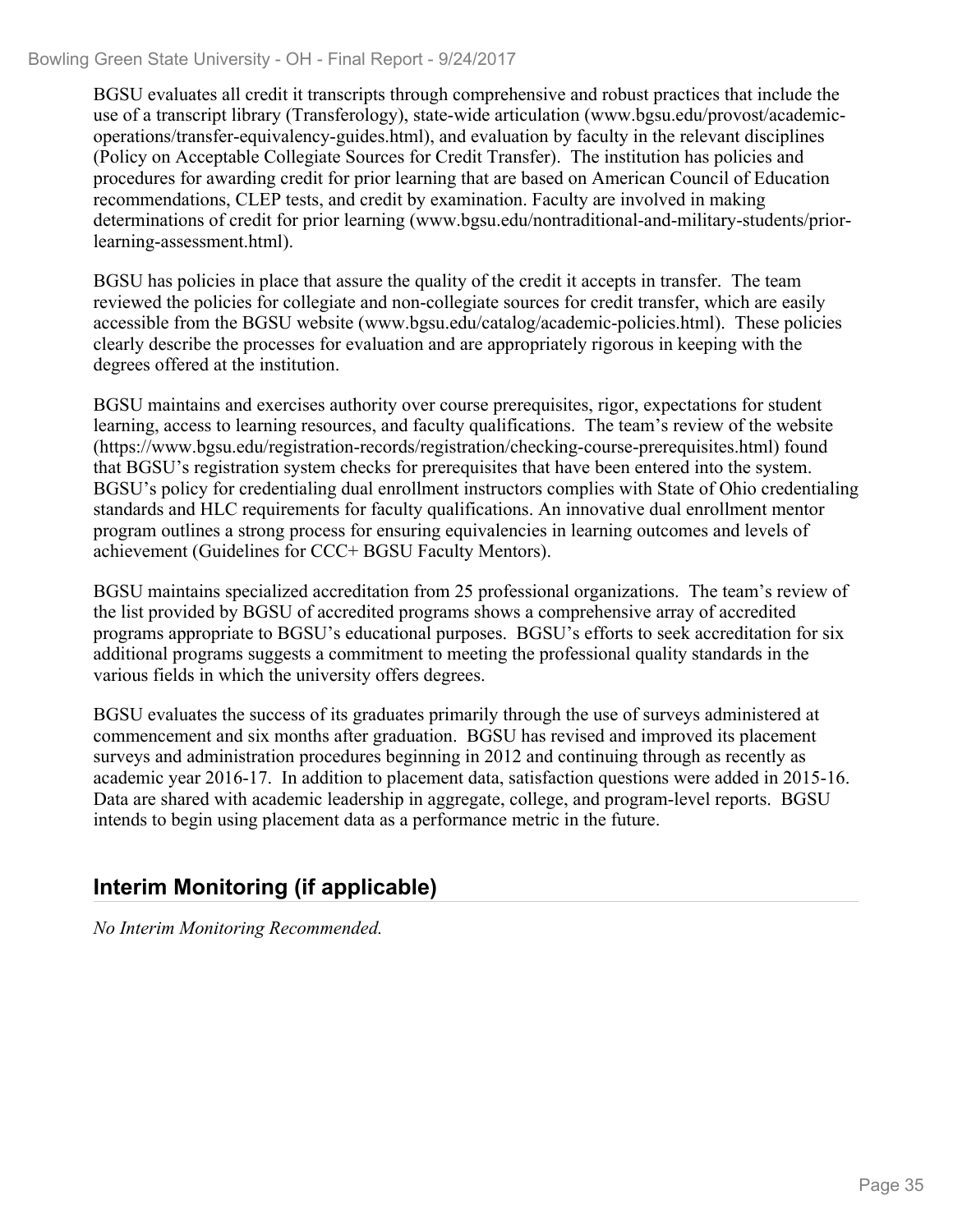# **4.B - Core Component 4.B**

The institution demonstrates a commitment to educational achievement and improvement through ongoing assessment of student learning.

- 1. The institution has clearly stated goals for student learning and effective processes for assessment of student learning and achievement of learning goals.
- 2. The institution assesses achievement of the learning outcomes that it claims for its curricular and co-curricular programs.
- 3. The institution uses the information gained from assessment to improve student learning.
- 4. The institution's processes and methodologies to assess student learning reflect good practice, including the substantial participation of faculty and other instructional staff members.

## **Rating**

Met and the state of the state of the state of the state of the state of the state of the state of the state of the state of the state of the state of the state of the state of the state of the state of the state of the st

## **Evidence**

BGSU has clearly stated goals for student learning and effective processes for assessment. The institution has established University Learning Outcomes (adopted in 2008) that are aligned to program and general education learning outcomes. BGSU is making progress on assessing these learning outcomes by embedding related AAC&U VALUE rubrics in its learning management system (2014). Using the learning management system for assessment data collection and management provides a robust process for involving faculty in assessing these outcomes, while also providing a rich dataset for analysis and meaning making for improvements. In addition, the use of nationally validated and reliable assessments such as the CLA+, NSSE, and AAC&U Value Rubrics provides multiple direct and indirect measures of student learning.

BGSU assesses achievement of learning outcomes in its curricular and co-curricular programs. BGSU recently revised its assessment reporting system in 2016, which is managed by a centralized committee. The team reviewed annual assessment reports from various curricular and co-curricular programs (Bowling Green Perspective, 2015-2016; Leadership Academy, 2016-2017; SAAC Assessment Report Pilot, 2016; Center for Community and Civic Engagement Annual Report, 2015- 2016; Northwest Ohio Center for Excellence in STEM Education Annual Report, 2017; and NSSE Report to the President's Cabinet, 2017), which confirmed that BGSU is actively engaged in assessing learning outcomes in its curricular and co-curricular programs.

BGSU uses the information gained from assessment to improve student learning. The team confirmed several examples of how the institution uses assessment results for improvement at the activity, course, program, and institutional levels. A good example is the work of the Quantitative Literacy Taskforce, convened to investigate and make recommendations for improving quantitative literacy outcomes (2016-2017). Another good example is found in the notes of a November 2016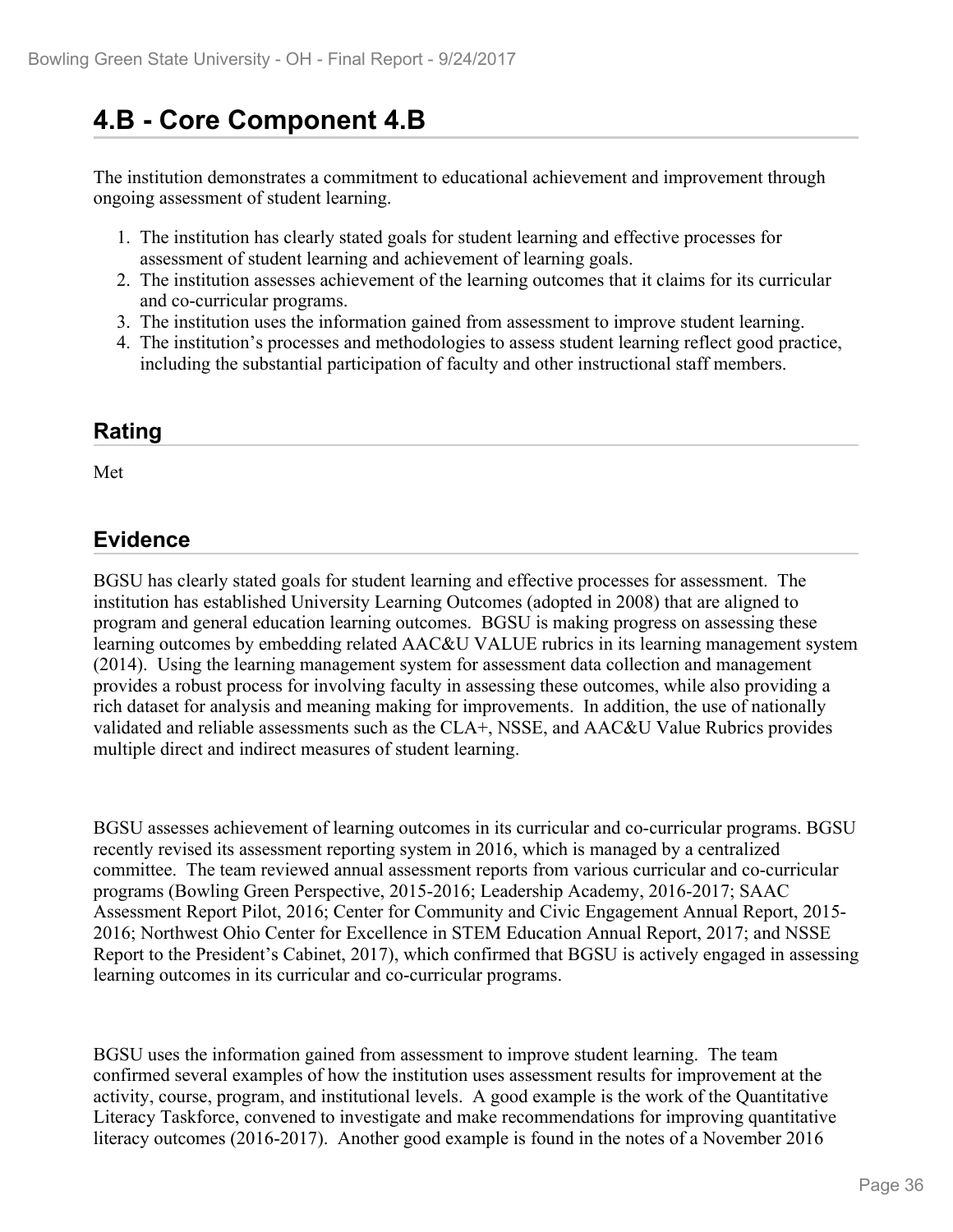general education assessment workshop. Several faculty described using assessment results to make course changes, and the discussion notes show faculty engaged in meaningful efforts to improve both assessment practice and student learning.

BGSU's assessment processes and methodologies to assess student learning reflect good practice. As previously noted, BGSU has aligned institutional, general education, and program learning outcomes and uses a variety of methods for assessing learning in these areas. The team reviewed reports and meeting notes that show substantial participation of faculty in assessment efforts. In addition, BGSU is one of only five institutions nationwide to receive the 2017 Excellence in Assessment designation for best practices in learning outcomes assessment.

## **Interim Monitoring (if applicable)**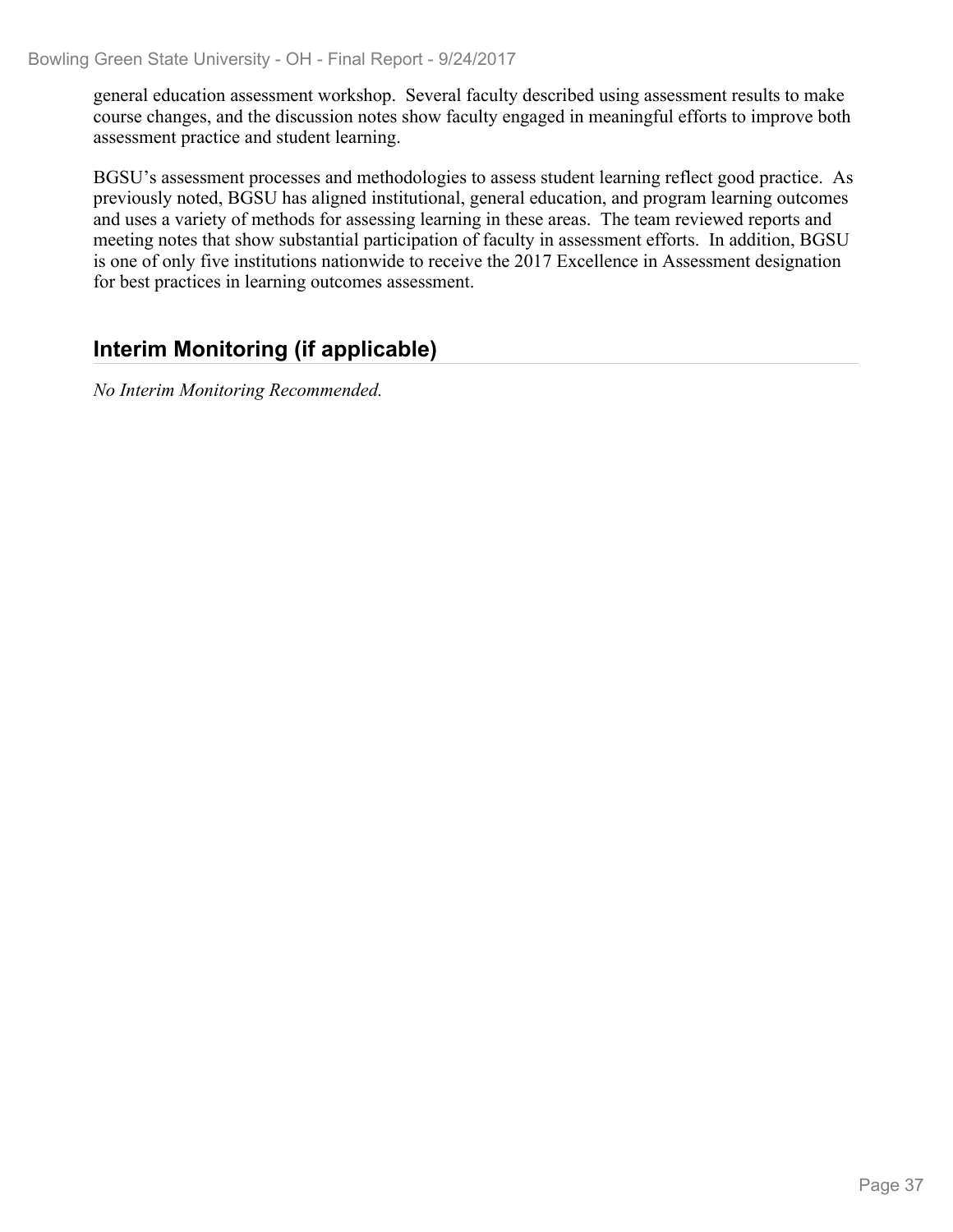# **4.C - Core Component 4.C**

The institution demonstrates a commitment to educational improvement through ongoing attention to retention, persistence, and completion rates in its degree and certificate programs.

- 1. The institution has defined goals for student retention, persistence, and completion that are ambitious but attainable and appropriate to its mission, student populations, and educational offerings.
- 2. The institution collects and analyzes information on student retention, persistence, and completion of its programs.
- 3. The institution uses information on student retention, persistence, and completion of programs to make improvements as warranted by the data.
- 4. The institution's processes and methodologies for collecting and analyzing information on student retention, persistence, and completion of programs reflect good practice. (Institutions are not required to use IPEDS definitions in their determination of persistence or completion rates. Institutions are encouraged to choose measures that are suitable to their student populations, but institutions are accountable for the validity of their measures.)

## **Rating**

Met and the state of the state of the state of the state of the state of the state of the state of the state of the state of the state of the state of the state of the state of the state of the state of the state of the st

## **Evidence**

In 2011 BGSU began a calculated process for improving the retention rates of their students. That year the university hired Farnum and Associates to create a plan with the goal of increasing the retention rate of first-time, full-time freshmen to 80%. As of 2015 their retention rate had risen from 71.8% to 75.56% just 4% shy of their goal. In the fall of 2012 a cohort of students showed completion rates of 37.71% for 4 years, while a fall 2010 cohort had a completion rate of 53.17% for 6 years. These rates are very close to BGSU's completion rate goals of 40% and 60%; although, it is not entirely clear when these goals were set. However, the cohort data has shown a steady increase in completion rates since 2007.

Annual rates for retention and completion can be found on the institution's Office of Institutional Research webpage. Retention and completion data are also stated to be available to BGSU administrators through the IR Data Depot. This is a password protected site that the review team did not have access to. BGSU provided an example of the interactive dashboard used for internal decision making in an addendum request.

In 2011 BGSU conducted a successful multi-perspective SWOT analysis (via Farnum and Associates) and the review of 15 pre-identified at-risk populations. This resulted in the development of retention strategies for five specific student populations (undeclared, underprepared, poor academic performance in first year, those with financial issues, and general strategies to improve overall student experience). Twenty-seven different strategies were ultimately targeted to improve retention.

Farnum and Associates made bi-annual campus visits to discuss best practices and progression. In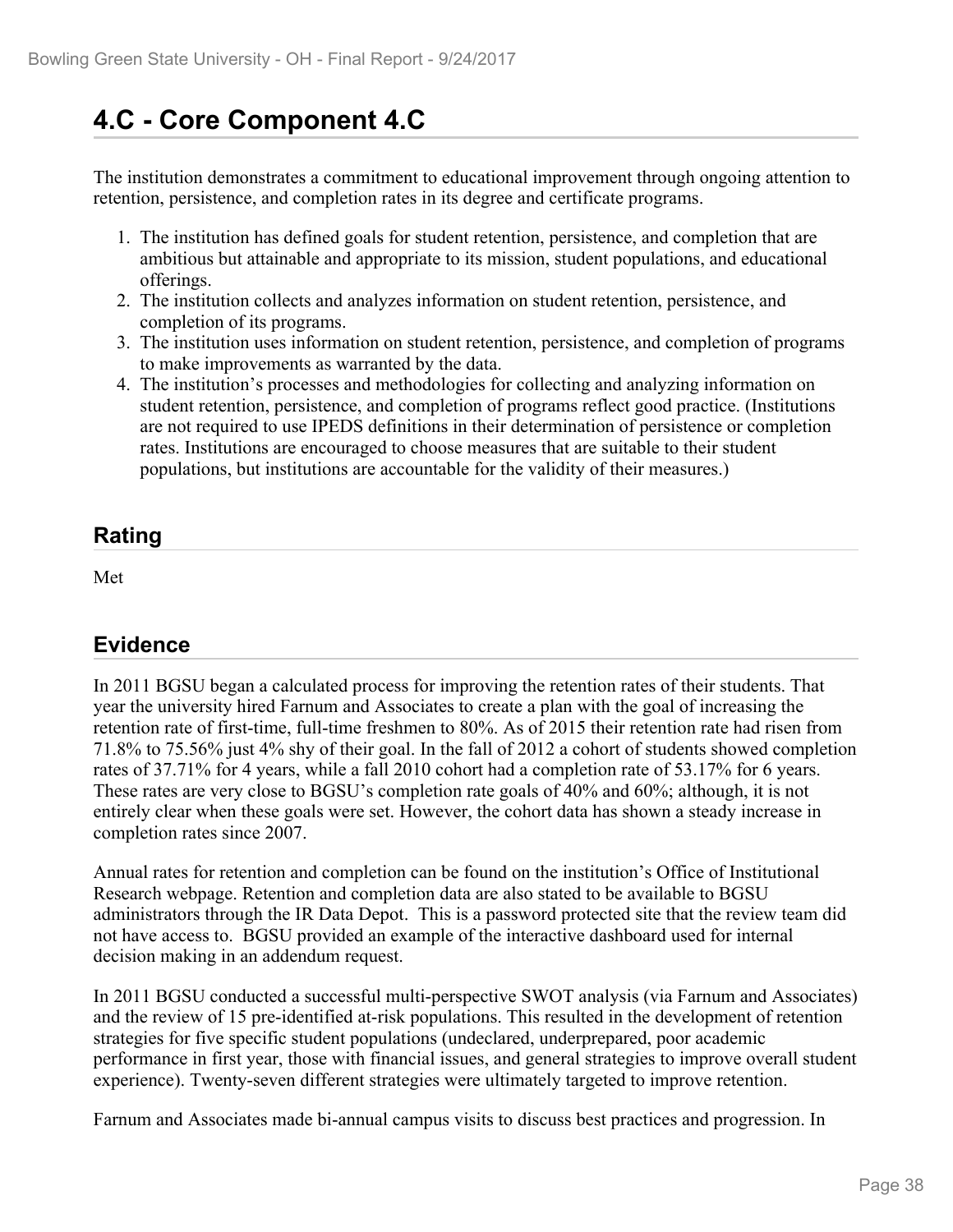2012 a new retention strategy was developed, which has positively contributed to the continued improvement in retention rates. Farnum and Associates have made additional visits and discussions in 2013 and 2016. Faculty and staff have successfully worked together to review retention data and to develop strategies for reaching their 80% retention goal. Deans were asked to develop specific retention plans for their respective College. Several resources are also utilized throughout the campus to assist in increasing retention rates. Such resources include timely reminders of deadlines, academic support and financial aid opportunities. The Student Success Collaborative provided by the Education Advisory Board is also used to monitor student success. It is apparent that the continued improvement in retention rates are a direct result of BGSU's effective action plans and resources.

## **Interim Monitoring (if applicable)**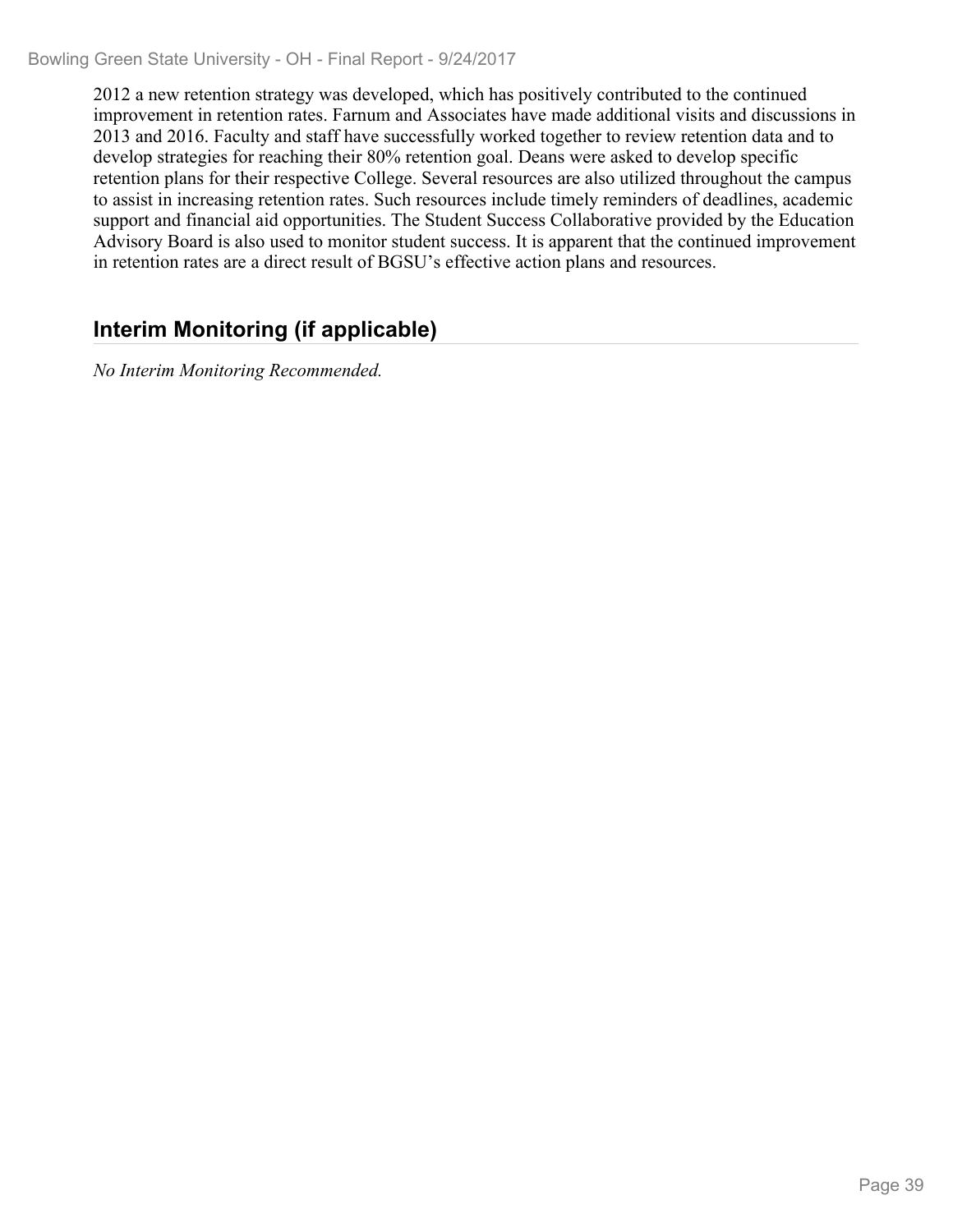## **4.S - Criterion 4 - Summary**

The institution demonstrates responsibility for the quality of its educational programs, learning environments, and support services, and it evaluates their effectiveness for student learning through processes designed to promote continuous improvement.

## **Evidence**

BGSU has created an effective plan for annually collecting retention and completion data. It is also clear that the institution has made successful strides for using these data to implement plans and carry out the improvement of their retention rate. However, the review team would suggest that future reports should more clearly outline the specific strategic plan strategies that will be used to improve 4 and 6 year graduation rates.

Program reviews occur on a regular basis and are appropriately aligned with the institution's strategic plan. Transfer credits are successfully evaluated using several sources, while dual enrollment policies and guidelines are clearly stated. Useful employment data are collected post-graduation and analyses of these results are fittingly utilized to make future programmatic enhancements.

Through concentrated efforts BGSU collects and analyzes learning outcomes and program assessment data, which results in extremely valuable information. These results our appropriately shared with faculty, staff, and students, and are then used to make positive programmatic changes. Despite this effective review system BGSU strives for continued improvement and has identified several future resources for advancing program assessment and implementation of their results.

BGSU's dual enrollment program is rapidly growing that requires BGSU to document its dual enrollment practices have sufficient oversight. The university has developed appropriate policies and procedures for ensuring equivalent learning outcomes and levels of achievement; however, the team's review of dual enrollment and campus-based syllabi suggest these policies are not currently being consistently implemented. Specifically, the History 2060 learning outcomes for the campus course appear to require higher order learning and levels of achievement than are required for the dual enrollment course. Prior to the next comprehensive review, the team recommends that BGSU (a) review course syllabi for all dual enrollment and campus courses to ensure that learning outcomes and levels of achievement are equivalent, and (b) collect and maintain documentation that provides evidence of the effectiveness of its dual enrollment policies and procedures, particularly those related to requirements outlined in the Guidelines for CCC+ BGSU Faculty Mentors.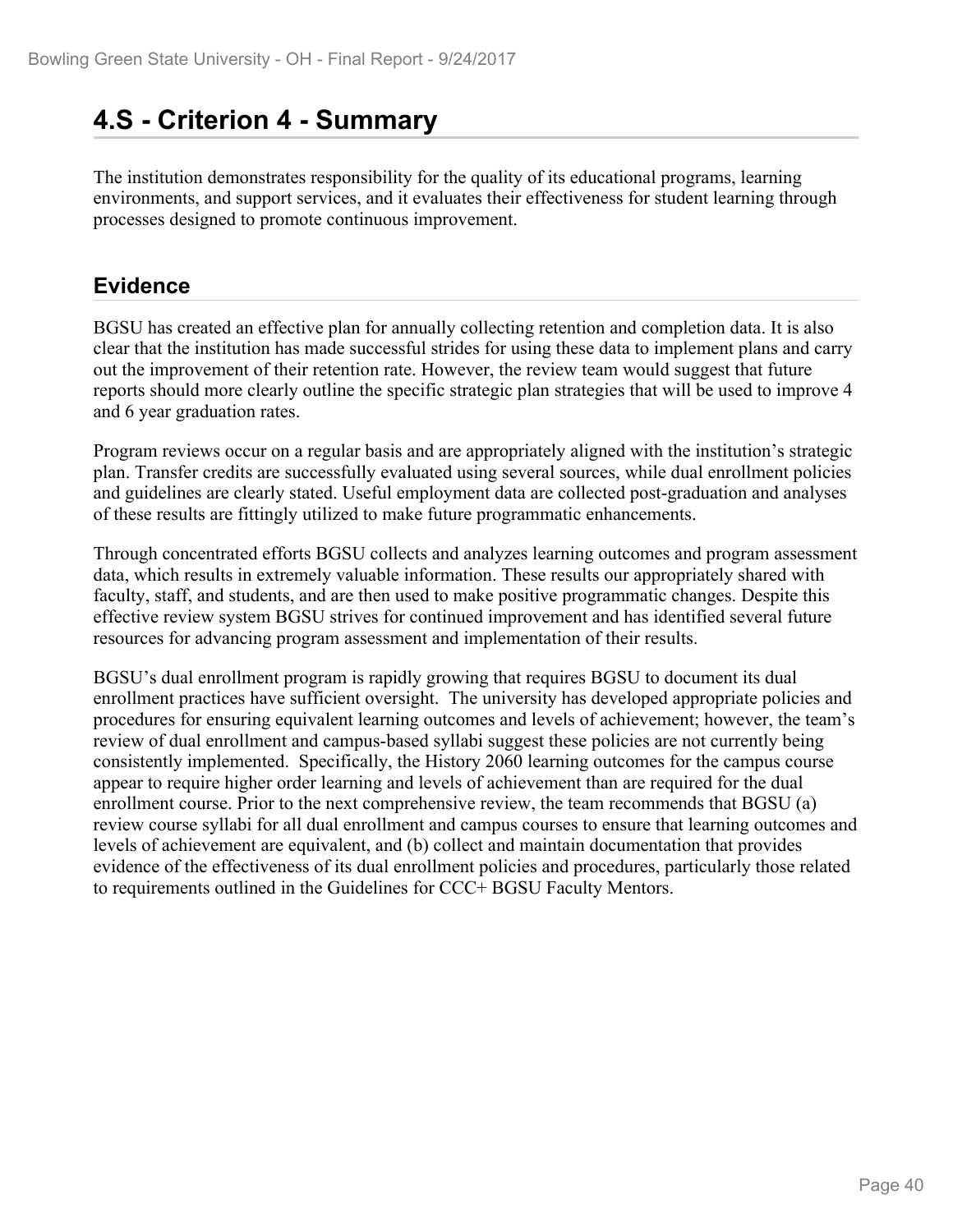## **5 - Resources, Planning, and Institutional Effectiveness**

The institution's resources, structures, and processes are sufficient to fulfill its mission, improve the quality of its educational offerings, and respond to future challenges and opportunities. The institution plans for the future.

## **5.A - Core Component 5.A**

The institution's resource base supports its current educational programs and its plans for maintaining and strengthening their quality in the future.

- 1. The institution has the fiscal and human resources and physical and technological infrastructure sufficient to support its operations wherever and however programs are delivered.
- 2. The institution's resource allocation process ensures that its educational purposes are not adversely affected by elective resource allocations to other areas or disbursement of revenue to a superordinate entity.
- 3. The goals incorporated into mission statements or elaborations of mission statements are realistic in light of the institution's organization, resources, and opportunities.
- 4. The institution's staff in all areas are appropriately qualified and trained.
- 5. The institution has a well-developed process in place for budgeting and for monitoring expense.

#### **Rating**

Met and the state of the state of the state of the state of the state of the state of the state of the state of the state of the state of the state of the state of the state of the state of the state of the state of the st

### **Evidence**

During the past ten years Bowling Green State University's (BGSU) operational funding from the state of Ohio has decreased. Funding peaked in FY2010 at \$95.2 million. Funding has decreased since then and stands at \$75.1 million as of FY2017 (\$70,675,511 and \$4,378,628 for the Bowling Green and Firelands campuses, respectively per the FY17 E&G budget). Consequently, BGSU has reduced expenditures institution-wide to maintain a balanced budget with reductions in academic areas being held to a minimum in order to preserve the academic core. Evidence reviewed by the team indicates the University has worked to appropriately align its fiscal and human resources and physical and technological infrastructure in support of its core mission.

The team reviewed a memo from President Mazey to the Faculty and Staff dated October 4, 2013 detailing the financial challenges facing BGSU and the University's planned response. Chief among these was the establishment of an Efficiency Task Force and the engagement with Accenture to conduct an opportunity assessment with two primary goals:

- 1. Evaluate the current state of the University's Operating Structure.
- 2. Identify and recommend measurable, attainable, and realistic opportunities to streamline operations in the short term and the long term.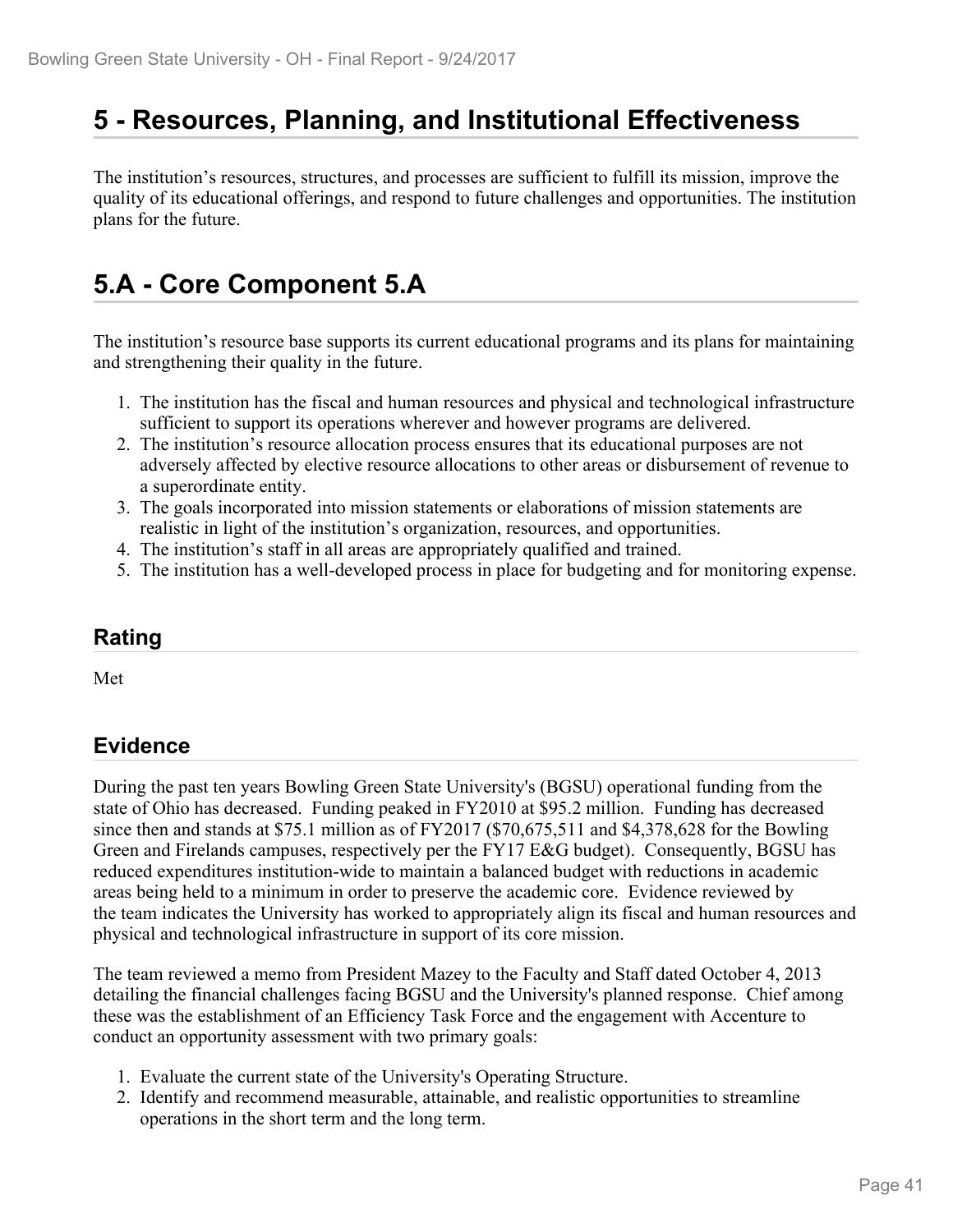#### Bowling Green State University - OH - Final Report - 9/24/2017

The most recent Accenture update to the Board of Trustees by BGSU's Chief Financial Officer is dated September 18, 2015. At that time, Accenture's mandate was superseded by the creation of the Ohio Task Force on Affordability and Efficiency in Higher Education. The Task Force issues recommendations for improving efficiency and academic practices to improve the quality and reduce the cost of higher education for students in Ohio. Public institutions in Ohio, including BGSU, are required to undergo efficiency reviews and report efforts underway and new initiatives in their plans submitted to the Ohio Department of Higher Education by late 2016. The team reviewed BGSU efficiency plans submitted to the Ohio Department of Higher Educations as maintained on its Affordability and Efficiency Website (https://www.ohiohighered.org/affordability-efficiency/publicuniversity-plans).

The engagement of Accenture and the subsequent reporting to the Ohio Department of Higher Education document BGSU's efforts to understand and manage its resources in support of its educational programs and its plans for maintaining and strengthening their quality in the future.

The team examined the University's financial statement for the year ended June 30, 2016 as submitted to the Ohio Auditor of State. The report was issued October 7, 2016 by Plante & Moran, PLLC and included an unqualified opinion with no material weaknesses or other matters noted. The Management's Discussion and Analysis contained therein indicated BGSU's financial position was strong with total assets of \$790.4 million, net deferred outflows of \$23.3 million, and total liabilities of \$481 million. This resulted in a net position at June 30, 2016 of \$332.6 million representing a \$23 million or 7.42% increase from June 30, 2015. The team also reviewed the Ohio Auditor of State's website (https;//ohioauditor.gov) for other reports on BGSU (performance or otherwise) and noted no reports other than annual financial statement audits dating back to 1995.

The team also examined BGSU's institutional updates to the Higher Learning Commission for 2015- 2016 and 2012-2013. The institution reported Composite Financial Indicator Scores (CFI) as follows:

- 2010 2.70
- 2011 5.30
- 2012 2.90
- 2013 3.00
- 2014 3.50
- 2015 1.97

While the decline in 2015 is notable, these results confirm the Institution's financial position is strong and indicative of its ability to marshal its fiscal resources in support of its mission.

BGSU offered its strategic plan as the driving factor in is resource allocation processes. Team members reviewed the strategic plan and observed evidence throughout our review that confirmed BGSU's resource allocation efforts support the plan. The president's 2016 state of the university address focused extensively on the plan and the University's success in implementing it and its goals for going forward. Team members studied the Strategic Goals and Accomplishments 2015-2016 report and noted strong linkage between BGSU's stated goals and its efforts to accomplish them.

The team also examined the Office of Human Resources website, the Office of Capital Planning and Design website, and the Chief Information Officer's website to gather evidence of the University's efforts to insure sufficient human, physical, and technological resources to support its operations and programs. The campus's master plan is congruent with BGSU's strategic plan and the list of major capital improvements (\$400 million in the past eight years with an additional \$200 million to be completed by 2020) is impressive and indicative of a commitment to insure adequate facilities in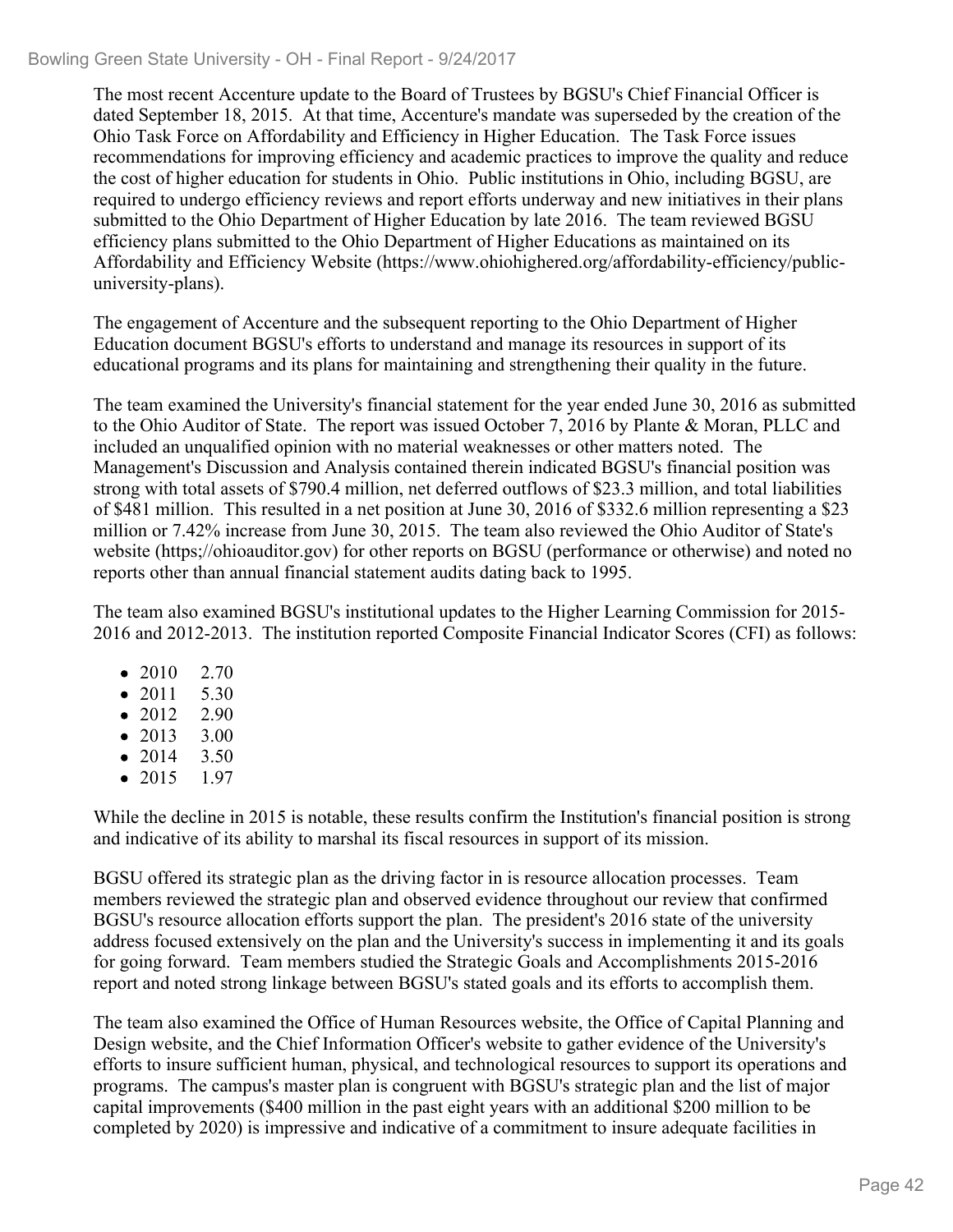support of the institution's academic mission.

The team also examined the Information Technology Services Strategic Plan 2017-18 and its list of current projects. Both clearly demonstrate commitment to and support for BGSU's strategic plan and academic mission. Additionally, team members reviewed the CIO Advisory Board's 2016-2017 list of members as evidence of inclusion of faculty, staff, and students in the decisions involving the campus' technological infrastructure.

Team members also reviewed the campus' Comprehensive Emergency Management Plan as additional evidence that BGSU actively plans to preserve and protect its fiscal, human, physical, and technological resources in support of its strategic plan and academic mission.

The team notes that the evidence presented in support of BGSU's efforts with respect to developing its human resources (primarily, its staff) reference programs, policies, and procedures without offering data and analysis of outcomes.

The evidence submitted and additional information examined supports the assertion that BGSU had the fiscal and human resources and physical and technological infrastructure sufficient to support its operations wherever and however programs are delivered.

The evidence submitted and examined indicates BGSU's strategic plan informs and guides its resource allocation efforts. Team members examined the FY 2017 Educational and General Budget. On the Bowling Green campus, Budgeted Revenues and Expenditures increased from \$281,079,070 in FY16 to \$288,376,367 in FY17, an increase of \$7,297,297 or 2.6%. On the Firelands campus, Budgeted Revenues and Expenditures increased from \$12,861,802 in FY16 to \$13,423,607 in FY17, an increase of \$561,805 or 4.4%. Student Fees account for 67.6% of revenues and State Support accounts for 24.5% of revenues on the Bowling Green campus; Student Fees account for 65.1% of revenues and State Support accounts for 32.6% on the Firelands campus. Salaries, Wages, and Benefits account for 59.3% and 69.2% of expenses for each campus respectively. Fee Waivers and Scholarships account for 14.3% of expenses on the Bowling Green campus.

During the annual budgeting process, all divisions of the University present their strategic priorities to the President and Cabinet. The President presents the final budget recommendations for approval by the Board of Trustees. The team reviewed the minutes of the June 23, 2016 Meeting of the Board of Trustees and noted approval of the Fiscal Year 2017 Budgets for the Bowling Green and Firelands Campuses. Additionally, BGSU's Efficiency Review and Implementation Plan in response to the Ohio Task Force on Affordability and Efficiency's (the Task Force) mandate was reviewed and approved by the BOT at this meeting.

The legislation establishing the Task Force also required that all Ohio institutions review enrollment in courses and programs to increase efficiency and effectiveness. In response, BGSU's Provost developed an action plan in the spring of 2016 to regularly review and address low-enrollment programs. Two reports, Course Evaluation Based on Enrollment & Performance and Low-Enrolled Programs were developed and submitted to the Ohio Department of Higher Education. Team members reviewed these reports. Additionally, a significant restructuring and centralization of the University's scholarship programs, strategic packaging of campus-based aid programs, and investment of foundation funds to create need-based gap scholarships for academically qualified students were introduced for the 2016-2017 academic year. As discussed at 4.C, a significant investment of resources since the last accreditation review has focused on improving retention, persistence, and graduation rates of undergraduate students.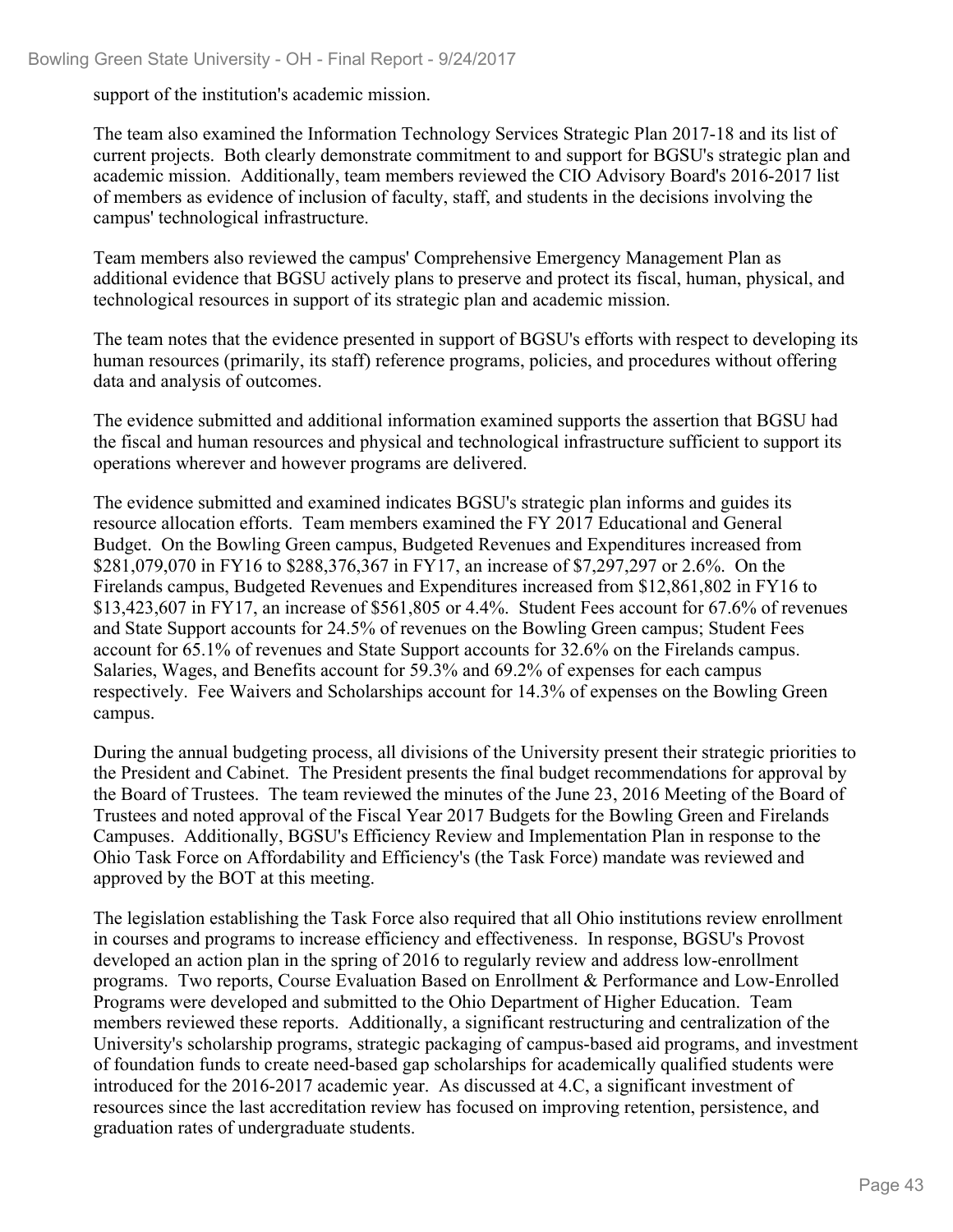As discussed in 3.D.2 and 3.D.3, the University revamped its model and services for undergraduate advising. The University has invested in the Educational Advisory Board's Student Success Collaborative and has centralized student information, hired additional academic advisors, and developed an efficient model of academic advisement. These efforts indicate BGSU allocates its resources in support of its educational purposes.

The team noted no evidence to indicate BGSU engages in elective resource allocation to other areas or the disbursement of revenue to a subordinate entity. The evidence presented and reviewed indicates BGSU's resource allocation process is sound and appropriate to support its educational purposes, strategic plan, and mission.

Evidence presented by BGSU and reviewed by team members indicates that all unit level strategic plans, including academic affairs, are aligned with the institution's mission and strategic goals. Team members reviewed the President's and Strategic Planning website and noted evidence in support of an on-going, robust, and pervasive strategic planning effort and a well-documented process to insure congruence across campus units. Additionally, team members examined the Strategic Goals & Accomplishments documents for 2012-13 and 2014-15 and noted extensive documentation, especially in the academic areas, of efforts and achievements in support of each of the institution's seven strategic goals. These results indicate the goals incorporated into the institution's mission statements or elaborations of mission statements are realistic in light of its organization, resources, and opportunities.

Evidence provided by BGSU indicates the institution works diligently to insure its staff in all areas are appropriately qualified and trained. The institution's Office of Human Resources website indicates an array of professional development opportunities for faculty and staff members, including the BGSU Leadership Academy (BGLA). Members of the 2017 BGLA include:

- DMS Program Clinical Coordinator
- Senior Applications Developer
- Space Planner
- Director, Alumni Relations & Giving
- Director, Student/Academic Services
- Assistant Director, Cross Cultural Education Programs
- Director, Marketing & Promotions
- Associate Professor of Popular Culture
- Assistant Director, Career Center
- Custodian
- Administrative Secretary, Athletics
- Academic Advisor and Scholarship Program Advisor
- Assistant Professor/Chair of Graphic Design
- Senior Library Associate
- Coordinator of Recruitment Events

Likewise, the Center for Faculty Excellence offers extensive training to faculty members and a broad range of services directly aligned with the University's strategic goal to support student success. The CFE assists faculty and instructional personnel in:

- Articulate clear and challenging expectations for students
- Develop and use pedagogical strategies that engage students in learning and academic success
- Create supportive environments for students both inside and outside the classroom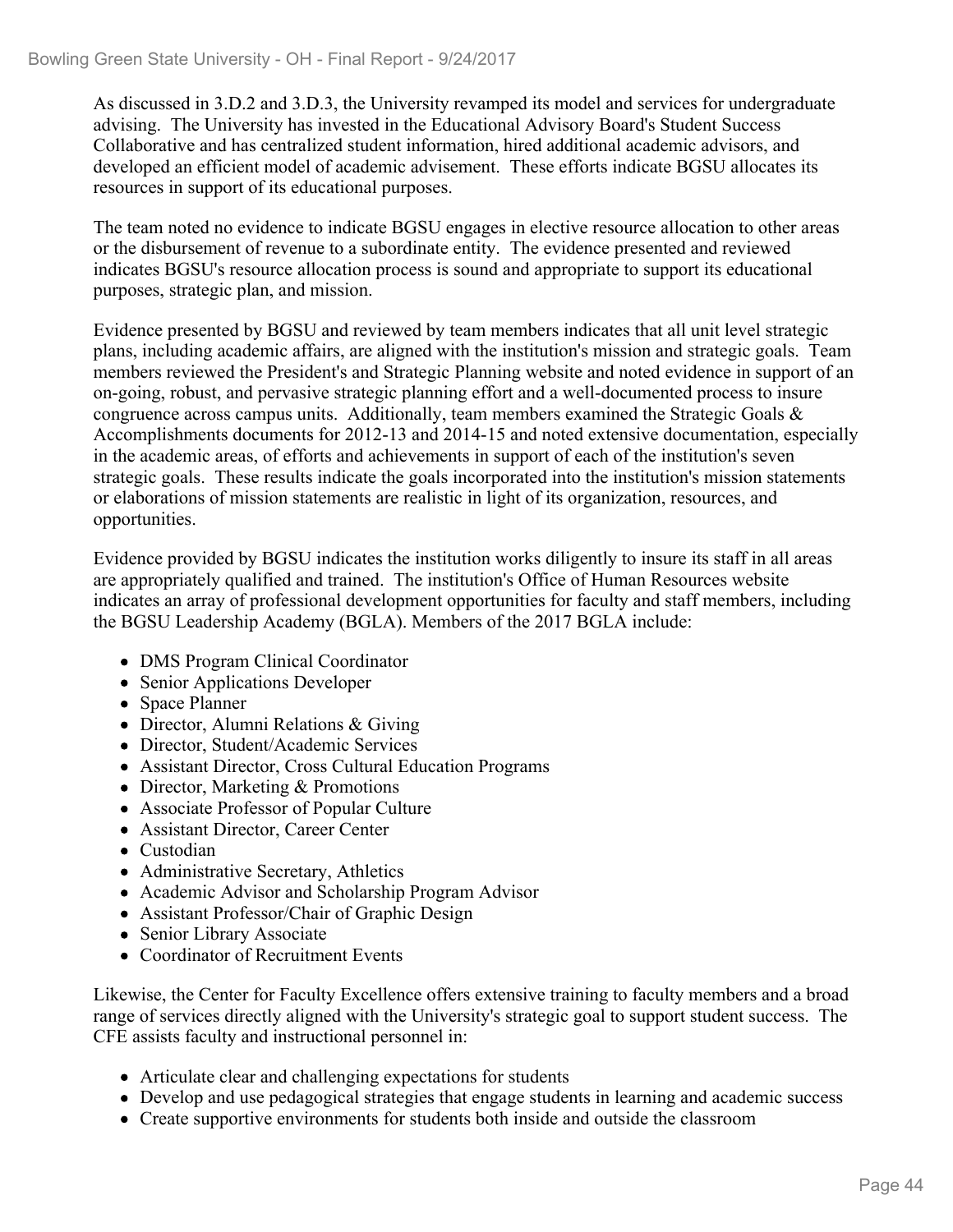Develop, use, and analyze assessment methods and strategies that help increase student academic performance

In the spring of 2017, the Associate Director of Institutional Effectiveness conducted a Faculty Qualifications Audit. 467 faculty files were randomly selected for review. The team reviewed the findings and recommendations of the report. The recommendations included the following:

- Centralize official transcripts of all part-time faculty with the Provost's Office.
- Centralize storage of transcripts to promote greater tracking, monitoring, and follow-up on obtaining official transcripts.
- Explore electronic storage option for faculty qualifications and faculty files.
- Assign CIP codes to faculty based upon their area of scholarly expertise in order to better reconcile course and faculty-related data.
- Re-evaluate hiring and documentation workflow in the Provost's Office.

The Chief Financial Officer and Director of University Budgets and Resource Planning are responsible for managing the budgeting process and ensuring that the University overall and individual departments, units and divisions operate within the available resources of the University. Copies of the current budget and those of the last ten years are included on the Finance and Administration website and were reviewed by team members. As noted above, the FY17 budget was approved by the Board of Trustees at their meeting of June 23, 2016.

The Fiscal Affairs Advisory Committee (FAAC) provides input to the Provost regarding strategic priorities of Academic Affairs. As noted on the Faculty Senate's website, the Committee is responsible for developing a three-year university operating budget plan and a five-year capital budget plan and for updating these plans annually. The FAAC works with the University Budget Committee to develop the annual operating and capital budgets for forwarding to the President. Team members reviewed the 2016-17 list of committee members and an addendum of the FAAC Spring 2013 report to the Faculty Senate.

Finance and administration provides a variety of reports to campus departments and offices to monitor monthly financial transactions and performance. Additionally, a quarterly financial report with a prescribed format and content is submitted to the Ohio Department of Higher Education. The team members reviewed the requirements of the report on the Department's website and confirmed BGSU's submission as of the quarter ended March 31, 2017

The evidence presented and the review by the team members indicates BGSU has a well-developed process in place for budgeting and for monitoring its expenses.

## **Interim Monitoring (if applicable)**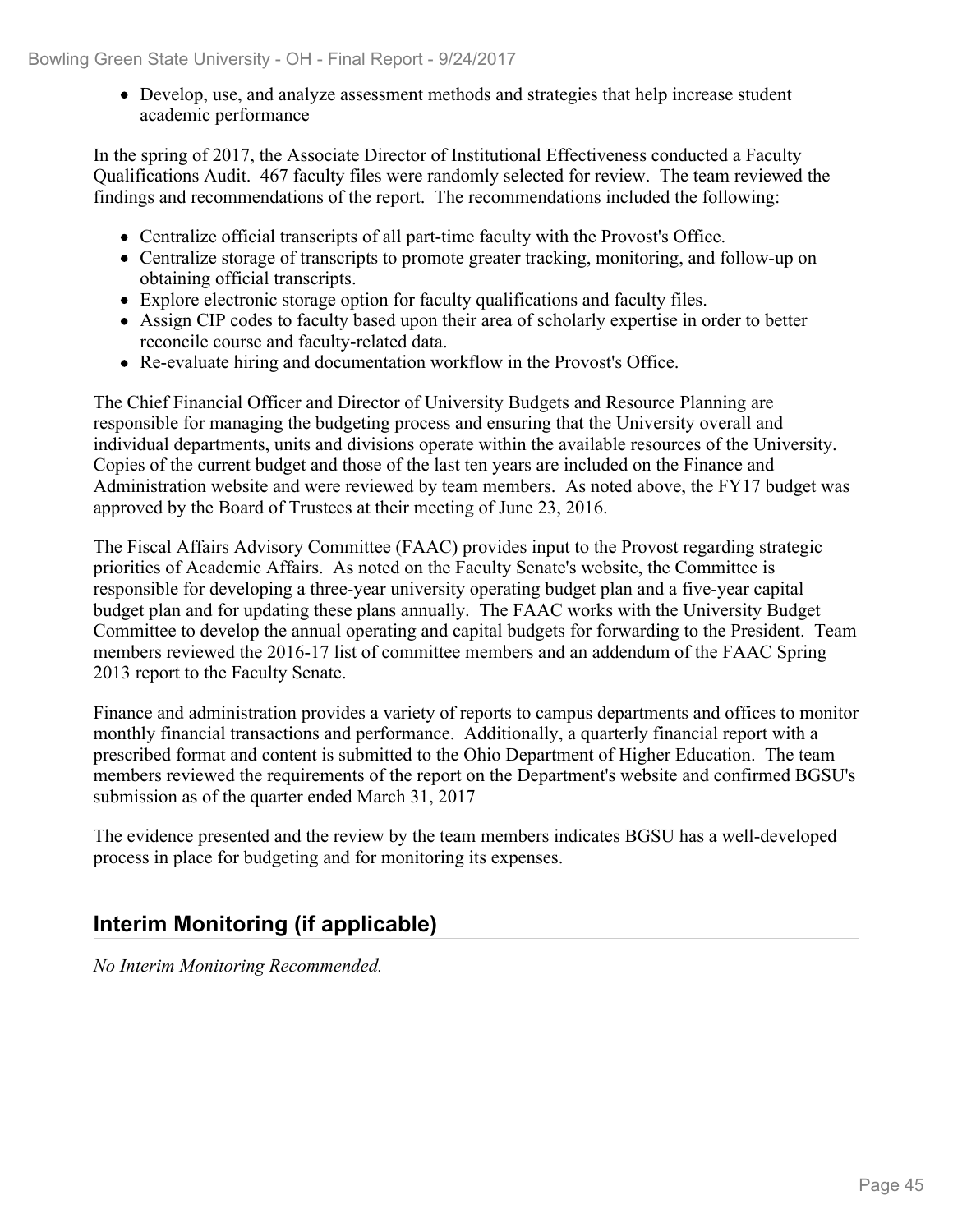# **5.B - Core Component 5.B**

The institution's governance and administrative structures promote effective leadership and support collaborative processes that enable the institution to fulfill its mission.

- 1. The governing board is knowledgeable about the institution; it provides oversight of the institution's financial and academic policies and practices and meets its legal and fiduciary responsibilities.
- 2. The institution has and employs policies and procedures to engage its internal constituencies including its governing board, administration, faculty, staff, and students—in the institution's governance.
- 3. Administration, faculty, staff, and students are involved in setting academic requirements, policy, and processes through effective structures for contribution and collaborative effort.

### **Rating**

Met and the state of the state of the state of the state of the state of the state of the state of the state of the state of the state of the state of the state of the state of the state of the state of the state of the st

### **Evidence**

BGSU's Board of Trustees is knowledgeable about the institution. Team members reviewed the Bylaws of the Board of Trustees as updated in May 2013 which include the following sections:

- 1. Preamble
- 2. Members
- 3. Meetings
- 4. Officers
- 5. Committees
	- $\circ$  Financial Affairs/Facilities Including Debt Administration & Investments
	- Academic and Student Affairs
	- Executive
	- Audit
	- Compensation
	- Governance
	- Others as needed
- 6. Administration of the University
- 7. Amendment and Repeal of Bylaws

The bylaws establish a comprehensive framework that allows the board to effectively discharge its oversight responsibilities over BGSU.

In support of its argument, the university made available for team member review the minutes of the Board of Trustees meetings from 2013 - 2016. Team members reviewed the minutes of the meetings of June 23, 2016 and December 9, 2016. Additionally, team members retrieved the minutes of the meeting of May 5, 2017 from the university's website and reviewed them. These minutes confirm the board is engaged and its committees are active in fulfilling their oversight responsibilities.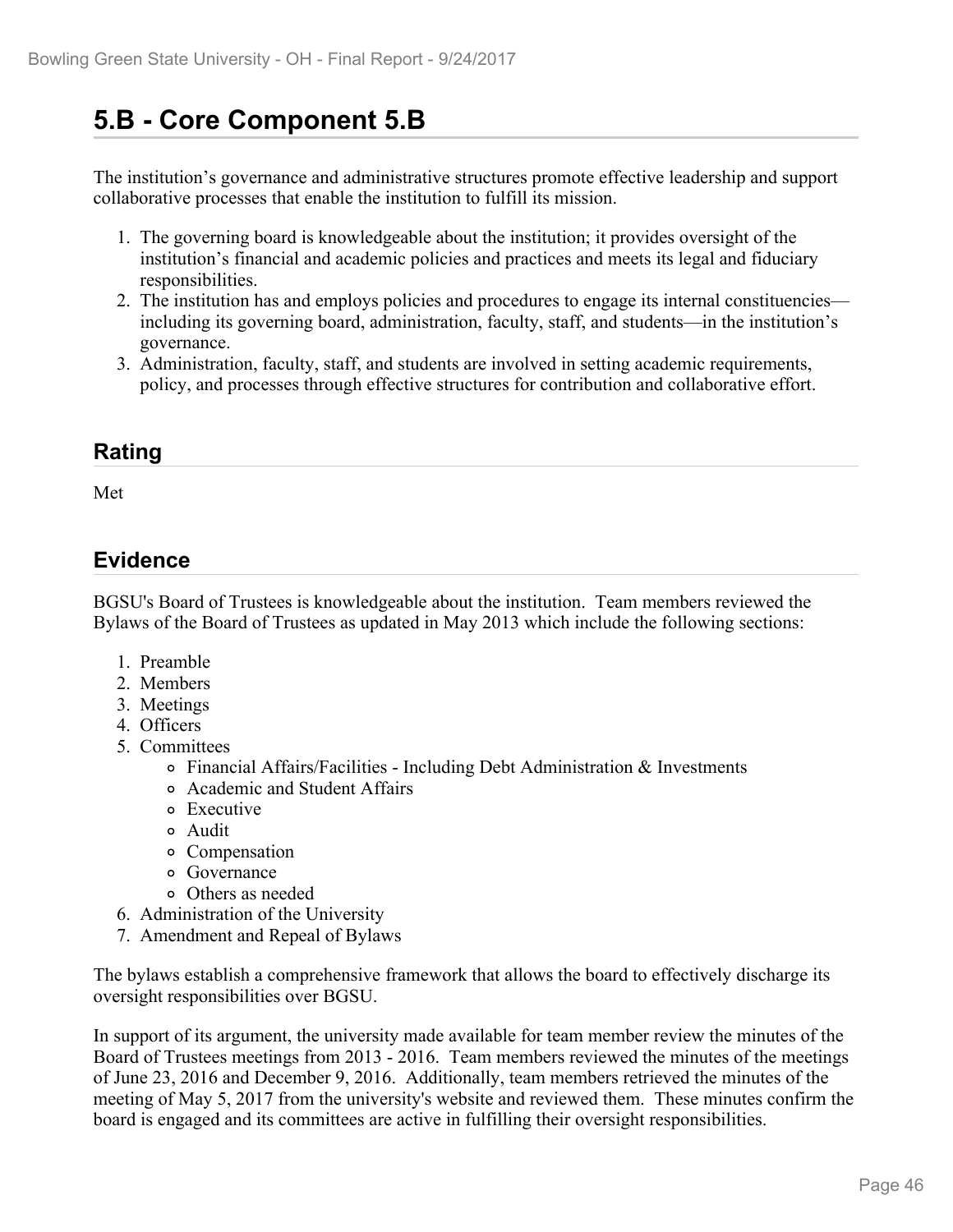The board's legal and fiduciary responsibilities are defined under Ohio statutes and are summarized as "do all things necessary for the proper maintenance and successful and continuous operation of the University including the employment, compensation, and removal of the President, faculty and staff". The board's bylaws incorporate and affirm these responsibilities and the meeting minutes evidence their active discharge.

BGSU asserts its Academic Charter provides the basis for the institution's engagement of its internal constituencies through its endorsement of shared governance. The charter was most recently revised in September of 2016. Part A of the charter deals with Governance and includes the following sections:

- 1. Basic Principles
- 2. The University Community
- 3. The President
- 4. The Faculty Senate
- 5. University Committees
- 6. The Senior Vice President for Academic Affairs and Provost
- 7. The Vice President for Student Affairs
- 8. The Graduate College
- 9. The Undergraduate Colleges
- 10. The Honors College
- 11. Schools
- 12. The Academic Departments
- 13. Programs, Institutes, And Centers
- 14. Amendments, Interpretations, and Violations of the Charter
- 15. Academic Reconfiguration

Part B of the charter extensively addresses matters pertaining to Faculty. Team members reviewed the charter and determined it (1) provides evidence of the university's affirmation of commitment to shared governance and (2) establishes an effective framework of policies and procedures for incorporating it into BGSU's operations.

BGSU offered evidence of its engagement of the following constituent groups:

- 1. President's Cabinet
- 2. Faculty Senate
- 3. Administrative Staff Council
- 4. Classified Staff Council
- 5. Undergraduate Student Government
- 6. Graduate Student Senate
- 7. University Council

Evidence offered and reviewed by team members support the assertion that BGSU actively engages its internal constituencies and that these groups are integrally involved in the governance and affairs of the institution.

The framework established by BGSU's academic charter and the active participation of the constituent groups cited above confirm the institution's administration, faculty, staff, and students are engaged in its governance and affairs and actively participate in setting academic requirements, policy, and processes through a robust and well-developed structure for contribution and collaboration.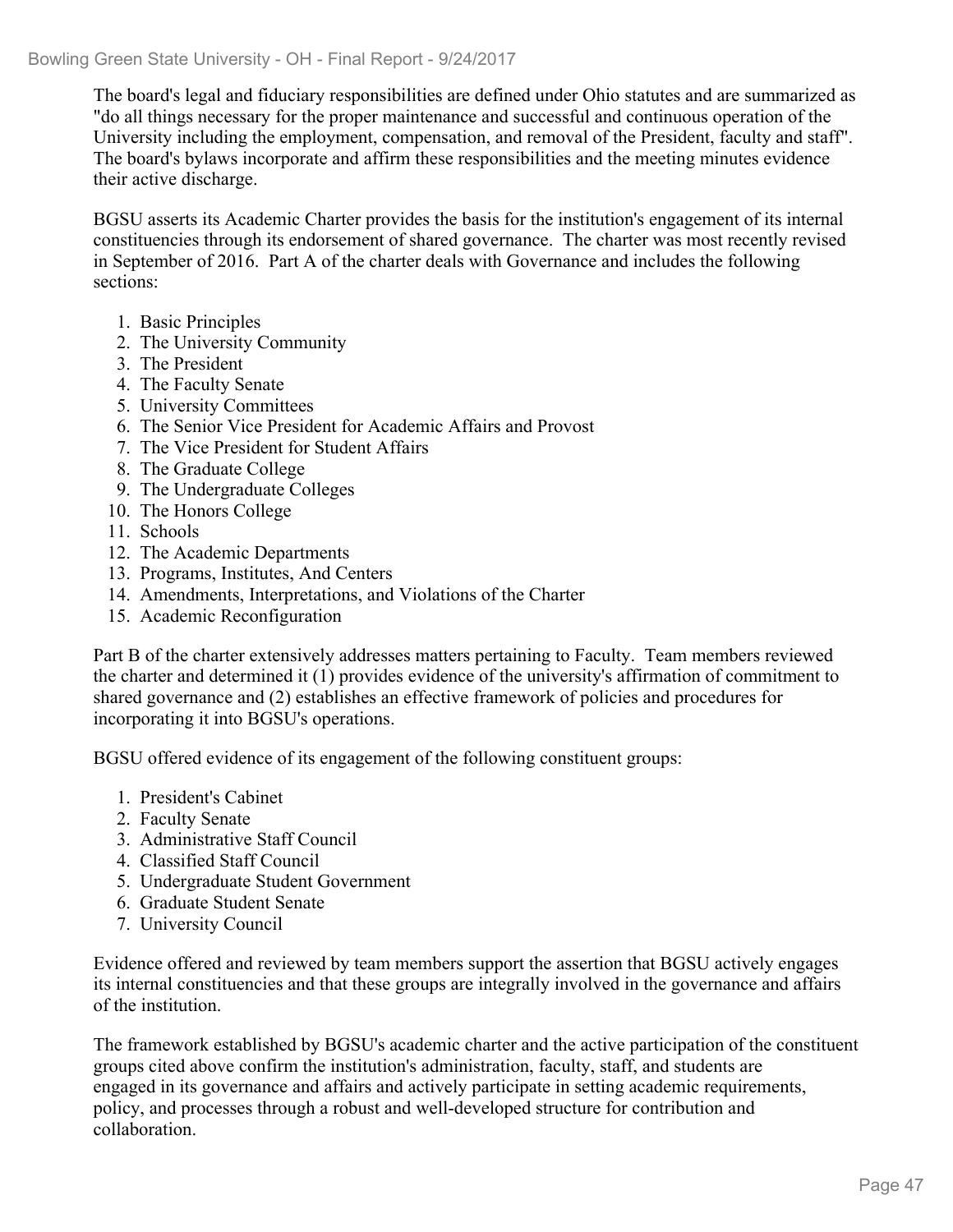## **Interim Monitoring (if applicable)**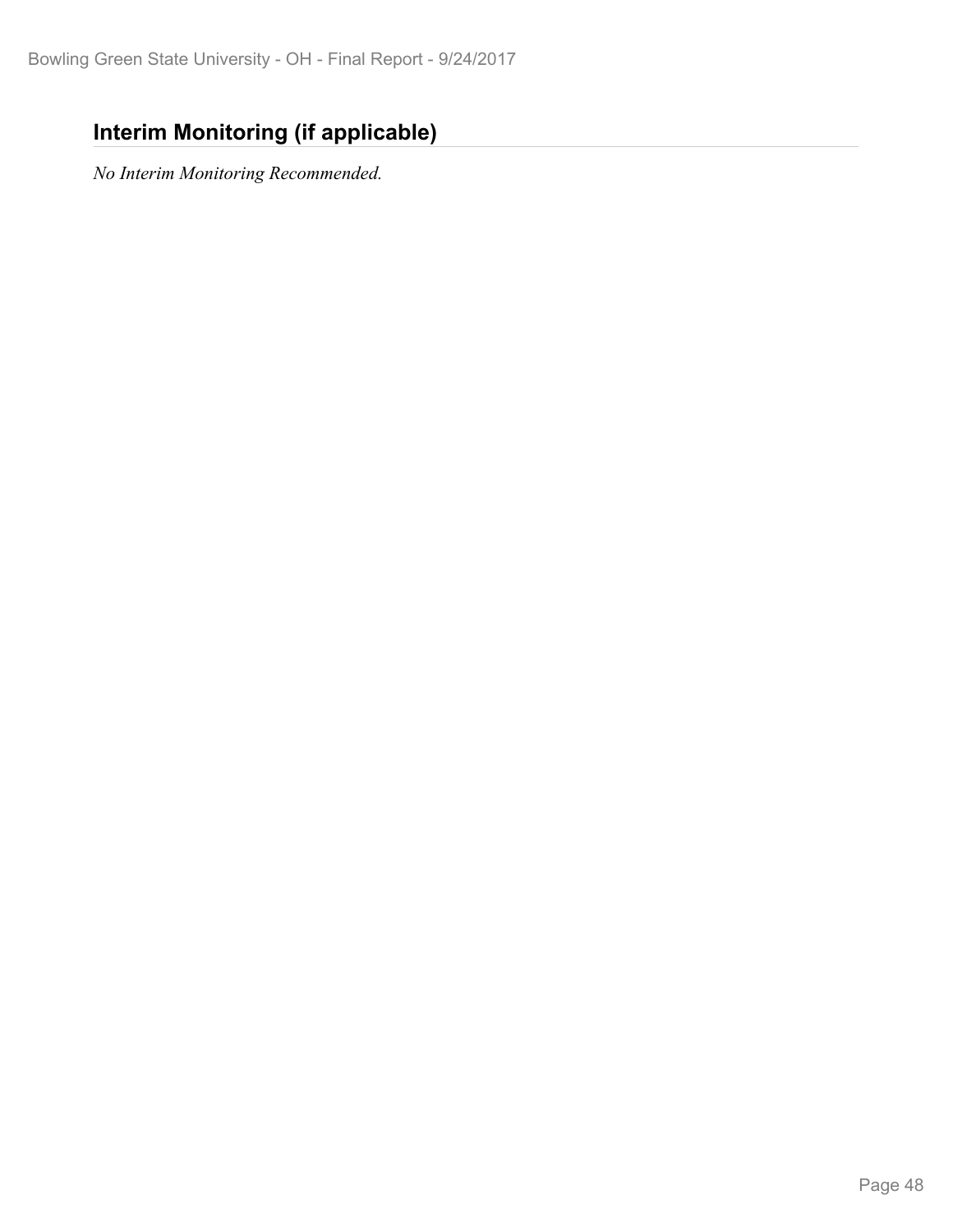# **5.C - Core Component 5.C**

The institution engages in systematic and integrated planning.

- 1. The institution allocates its resources in alignment with its mission and priorities.
- 2. The institution links its processes for assessment of student learning, evaluation of operations, planning, and budgeting.
- 3. The planning process encompasses the institution as a whole and considers the perspectives of internal and external constituent groups.
- 4. The institution plans on the basis of a sound understanding of its current capacity. Institutional plans anticipate the possible impact of fluctuations in the institution's sources of revenue, such as enrollment, the economy, and state support.
- 5. Institutional planning anticipates emerging factors, such as technology, demographic shifts, and globalization.

### **Rating**

Met and the state of the state of the state of the state of the state of the state of the state of the state of the state of the state of the state of the state of the state of the state of the state of the state of the st

## **Evidence**

The institution notes its annual planning and budgeting process is "intentionally designed to align with the University's strategic plan, as discussed in 1A". As noted and discussed in 5A, The Chief Financial Officer and Director of University Budgets and Resource Planning are responsible for managing the budgeting process and ensuring that the University overall and individual departments, units and divisions operate within the available resources of the University. This planning and budgeting process initiates at the departmental level and extends upward to the college and divisional levels. As evidence, BGSU cited the College of Arts and Sciences 2017-2022 Strategic Plan. The plan was reviewed by team members and included the following elements:

- University Vision
- University Mission
- College of Arts & Sciences Vision
- College of Arts & Sciences Mission
- College Strategic Alignment to Institution Goals One thru Seven
- Arts & Sciences SWOT Analysis
- Personnel Budget Requests

The Arts & Sciences strategic plan supports the assertion that BGSU has developed appropriate structures and processes to allocate its resources across the institution in alignment with its mission, priorities, and goals.

The institution also cited its participation in the National Study of Instructional Costs and Productivity (NSICP) as evidence of its academic unit's efforts at external benchmarking with peers. While team members noted this citation, access to the study is proprietary and members were unable to review the information contained therein.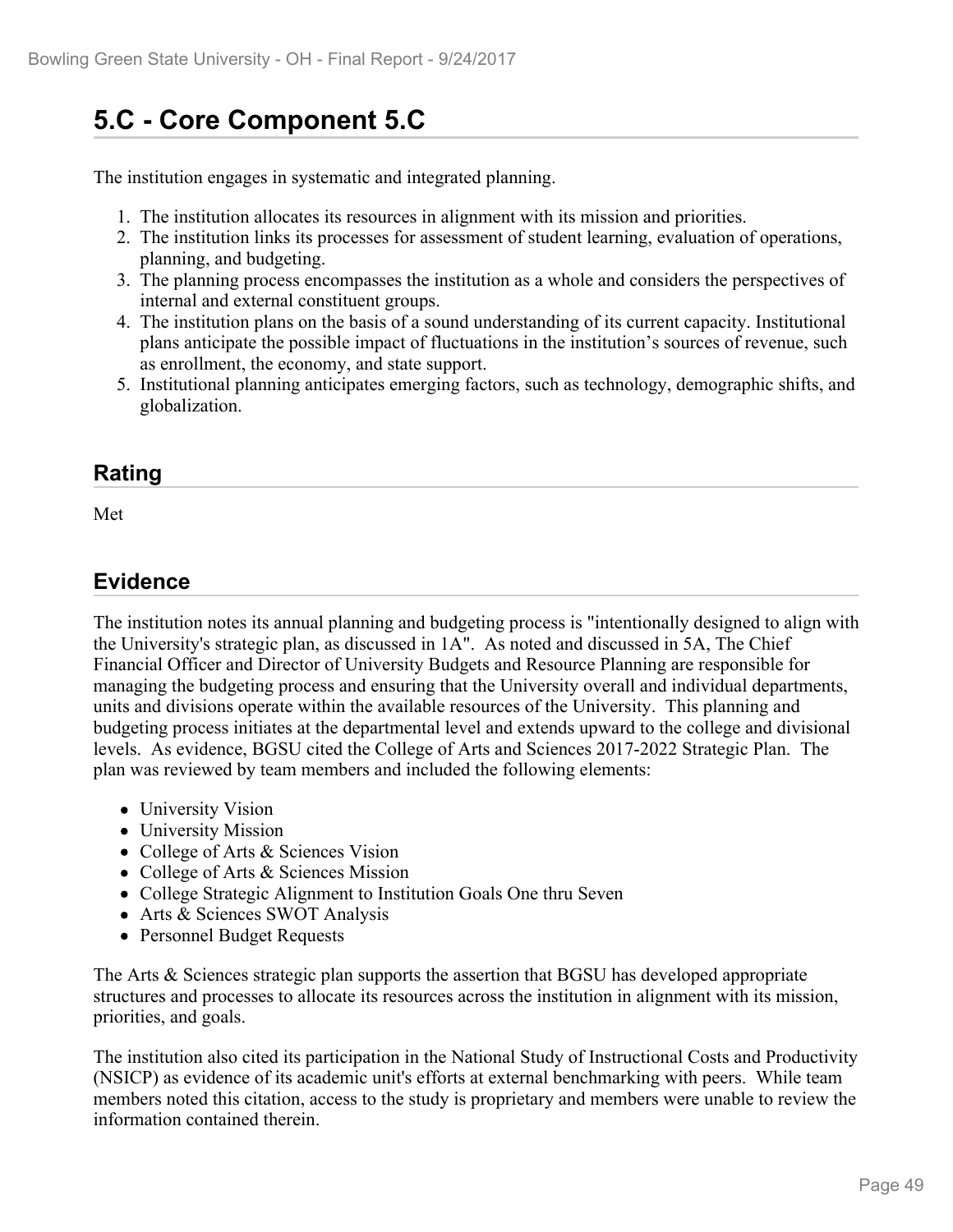The university's overall budgeting effort at the campus level and additional strategic planning work in specific areas (for example, campus master plan and information technology services 2017-18 strategic plan) were noted and examined in 5A and provide additional evidence that BGSU aligns its resource allocation efforts with its mission, priorities, and goals.

The assessment of student learning is linked to the budgeting process in academic affairs through the common reporting template required of the colleges and academic unit. The Arts & Sciences strategic plan discussed above was prepared using this template. Colleges and academic units are also expected to incorporate the findings from the assessment of established student learning outcomes gathered annually from each academic unit through the Student Achievement Assessment Committee (SAAC, see discussion in 4B) process coordinated through the Office of Academic Assessment. As part of their review team members reviewed the Office's website and several specific reports referenced therein.

As noted on the website "The Office of Academic Assessment (OAA) was created to establish an infrastructure for academic assessment, facilitate the assessment of university and programmatic learning outcomes, coordinate institutional and program assessment, and provide ongoing support services for academic assessment at BGSU. The OAA provides information and resources for assessment, maintains the technological infrastructure (i.e., Canvas) to support academic assessment, offers faculty and programs support (via workshops and consultations) on topics related to academic assessment, and assists in the collect and distribution of institutional and programmatic assessment data. The OAA also provides information and creates documents related to academic assessment that are used at the institutional level for various activities related to accreditation.

The team also examined the website of the Division of Student Affairs and noted documentation supporting that division's efforts at strategic planning and assessment. The team's review supports the assertion that the assessment efforts in academic and student affairs serve to effectively link its processes for student learning, evaluation of operations, planning, and budgeting.

As evidence the University considers the perspectives of its internal constituencies in its planning BGSU cited the University Council. Team members reviewed the president's website and noted the following information concerning the Council:

University Council include members of the President's Cabinet and a representative from the following groups: deans, Undergraduate Student Government, Graduate Student Senate, Classified Staff Council, Administrative Staff Council, Faculty Senate, and the Faculty Association. The goal of University Council is to communicate on a regular basis about strategic planning, enrollment, budgeting and other topics of interest to the University community.

As discussed in 5B, the Council is incorporated into BGSU's academic charter and the evidence provided and reviewed indicates the Council is integral to the University's governance structure.

The evidence offered by BGSU that it considers the perspectives of external constituent groups was notably weak and is addressed more fully in the Criterion Five Summary.

As discussed in 5A and 5D BGSU demonstrates planning based on a sound understanding of its current capacity. In particular, efforts cited and reviewed by the University's Finance and Administration division and the Office of Institutional Effectiveness document ongoing efforts to monitor processes and results and formulate responses that sustain and improve both. Additionally, the Office of the Vice Provost for Strategic Enrollment Planning (VPSEP) assists with institution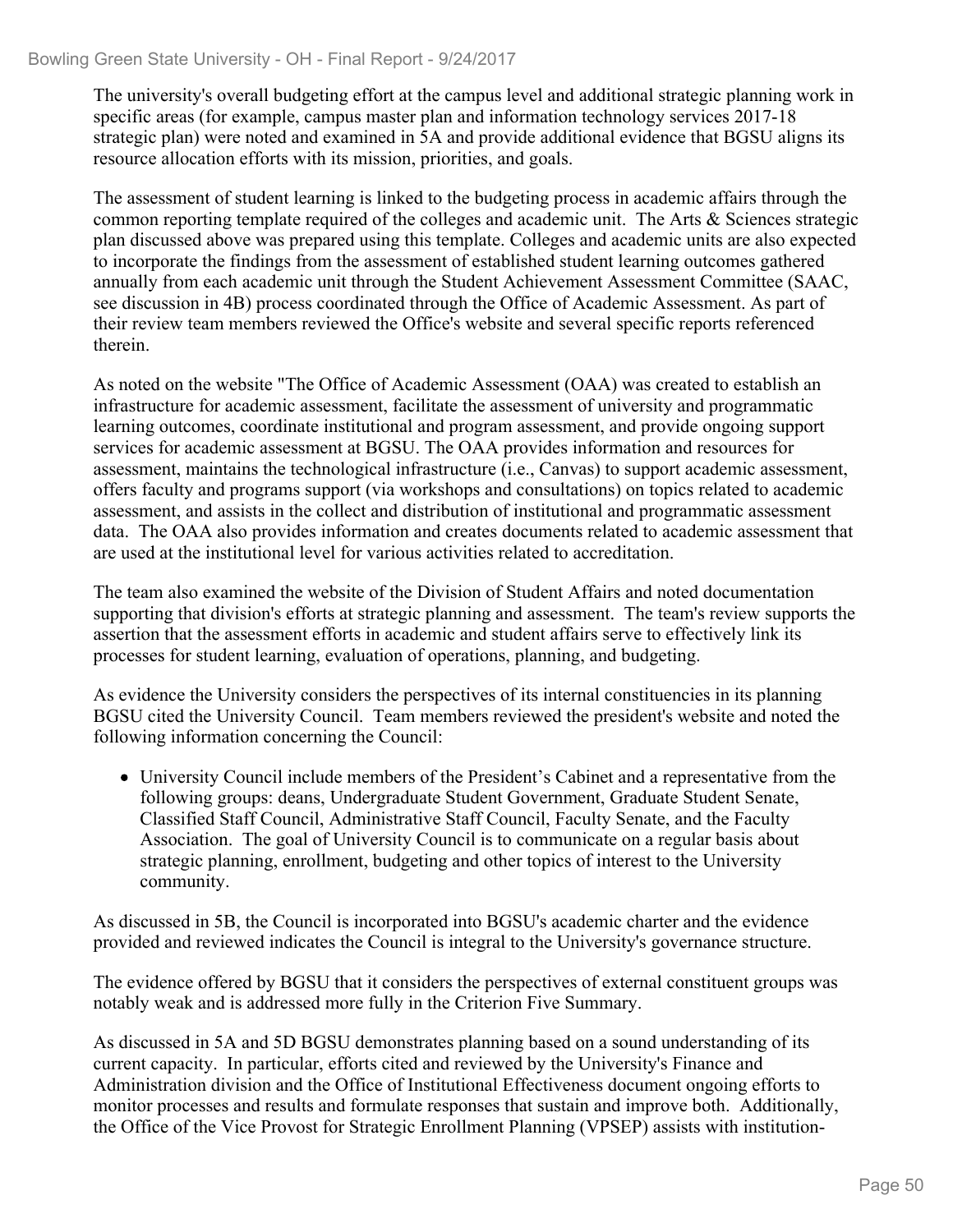wide planning through the preparation of projections on enrollment and retention. Team members reviewed the VPSEP's website and examined several reports contained therein.

Additionally, sources external to the University are also integral to its systematic and integrated planning. The Inter-University Council of Ohio, representing all 14 public 4-year universities in Ohio, coordinates the gathering and sharing of information critical to the university planning process. Through regular meetings of the Presidents' Council as well as eight committees representing key functional areas across the universities (e.g., Provost, Business and Finance Officer, Chief Information Officer, Controllers, Budget Directors), information on issues such as the state budget, legislative hearings and proposed bills, and Ohio Department of Higher Education funding and accountability proposals are shared and discussed to inform institution-level planning. Up-to-date information on outcome-based student funding model, projections for changes in need-based student financial aid from the State of Ohio, and expected capital appropriations by the State Legislature for new construction help BGSU develop a realistic annual plan and budget to support the University's vision and strategic priorities. Team members reviewed the Council's website and examined information in the following areas:

- Mission Statement
- President's Council
- Committee Lists
- Public Policy
- Shared Services
- Infographics
- Calendar
- Members

Information previously cited supports BGSU's assertion that it has inculcated strategic planning at the institutional and unit level. Strategic plans cited in 5A, the Arts & Sciences strategic plan, and the work of the campus offices cited above confirm the institution's planning anticipates emerging factors such as technology, demographic shifts, and globalization. As additional evidence, BGSU cited and team members reviewed the 2015-2018 Strategic Plan for the College of Health and Human Services. This plan, as does the one for Arts & Sciences, incorporates the common template developed by Academic Affairs and includes an analysis of the college's Strengths, Weaknesses, Opportunities, and Threats (SWOT).

The documentation cited and reviewed and additional information identified by team members supports the assertion that BGSU engages in systematic and integrated planning.

## **Interim Monitoring (if applicable)**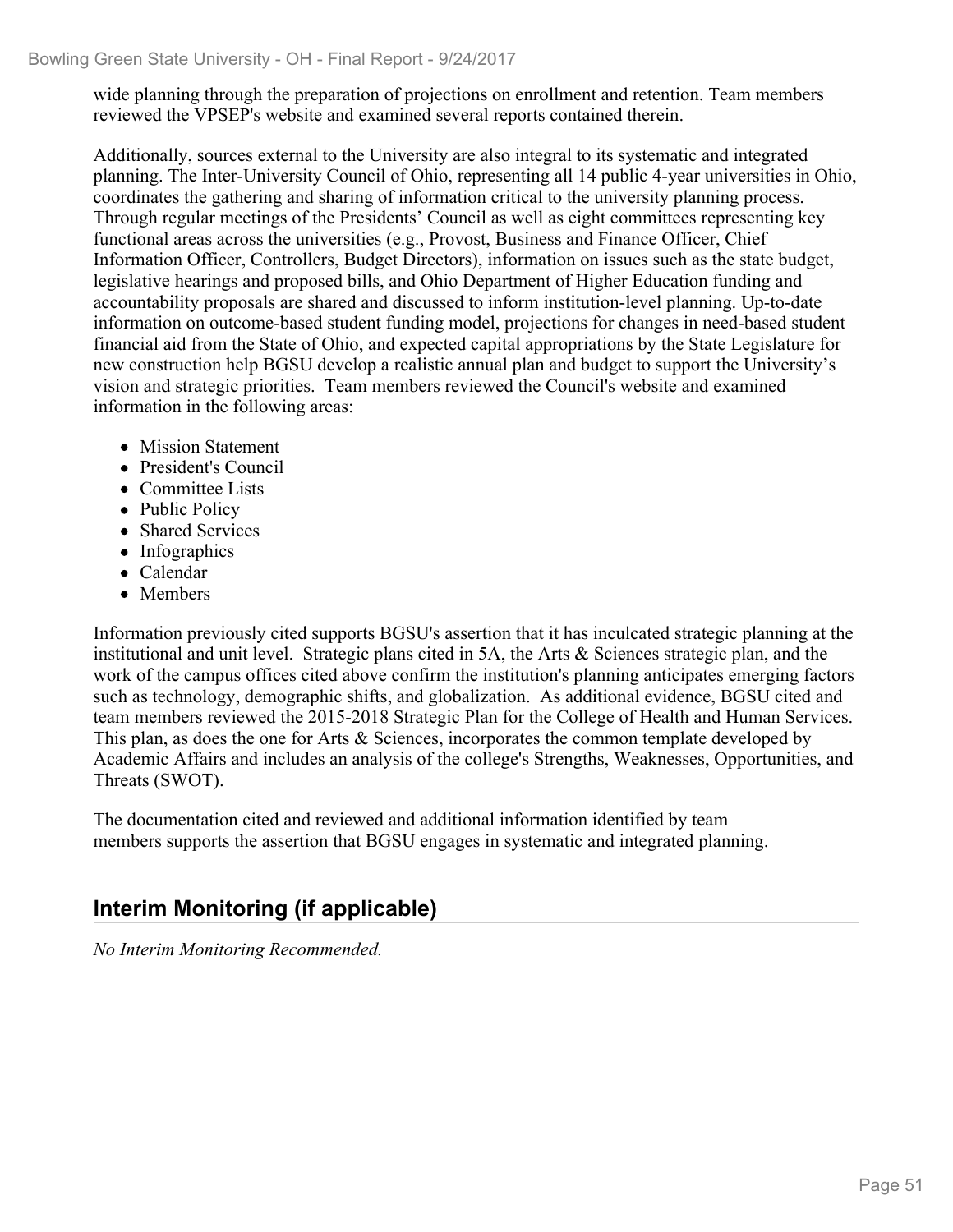## **5.D - Core Component 5.D**

The institution works systematically to improve its performance.

- 1. The institution develops and documents evidence of performance in its operations.
- 2. The institution learns from its operational experience and applies that learning to improve its institutional effectiveness, capabilities, and sustainability, overall and in its component parts.

#### **Rating**

Met and the state of the state of the state of the state of the state of the state of the state of the state of the state of the state of the state of the state of the state of the state of the state of the state of the st

#### **Evidence**

BGSU complies with standard regulatory reporting requirements intended to monitor performance including IPEDS, student success rates including retention, progress, persistence, and graduation, and academic metrics through instruments such as NSSE and CLA+. Additionally, as cited in 5A, the institution prepares annual financial statements and undergoes an annual external audit that provides evidence of its financial performance.

In recent years, the State of Ohio has emphasized operational efficiency, performance monitoring, and improvement efforts. In support of its argument BGSU cited its 2016 report on Affordability and Efficiency to the Ohio Department of Higher Education. This report was reviewed by team members and discussed in 5A. Subsequent efforts arising from this report cited by BGSU and reviewed by team members include a plan approved by the BGSU board in September 2015 to lower the cost of an undergraduate degree and a campus energy and sustainability master plan study dated November 2016. Additionally, team members reviewed BGSU's completion plan update of June 6, 2016 as approved by the board of trustees in their meeting of June 23, 2016. These reports support BGSU's assertion that it develops and documents evidence of performance and improvement in its operations.

As evidence of learning from its operational experience and applying that learning to its operation BGSU cited several efforts began in recent years. In 2010 the institution revised its advising system by developing a centralized model for academic advising, the implementation of technology to provide for efficient data retrieval and reporting, participation in the Educational Advisory Board's Student Success Collaborative and ongoing coordination on advising between administrators, faculty, and advisors. Team members reviewed the BGSU academic advising website and its links to supporting documentation as evidence of this ongoing, sustained effort.

Another effort cited was a 2013 restructuring of institutional support offices within the Office of the Provost. A key element of this was the establishment of the Office of Institutional Effectiveness. This office's mission as noted on its website is:

*Provide leadership and services to support faculty development, the intentional and integrated assurance of student learning, compliance with programmatic and national accreditation standards, and the functional and systematic evaluation of programmatic and institutional performance by developing, collecting, and disseminating information used to provide evidence to demonstrate the extent to which BGSU is fulfilling its mission and vision.*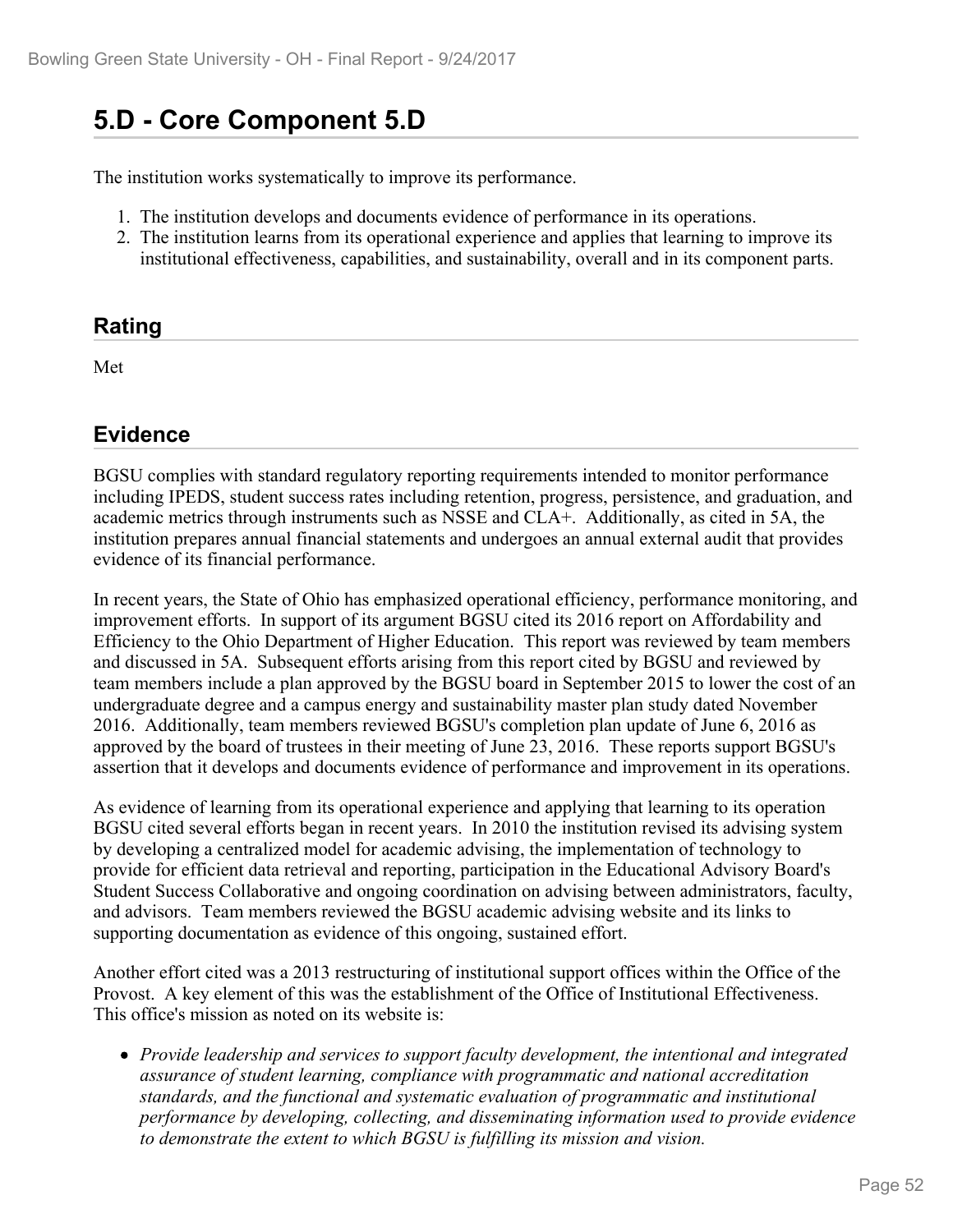Offices included in this area include:

- Institutional Effectiveness
- Academic Assessment
- Institutional Research
- Center for Faculty Excellence

Team members reviewed the institutional effectiveness website and noted extensive evidence of BGSU's efforts to document and improve its effectiveness and capabilities overall and in specific component units.

The efforts cited above and others noted previously in 5A support the assertion that BGSU works systematically to improve its performance.

## **Interim Monitoring (if applicable)**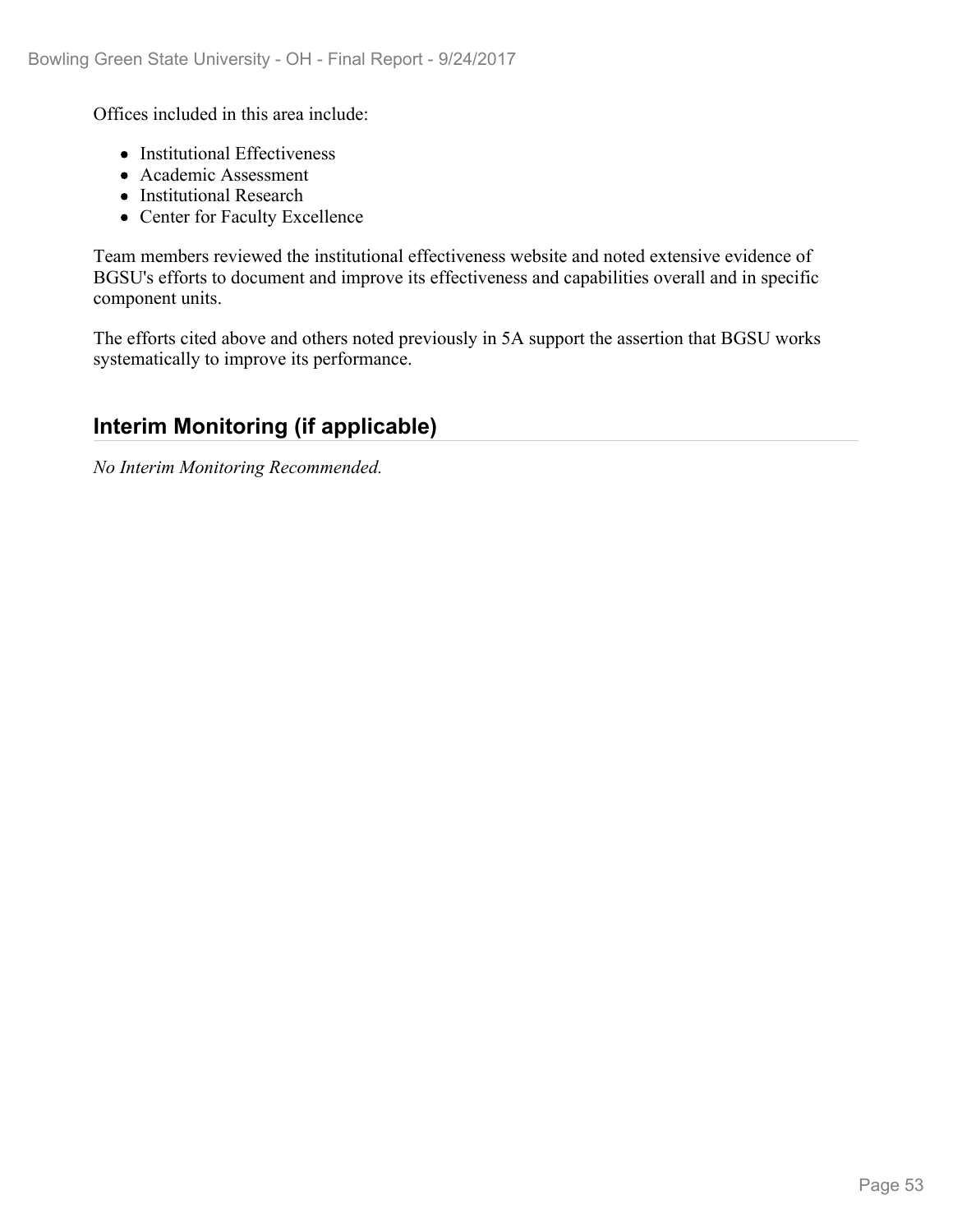## **5.S - Criterion 5 - Summary**

The institution's resources, structures, and processes are sufficient to fulfill its mission, improve the quality of its educational offerings, and respond to future challenges and opportunities. The institution plans for the future.

### **Evidence**

The evidence cited by the institution and reviewed by team members as well as additional evidence gathered by the team supports the assertion that BGSU's resources, structures, and processes are sufficient to fulfill its mission, improve the quality of its educational offerings, and respond to future challenges and opportunities. BGSU plans for its future.

The institution's resources are sufficient to support its educational programs and its plans for maintaining and strengthening their quality going forward; its governance and administrative structures promote effective leadership and enable it to fulfill its mission; it engages in systematic and integrated planning; and it works systematically to improve its performance.

The evidence presented and additional information gathered by the team is persuasive. The team expects that BGSU will continue and strengthen its efforts to fulfill its mission while improving its educational offerings and responding to future challenges and opportunities. As importantly, the team expects BGSU will continue, enhance, and strengthen its documentation of these efforts in the interim years leading up to its accreditation review in 2022-23. With respect to Criterion Five, the team offers the following specific suggestions.

The team commends BGSU's efforts to revamp its model and services for undergraduate academic advising, invest in the EAB's Student Success Collaborative, centralize student information, hire additional academic advisors, and develop an efficient model of academic advisement. However, the outcomes of these changes can only be effectively measured over time. The team expects that BGSU will continue to develop and monitor these efforts, gather data, perform analysis, and modify them as appropriate in the intervening years leading up to its next accreditation visit in 2022-23.

With respect to the assertion that its staff in all areas are appropriately qualified and trained, the evidence presented by BGSU primarily references programs, policies, and procedures without providing data and analysis of outcomes. While the evidence suggests that the institution's staff in all areas are appropriately-qualified and trained, the institution's argument did not offer documentary evidence. The team expects BGSU will strengthen its efforts to document the appropriate qualifications and training of its staff in all areas ahead of its next accreditation visit.

In its argument that BGSU has a well-developed process in place for budgeting and monitoring expenses, the University's leadership indicated plans to move to performance-based budgeting in the near term and initial work has begun to establish the necessary data warehouse and performance metrics to accomplish this. The team expects that BGSU will thoroughly document this effort and the resulting outcomes in preparation for its next accreditation visit in 2022-23.

Finally, as evidence of the involvement of external constituencies in the University's affairs BGSU cited a partnership between the Ohio Attorney General's Office and the University in the development of the Bureau of Criminal Investigation crime lab on the BGSU campus in 2014 and a similar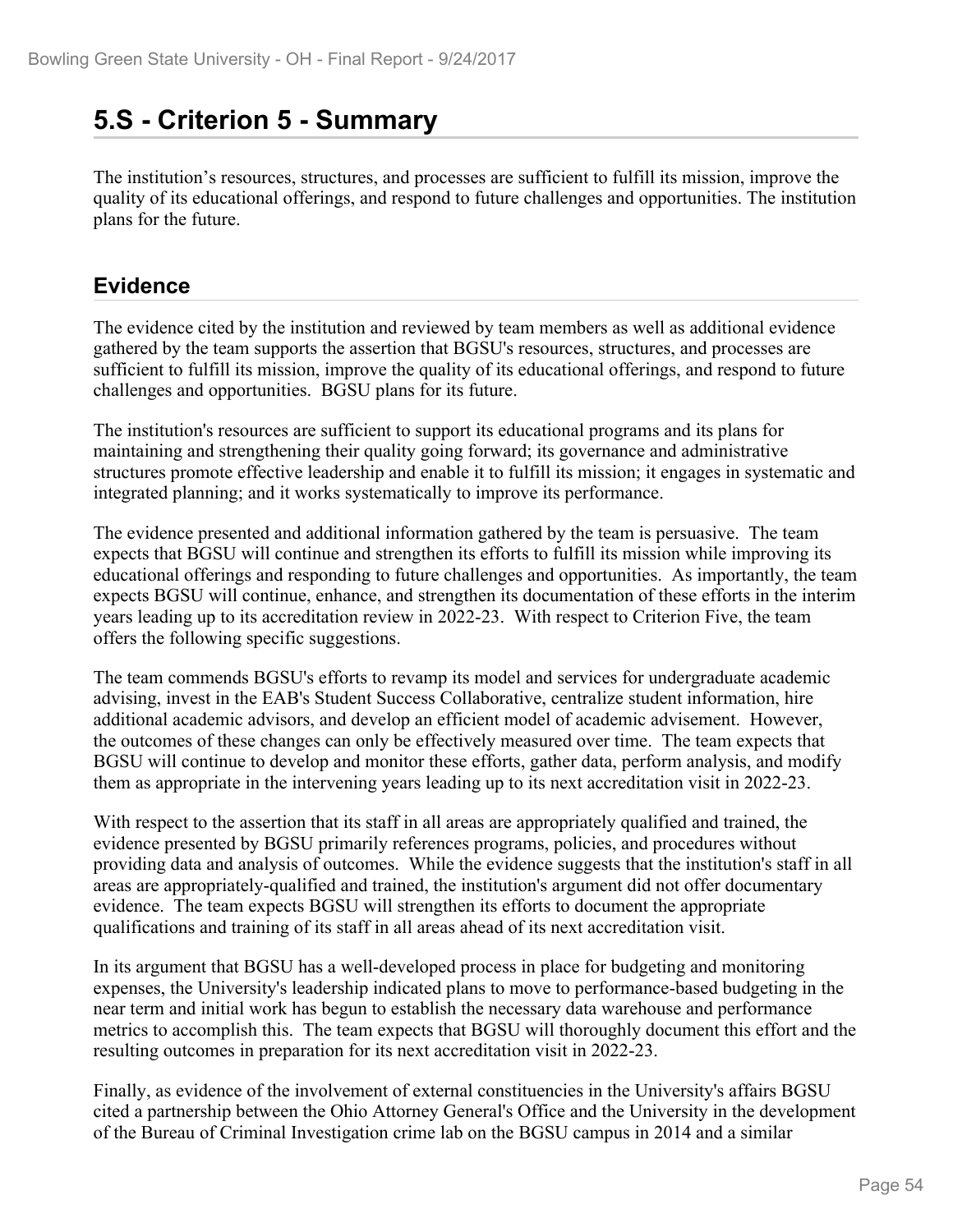collaboration in the Creation of the Center for the Future of Forensic Science. While these efforts are noteworthy they do not sufficiently demonstrate wide-spread involvement by external constituencies in BGSU's planning efforts. Likewise, BGSU noted external advocacy boards support the work of several of its colleges; however, no documentation was offered to support this assertion. The team expects that BGSU will strengthen its documentation of the involvement of external constituencies in its planning efforts in the interim years ahead of its 2022-23 accreditation visit.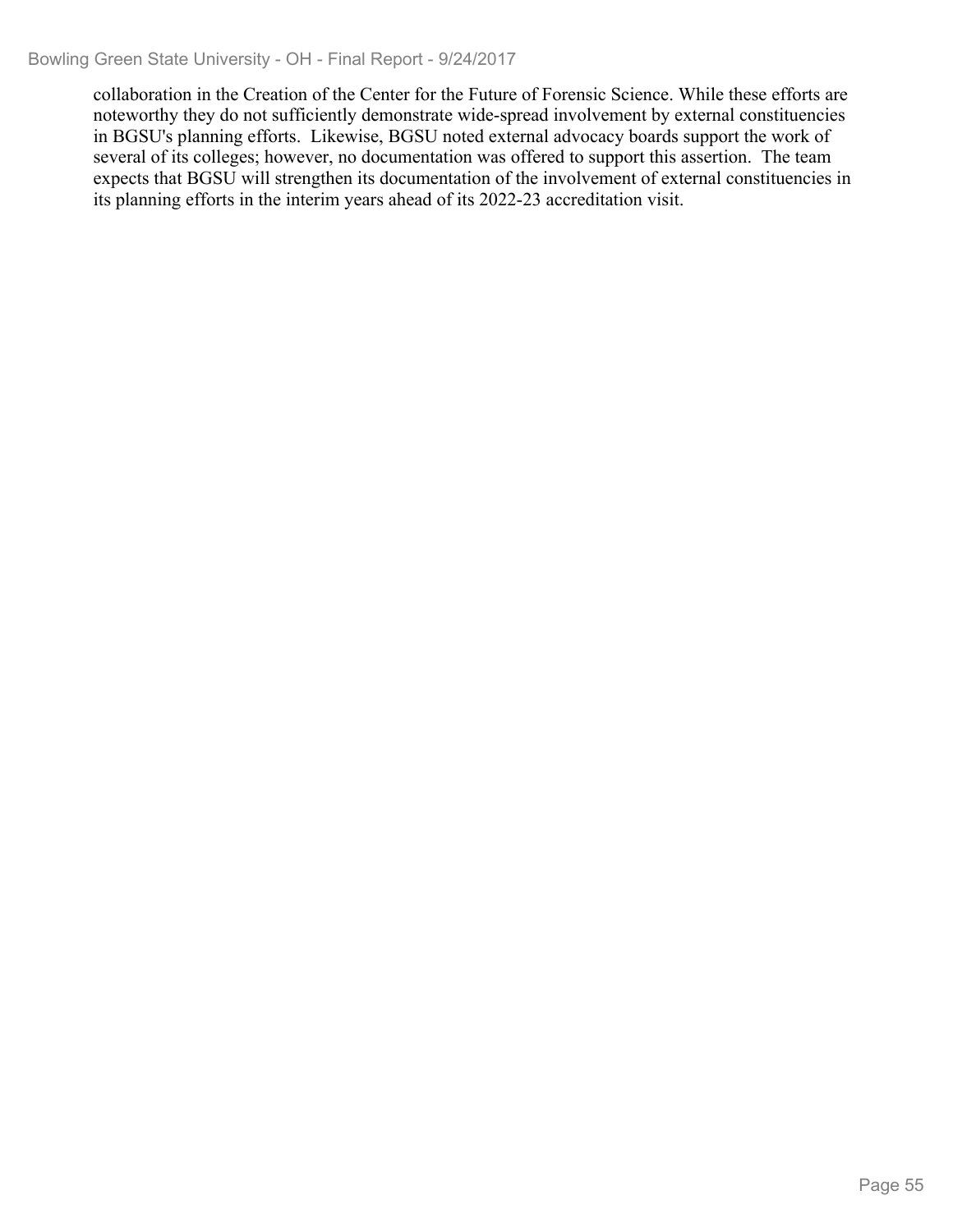# **Review Dashboard**

| <b>Number</b>  | <b>Title</b>                                           | Rating            |
|----------------|--------------------------------------------------------|-------------------|
| 1              | Mission                                                |                   |
| 1.A            | Core Component 1.A                                     | Met               |
| 1.B            | Core Component 1.B                                     | Met               |
| 1.C            | Core Component 1.C                                     | Met               |
| 1.D            | Core Component 1.D                                     | Met               |
| 1.S            | Criterion 1 - Summary                                  | Met               |
| $\overline{c}$ | Integrity: Ethical and Responsible Conduct             |                   |
| 2.A            | Core Component 2.A                                     | Met               |
| 2.B            | Core Component 2.B                                     | Met With Concerns |
| 2.C            | Core Component 2.C                                     | Met               |
| 2.D            | Core Component 2.D                                     | Met               |
| 2.E            | Core Component 2.E                                     | Met               |
| 2.S            | Criterion 2 - Summary                                  | Met With Concerns |
| $\mathsf 3$    | Teaching and Learning: Quality, Resources, and Support |                   |
| 3.A            | Core Component 3.A                                     | Met               |
| 3.B            | Core Component 3.B                                     | Met               |
| 3.C            | Core Component 3.C                                     | Met               |
| 3.D            | Core Component 3.D                                     | Met               |
| 3.E            | Core Component 3.E                                     | Met               |
| 3.S            | Criterion 3 - Summary                                  | Met               |
| 4              | Teaching and Learning: Evaluation and Improvement      |                   |
| 4.A            | Core Component 4.A                                     | Met               |
| 4.B            | Core Component 4.B                                     | Met               |
| 4.C            | Core Component 4.C                                     | Met               |
| 4.S            | Criterion 4 - Summary                                  | Met               |
| $\overline{5}$ | Resources, Planning, and Institutional Effectiveness   |                   |
| 5.A            | Core Component 5.A                                     | Met               |
| 5.B            | Core Component 5.B                                     | Met               |
| 5.C            | Core Component 5.C                                     | Met               |
| 5.D            | Core Component 5.D                                     | Met               |
| 5.S            | Criterion 5 - Summary                                  | Met               |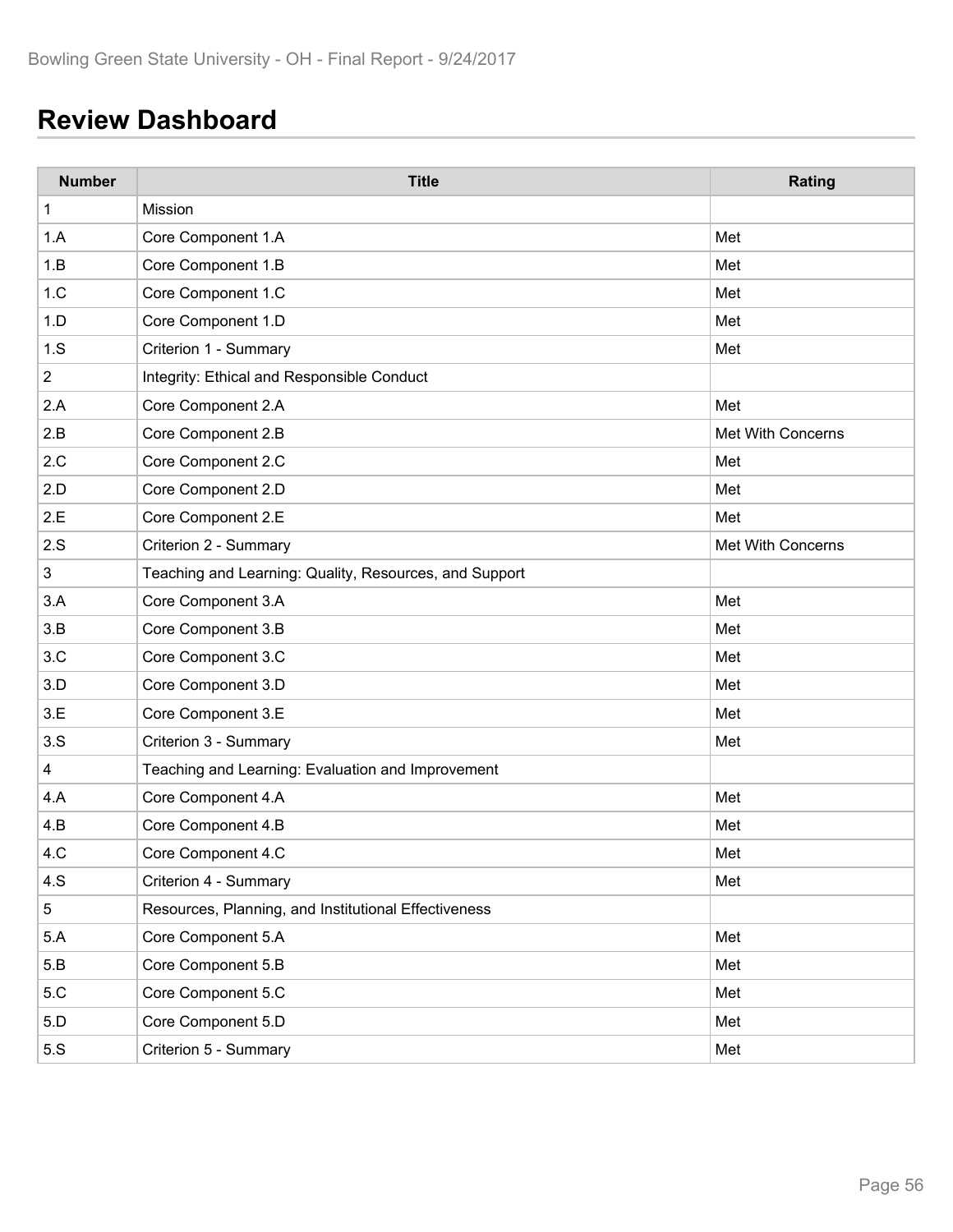## **Review Summary**

#### **Interim Report(s) Required**

#### **Due Date**

8/15/2018

#### **Report Focus**

The team recommends that BGSU prepare an interim report that addresses concerns regarding *Core Component 2.B. The institution presents itself clearly and completely to its students and to the public with regard to its programs, requirements, faculty and staff, costs to students, control, and accreditation relationships.*

The interim report should document that the campus security report and gainful employment information is easily and consistently available to prospective students.

The interim report should document that learning outcomes for undergraduate and graduate academic programs are readily available to students. BGSU's core curriculum and undergraduate programs are farther along in establishing learning outcomes than graduate programs. Documentation of substantial progress in sharing learning outcomes in academic program websites and university catalogs, particularly for graduate programs, is consistent with BGSU's strategic goals for assessment.

BGSU should also provide documentation of an updated accreditation website, updated related academic program websites and updated university catalogs that identify:

1) the status of program and specialized accreditations accurately;

2) that all programs requiring state licensure conform to appropriate accreditation requirements; and,

3) that easy access to accreditation status information for current and prospective students and their families is implemented.

## **Conclusion**

Based on the content and evidence submitted in BGSU's Year 4 Quality Assurance Argument and fulfilled addendum requests, the team finds that BGSU met all HLC Criteria. Criterion 2 was met with concerns related to Core Component 2.B. and the team recommends an interim monitoring report due August 15, 2018. The interim monitoring report should document transparency and ease of access related to learning outcomes for undergraduate and graduate academic programs, accuracy in presenting accreditations statuses, the campus security report and gainful employment information.

### **Overall Recommendations**

#### **Criteria For Accreditation** Met With Concerns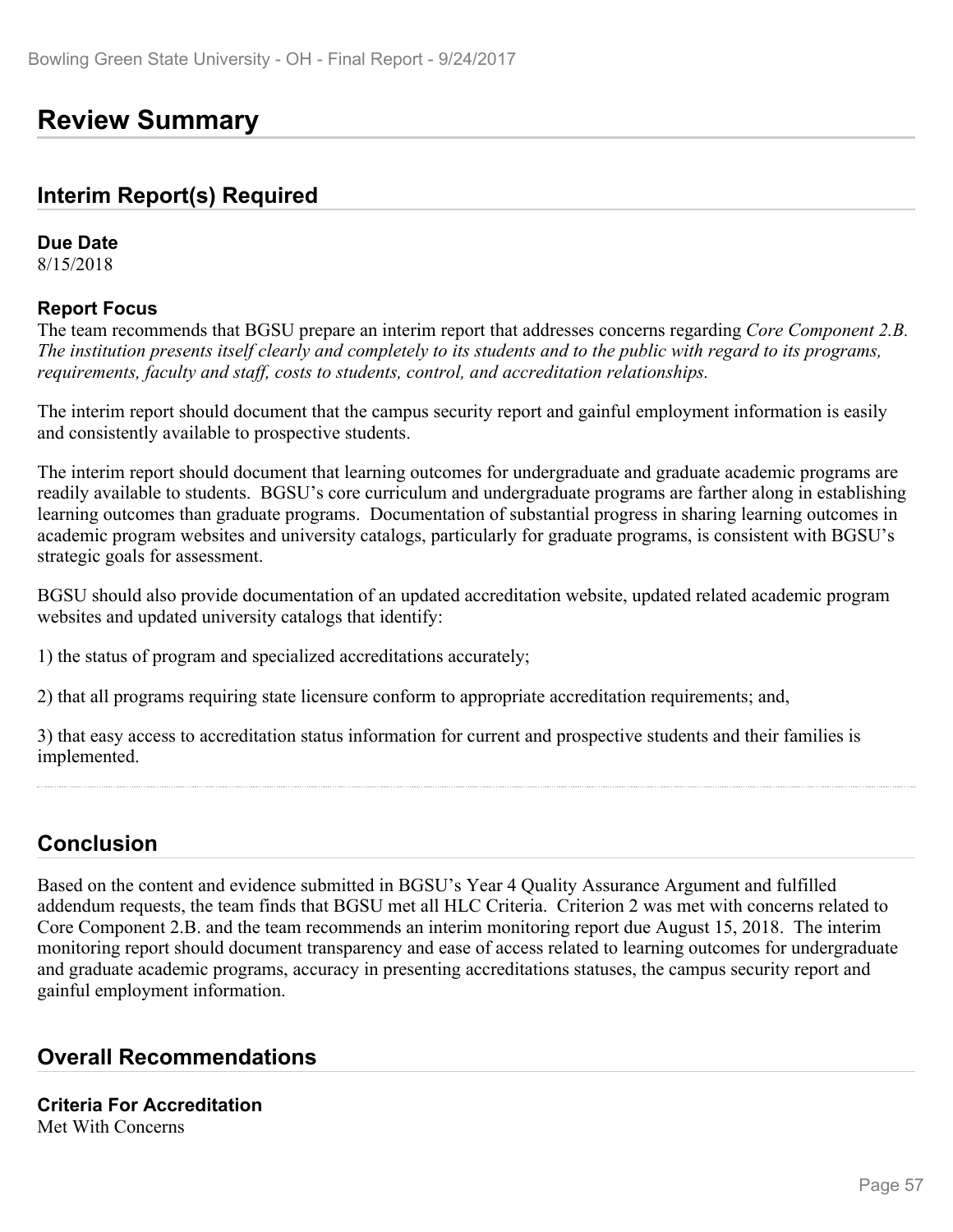#### **Sanctions Recommendation**

No Sanction

#### **Pathways Recommendation**

Not Applicable to This Review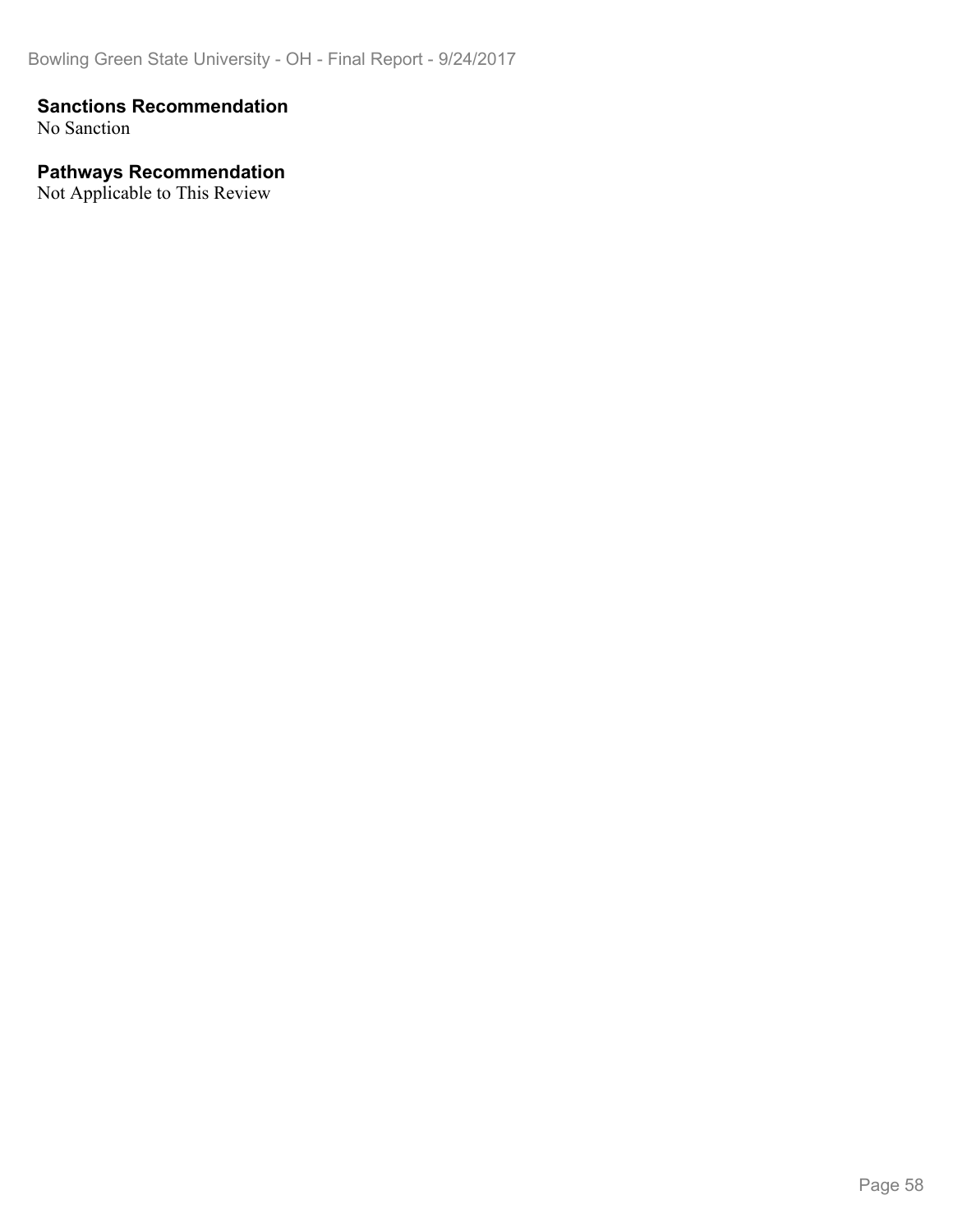

| <b>INSTITUTION and STATE:</b>                      | Bowling Green State University, OH |
|----------------------------------------------------|------------------------------------|
| <b>TYPE OF REVIEW:</b>                             | Open Pathway Assurance Review      |
| <b>DESCRIPTION OF REVIEW:</b>                      | Year 4 Assurance Review            |
| <b>DATES OF REVIEW:</b>                            | $8/14/2017 -$                      |
| No Change in Institutional Status and Requirements |                                    |
|                                                    |                                    |

#### **Accreditation Status**

| Nature of Institution                        |                                                        |
|----------------------------------------------|--------------------------------------------------------|
| Control:                                     | <b>Public</b>                                          |
| <b>Recommended Change: No Change</b>         |                                                        |
| Degrees Awarded:                             | Associates, Bachelors, Masters, Specialist,<br>Doctors |
| <b>Recommended Change: No Change</b>         |                                                        |
| <b>Reaffirmation of Accreditation:</b>       |                                                        |
| Year of Last Reaffirmation of Accreditation: | $2012 - 2013$                                          |
| Year of Next Reaffirmation of Accreditation: | 2022 - 2023                                            |
| <b>Recommended Change: No Change</b>         |                                                        |

#### **Accreditation Stipulations**

General:

Prior Commission approval is required for substantive change as stated in Commission policy.

#### **Recommended Change: No Change**

Additional Location:

Prior HLC approval required.

**Recommended Change: No Change**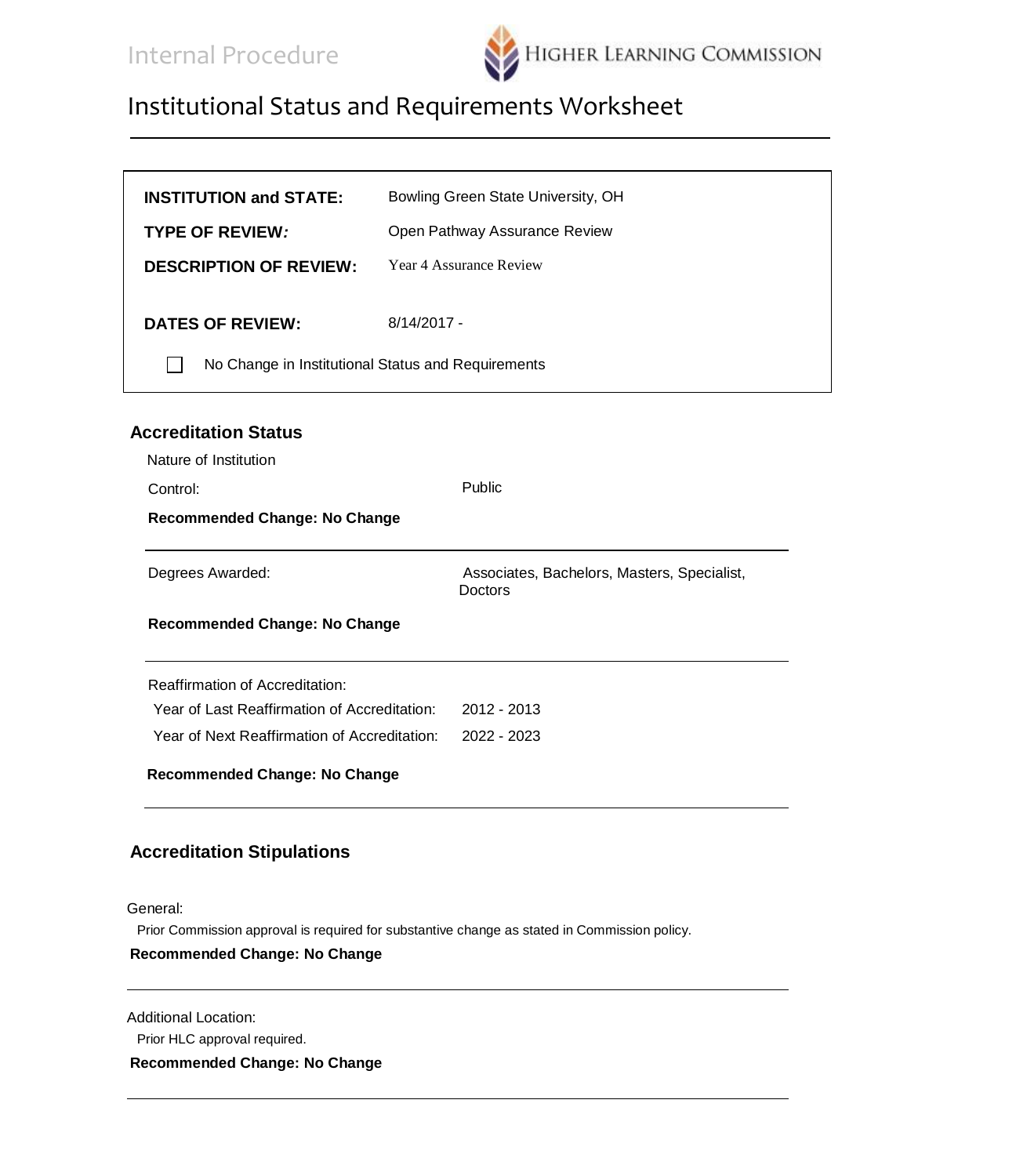

| Distance and Correspondence Courses and Programs:<br>Approved for distance education courses and programs. The institution has not been approved<br>for correspondence education.                                                                                |             |              |  |  |  |  |  |
|------------------------------------------------------------------------------------------------------------------------------------------------------------------------------------------------------------------------------------------------------------------|-------------|--------------|--|--|--|--|--|
| <b>Recommended Change: No Change</b>                                                                                                                                                                                                                             |             |              |  |  |  |  |  |
| <b>Accreditation Events</b>                                                                                                                                                                                                                                      |             |              |  |  |  |  |  |
| <b>Accreditation Pathway</b>                                                                                                                                                                                                                                     |             | Open Pathway |  |  |  |  |  |
| <b>Recommended Change: No Change</b>                                                                                                                                                                                                                             |             |              |  |  |  |  |  |
| <b>Upcoming Events</b>                                                                                                                                                                                                                                           |             |              |  |  |  |  |  |
| <b>Comprehensive Evaluation:</b>                                                                                                                                                                                                                                 | 2022 - 2023 |              |  |  |  |  |  |
| <b>Recommended Change: No Change</b>                                                                                                                                                                                                                             |             |              |  |  |  |  |  |
| <b>Quality Initiative Report:</b>                                                                                                                                                                                                                                | 08/31/2022  |              |  |  |  |  |  |
| <b>Recommended Change: No Change</b>                                                                                                                                                                                                                             |             |              |  |  |  |  |  |
| <b>Quality Initiative Proposal:</b><br>Customized                                                                                                                                                                                                                | 08/31/2020  |              |  |  |  |  |  |
| <b>Recommended Change: No Change</b>                                                                                                                                                                                                                             |             |              |  |  |  |  |  |
| <b>Monitoring</b>                                                                                                                                                                                                                                                |             |              |  |  |  |  |  |
| <b>Upcoming Events</b><br><b>None</b>                                                                                                                                                                                                                            |             |              |  |  |  |  |  |
| Recommended Change: Interim Report due 8/15/18. An interim report on the<br>transparency of certain information to the public, including campus security,<br>learning outcomes, gainful employment, and programmatic/specialized<br>accreditation and licensure. |             |              |  |  |  |  |  |
| <b>Institutional Data</b>                                                                                                                                                                                                                                        |             |              |  |  |  |  |  |
| <b>Educational Programs</b>                                                                                                                                                                                                                                      |             | Recommended  |  |  |  |  |  |
| Undergraduate                                                                                                                                                                                                                                                    |             | Change:      |  |  |  |  |  |
| Certificate                                                                                                                                                                                                                                                      | 40          |              |  |  |  |  |  |
|                                                                                                                                                                                                                                                                  |             |              |  |  |  |  |  |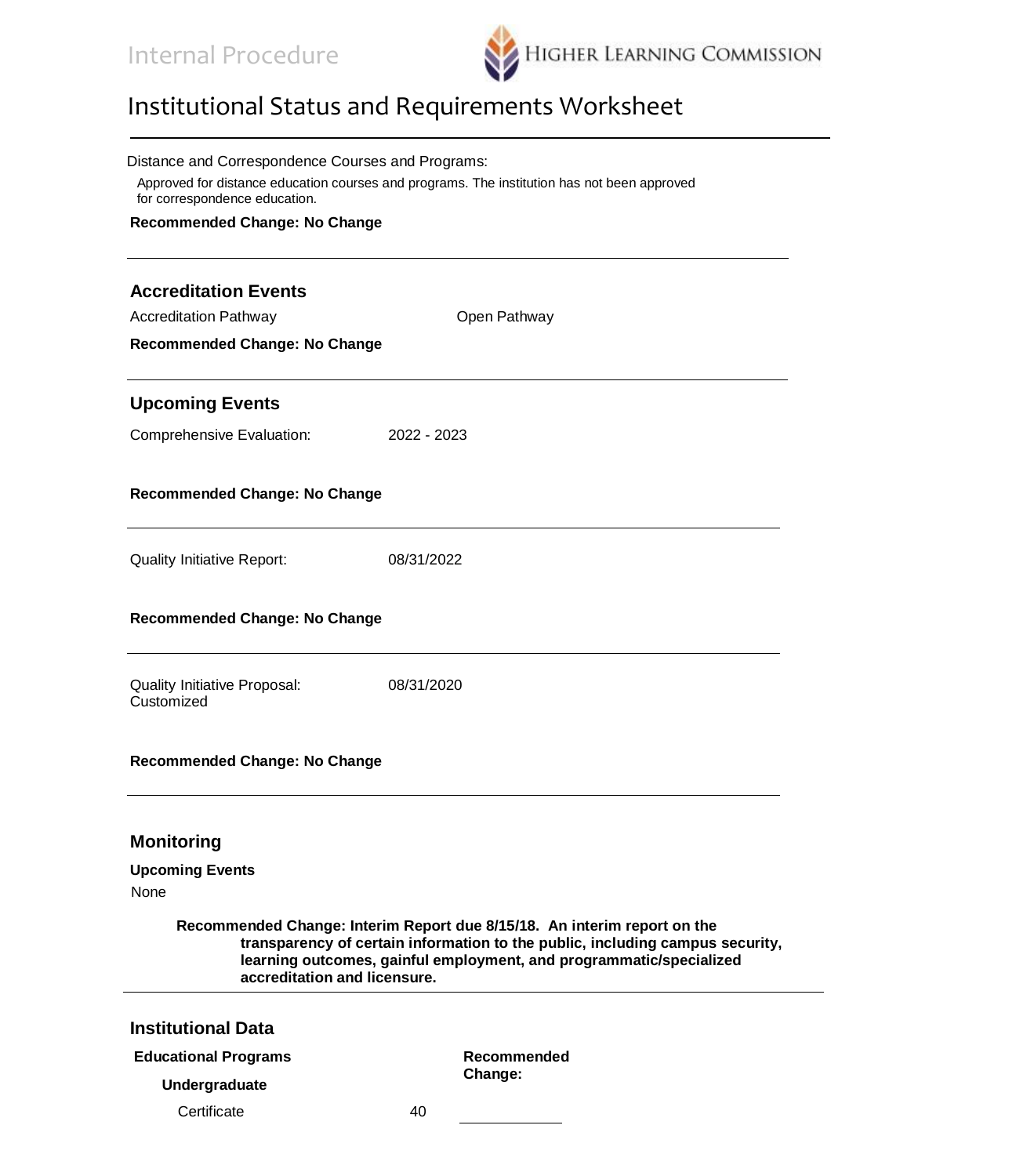

| <b>Associate Degrees</b>     | 28  |  |
|------------------------------|-----|--|
| <b>Baccalaureate Degrees</b> | 137 |  |
| Graduate                     |     |  |
| Master's Degrees             | 87  |  |
| <b>Specialist Degrees</b>    |     |  |
| <b>Doctoral Degrees</b>      | 16  |  |
|                              |     |  |

#### **Extended Operations**

#### **Branch Campuses**

BGSU Firelands College, 1 University Drive, Huron, OH, 44839

#### **Recommended Change: No Change**

#### **Additional Locations**

None

#### **Recommended Change: No Change**

#### **Distance Delivery**

05.0207 - Women's Studies, Certificate, Certificate in Womens Studies 13.0301 - Curriculum and Instruction, Master, M.Ed. in Curriculum and Teaching 13.0401 - Educational Leadership and Administration, General, Certificate, District-Level Leadership **Certificate** 13.0401 - Educational Leadership and Administration, General, Master, Master of Education in Educational Administration and Supervision 13.0401 - Educational Leadership and Administration, General, Specialist, Specialist in Education Administration 13.0501 - Educational/Instructional Technology, Master, Master of Education in Classroom Technology 13.0501 - Educational/Instructional Technology, Master, Master of Education in Learning Design 13.1001 - Special Education and Teaching, General, Master, Master of Education in Special Education - Assistive Technology Specialization 13.1013 - Education/Teaching of Individuals with Autism, Certificate, Certificate in Autism Spectrum **Disorders** 13.1013 - Education/Teaching of Individuals with Autism, Master, Master of Education in Special Education, Autism Spectrum Disorders Specialization 13.1099 - Special Education and Teaching, Other, Certificate, Assistive Technology Certificate 13.1203 - Junior High/Intermediate/Middle School Education and Teaching, Certificate, Ohio Middle Childhood Endorsement 13.1210 - Early Childhood Education and Teaching, Certificate, Ohio Early Childhood Endorsement 13.1299 - Teacher Education and Professional Development, Specific Levels and Methods, Other, Certificate, K-12 Online Learning Certificate 13.1303 - Business Teacher Education, Master, Master of Education in Workforce Education and Development 13.1315 - Reading Teacher Education, Certificate, Ohio Reading Endorsement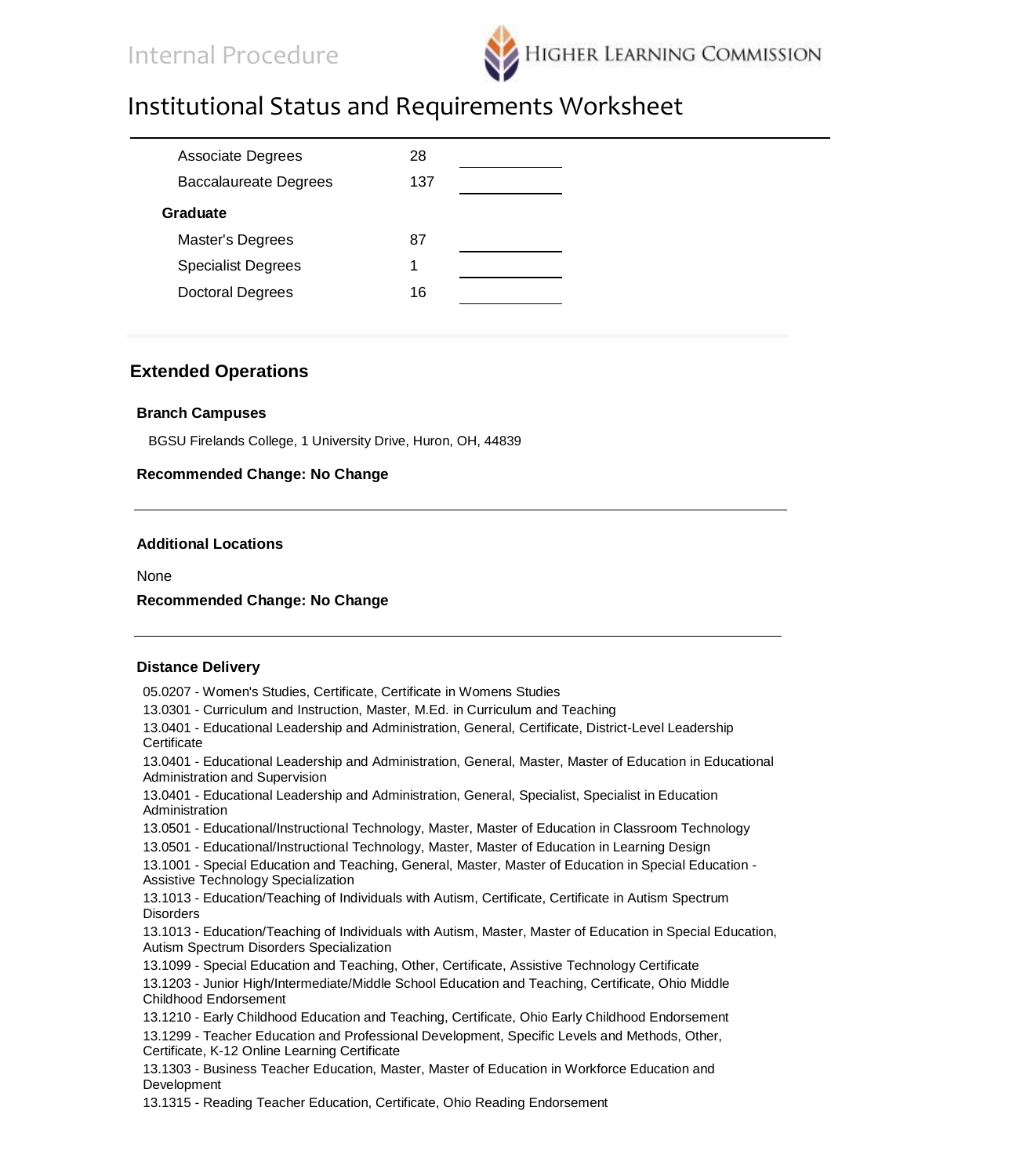

13.1315 - Reading Teacher Education, Master, Master of Education in Reading 13.1319 - Technical Teacher Education, Bachelor, Bachelor of Science - Learning Design #U0026# **Technology** 13.1321 - Computer Teacher Education, Certificate, Ohio Computer Technoogy Teacher Endorsement 13.1322 - Biology Teacher Education, Master, Master of Arts in Teaching-Biology 15.0702 - Quality Control Technology/Technician, Bachelor, Bachelor of Science in Technology - Quality Systems 15.0702 - Quality Control Technology/Technician, Certificate, Quality Systems certificate 15.1501 - Engineering/Industrial Management, Master, Master of Technology Management - Engineering Technology 15.1501 - Engineering/Industrial Management, Master, Master of Technology Management - Quality Systems 15.9999 - Engineering Technologies and Engineering-Related Fields, Other, Doctor, consortial program in Technology Management 19.0501 - Foods, Nutrition, and Wellness Studies, General, Certificate, Food and Nutrition certificate 19.0501 - Foods, Nutrition, and Wellness Studies, General, Master, Master of Family and Consumer Sciences - Food and Nutrition Specialization 23.0101 - English Language and Literature, General, Master, Master of Arts in English 23.1303 - Professional, Technical, Business, and Scientific Writing, Certificate, Certificate - 23.1101 Technical and Business Writing (International Scientific and Technical Communication certificate) 24.0101 - Liberal Arts and Sciences/Liberal Studies, Associate, Associate of Arts 24.0101 - Liberal Arts and Sciences/Liberal Studies, Bachelor, Bachelor of Liberal Studies 43.0104 - Criminal Justice/Safety Studies, Master, Master of Science in Criminal Justice 43.0202 - Fire Services Administration, Bachelor, BS in Fire Administration 51.3801 - Registered Nursing/Registered Nurse, Bachelor, Bachelor - 51.1601 Nursing/Registered Nurse (RN, ASN, BSN, MSN) 52.0201 - Business Administration and Management, General, Master, Executive Master of Business Administration 52.0201 - Business Administration and Management, General, Master, Executive Master of Business Administration 52.1003 - Organizational Behavior Studies, Master, Executive Master of Organization Development **Recommended Change: No Change**

#### **Correspondence Education**

None

**Recommended Change: No Change**

#### **Contractual Arrangements**

None

**Recommended Change: No Change**

#### **Consortial Arrangements**

03.0201 - Natural Resources Management and Policy - Bachelor - Bachelor - 03.0201 Natural Resources Management and Policy (Bachelor of Science in Environmental Science) - Lorain County Community College

26.0101 - Biology/Biological Sciences, General - Bachelor - Bachelor - 26.0101 Biology/Biological Sciences, General (Bachelor of Scince in Biology) - Lorain County Community College

51.0908 - Respiratory Care Therapy/Therapist - Associate - Associate - 51.0908 Respiratory Care